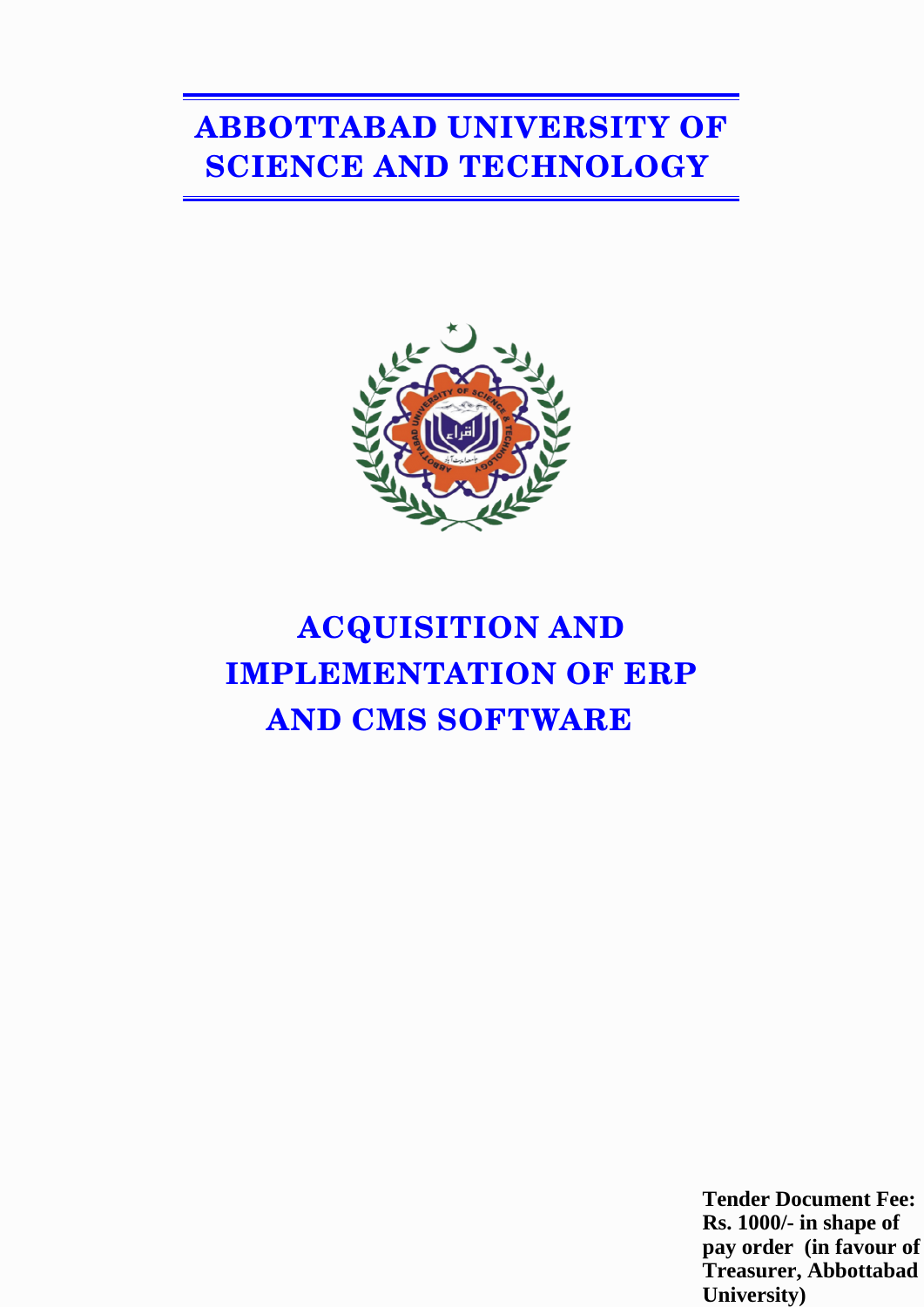Proposal March 8, 2022

# **Invitation for Request for Proposal (RFP)**

| Procurement Ref: No. | AUST/2022/<br>/ERP-001-A           |
|----------------------|------------------------------------|
| Date of Opening      | March 08, 2022                     |
| Time of Opening      | Same day of deadline of submission |
|                      | (as per KPPPRA)                    |
| Venue                | Abbottabad University of Science & |
|                      | Technology, Abbottabad.            |
|                      | 0992-402117                        |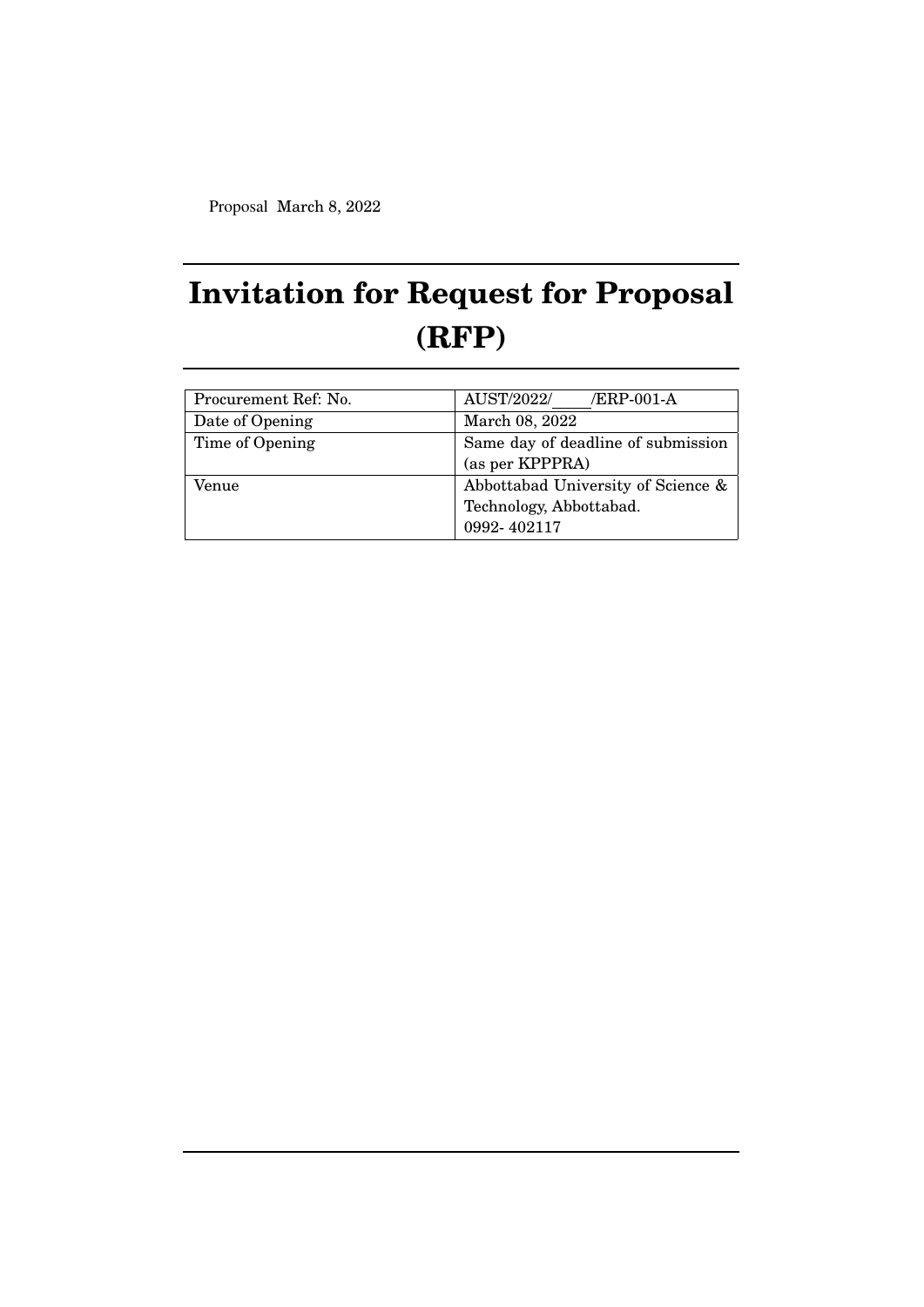# **Abbottabad University of Science & Technology**



**Invitation for Request for Proposal Acquisition & Implementation of ERP and CMS Software (Backend: Asp.net core 5 or above Or Node 12 or above, Front End: Razor or Angular > 10 or React Database: MSSQL, MYSQL)**

Abbottabad University of Science & Technology, Abbottabad (AUST), invites sealed bids for the Acquisition & Implementation of ERP and CMS Software along with 2% bid security, in favor of Treasurer, of total quoted price from reputed firms authorized resellers of the product. Further these firms need to be registered with KPRA and Income Tax departments, Government of Pakistan and should be on the Active Taxpayers List (ATL) of FBR, for the Acquisition & Implementation of ERP and CMS Software (Asp.net core 5 or above Or Node 12 or above).

Interested eligible bidders may download Bidding Documents from the website of AUST, Abbottabad www.aust.edu.pk containing detailed specifications of items and other terms and conditions.

Sealed Technical and Financial proposals should be submitted in two separate envelopes placed and sealed in one big envelope up to **March 08, 2022 till 11:30 AM.** Technical proposal will be opened on the same day at **12:00 PM.** in the Committee Room of AUST office, Abbottabad in the presence of bidders/ their representatives, who would care to be present at the time of opening of bids. Financial proposals will be opened later on, after the completion of technical evaluation procedures. The proposals received after due date and time will not be considered.

**Procurement Unit** Abbottabad University of Science & Technology (AUST), Abbottabad Phone # : 0992-402117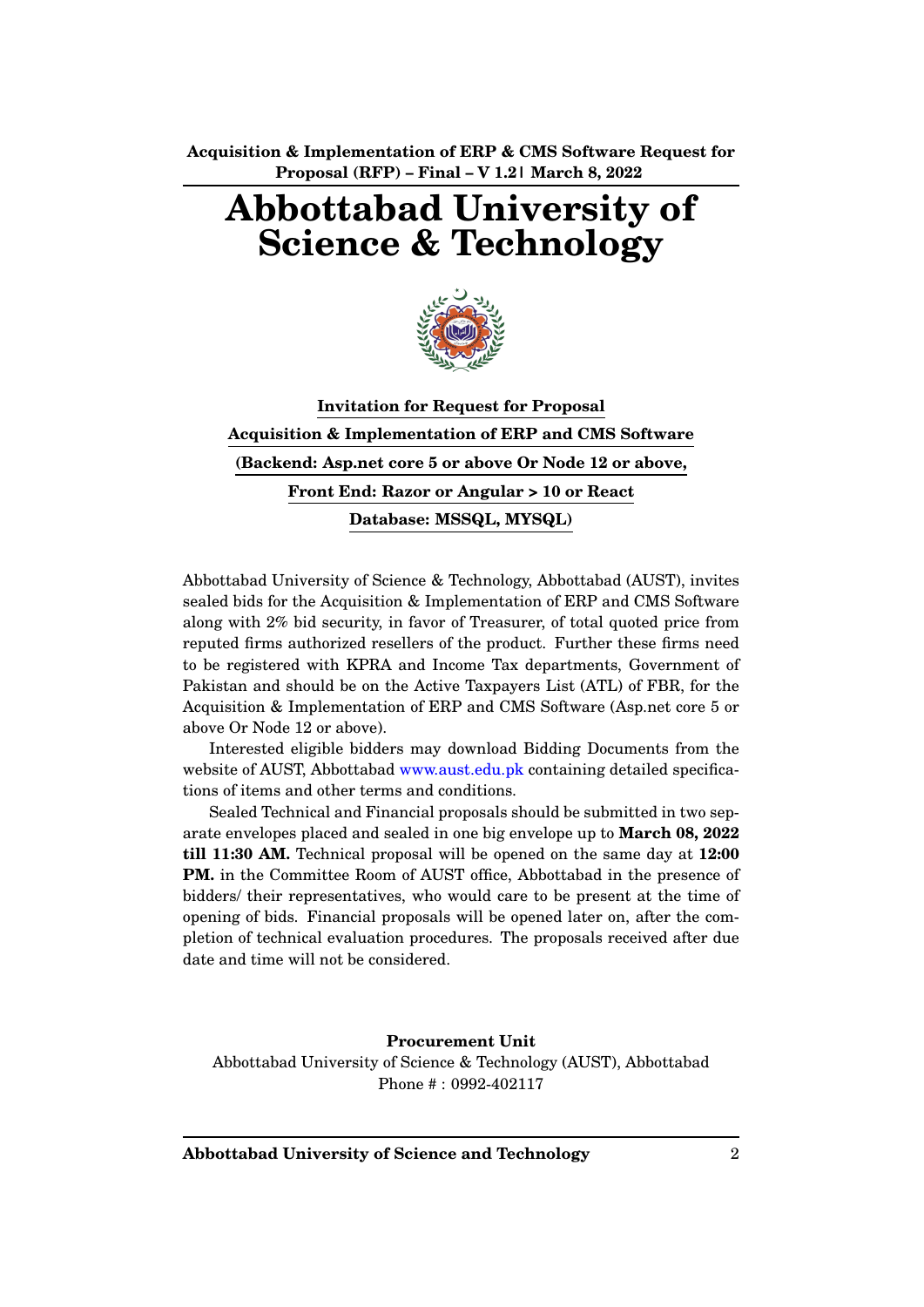| <b>Data Sheet</b> |
|-------------------|
|                   |

|                       | Lowest evaluated responsive bidder will be declared as qualified.                                 |  |
|-----------------------|---------------------------------------------------------------------------------------------------|--|
| <b>Bid Security</b>   | 2% bid security of the total quoted price in shape<br>of CDR.                                     |  |
| Joint Venture         | The bidder may form Joint Venture (JV) to de-                                                     |  |
|                       | liver the required solution                                                                       |  |
| Deliverables          | • Two copies of final version, hard copy along<br>with soft copies on CDROM shall be given to Ab- |  |
|                       | bottabad University. The document must have                                                       |  |
|                       | the following: -                                                                                  |  |
|                       | • A Complete Analysis details                                                                     |  |
|                       | • Database design                                                                                 |  |
|                       | • Data dictionary with complete meta data                                                         |  |
|                       | • Complete System Design and Complete final                                                       |  |
|                       | version of Source Code along with details and li-                                                 |  |
|                       | cense of the language / tool used for developing                                                  |  |
|                       | software system.                                                                                  |  |
|                       | • Input forms / screens                                                                           |  |
|                       | • Output report formats                                                                           |  |
|                       | • Screens for queries                                                                             |  |
|                       | • Codification-naming convention.                                                                 |  |
|                       | • Design methodology                                                                              |  |
|                       | • Inter system linkages/interfaces                                                                |  |
|                       | • Security and backup considerations                                                              |  |
|                       | • System Manuals (Hard Copy + Soft Copy)                                                          |  |
|                       | • User Manuals (Hard Copy + Soft Copy)                                                            |  |
|                       | • Detailed Training Material for all modules cov-                                                 |  |
|                       | ered in the project and trainings for all leels of                                                |  |
|                       | users.                                                                                            |  |
|                       | • Hardware and Software platforms available at                                                    |  |
|                       | the University Scanner and necessary software                                                     |  |
|                       | (to be suggested by the tenderer)                                                                 |  |
| <b>Contact Person</b> | For queries/ clarifications, if any please contact:                                               |  |
|                       | Mr. Abdul Aleem Awan                                                                              |  |
|                       | Controller AUST                                                                                   |  |
|                       | aleemawan@aust.edu.pk,                                                                            |  |
|                       | aleemawan@gmail.com CC                                                                            |  |
|                       | to: treasurer@aust.edu.pk                                                                         |  |
| Language              | Proposals should be submitted in English lan-                                                     |  |
|                       | guage                                                                                             |  |
| Currency              | All prices should be quoted in Pak Rupees                                                         |  |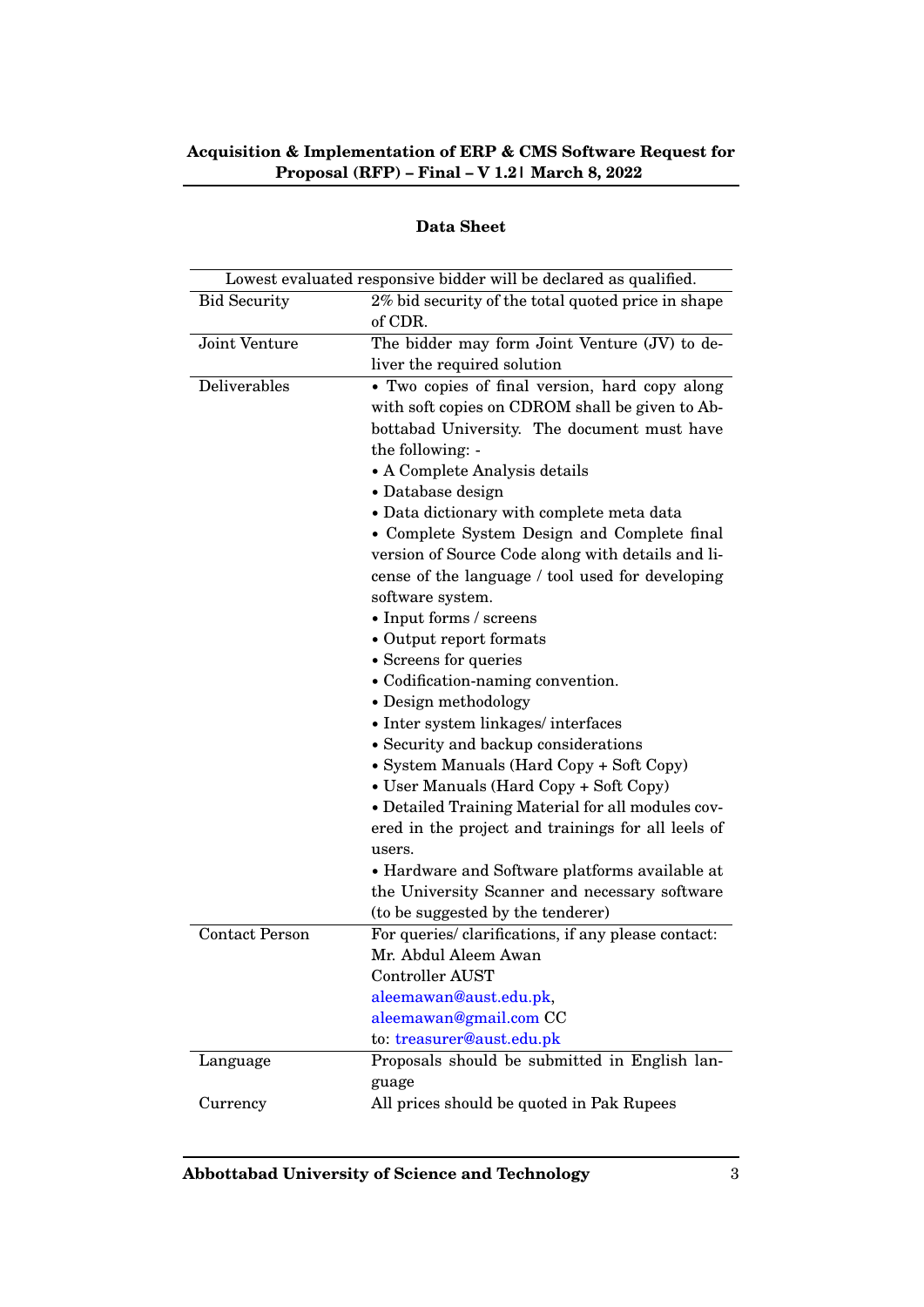| <b>Taxes</b><br>Payment<br>&<br>Terms  | No advance payment will be made as per Gov-<br>ernment rules. The payment will be made to sup-<br>plier after completion and inspection of entire<br>work. The retention money/ performance guar-<br>antee will be released after successful laps of<br>warranty/defective period. As per mutual agree-<br>ment payment may be released as per following<br>breakup:<br>• 10% upon submission of Gap Analysis Report,<br>Data Migration plan.<br>• 20% upon installation of ERP and CMS Soft-<br>ware (Package A, B and C) at AUST and hand-<br>ing over of training material and configuration<br>of master file setups.<br>• 15% upon completion of training.<br>• 20% upon complete development of software.<br>• 25% upon handing over of source code and re-<br>lated technical documentation as discussed.<br>• 10% upon closeout and handing over and tak-<br>ing over of project. |
|----------------------------------------|-------------------------------------------------------------------------------------------------------------------------------------------------------------------------------------------------------------------------------------------------------------------------------------------------------------------------------------------------------------------------------------------------------------------------------------------------------------------------------------------------------------------------------------------------------------------------------------------------------------------------------------------------------------------------------------------------------------------------------------------------------------------------------------------------------------------------------------------------------------------------------------------|
| Proposal Validity                      | Government taxes will be deducted as per rule.<br>Proposals must remain valid for 90 days after                                                                                                                                                                                                                                                                                                                                                                                                                                                                                                                                                                                                                                                                                                                                                                                           |
|                                        | the submission date                                                                                                                                                                                                                                                                                                                                                                                                                                                                                                                                                                                                                                                                                                                                                                                                                                                                       |
| Bidder must submit                     | One Original and one copy of technical and only<br>original of financial proposal.<br>A printable and searchable PDF copy in a USB<br>flash drive of technical proposal.<br>Technical and financial proposals should be sub-<br>mitted in separate envelops and USB must be<br>part of technical proposal and should be clearly<br>marked "Acquisition & Implementation of<br>ERP and CMS Software". Both envelops i.e.<br>Technical and Financial bids should be kept in a<br>single envelope duly sealed.                                                                                                                                                                                                                                                                                                                                                                               |
| Proposal Submission<br>Address         | Procurement Unit Abbottabad University of Sci-<br>ence & Technology, District Abbottabad, Khyber<br>Pakhtunkhwa.                                                                                                                                                                                                                                                                                                                                                                                                                                                                                                                                                                                                                                                                                                                                                                          |
| Submission Date &<br>Time              | Before March 08, 2022, 11:30 AM.                                                                                                                                                                                                                                                                                                                                                                                                                                                                                                                                                                                                                                                                                                                                                                                                                                                          |
| Technical Bid Open-<br>ing Date & Time | Same day at 12:00 PM                                                                                                                                                                                                                                                                                                                                                                                                                                                                                                                                                                                                                                                                                                                                                                                                                                                                      |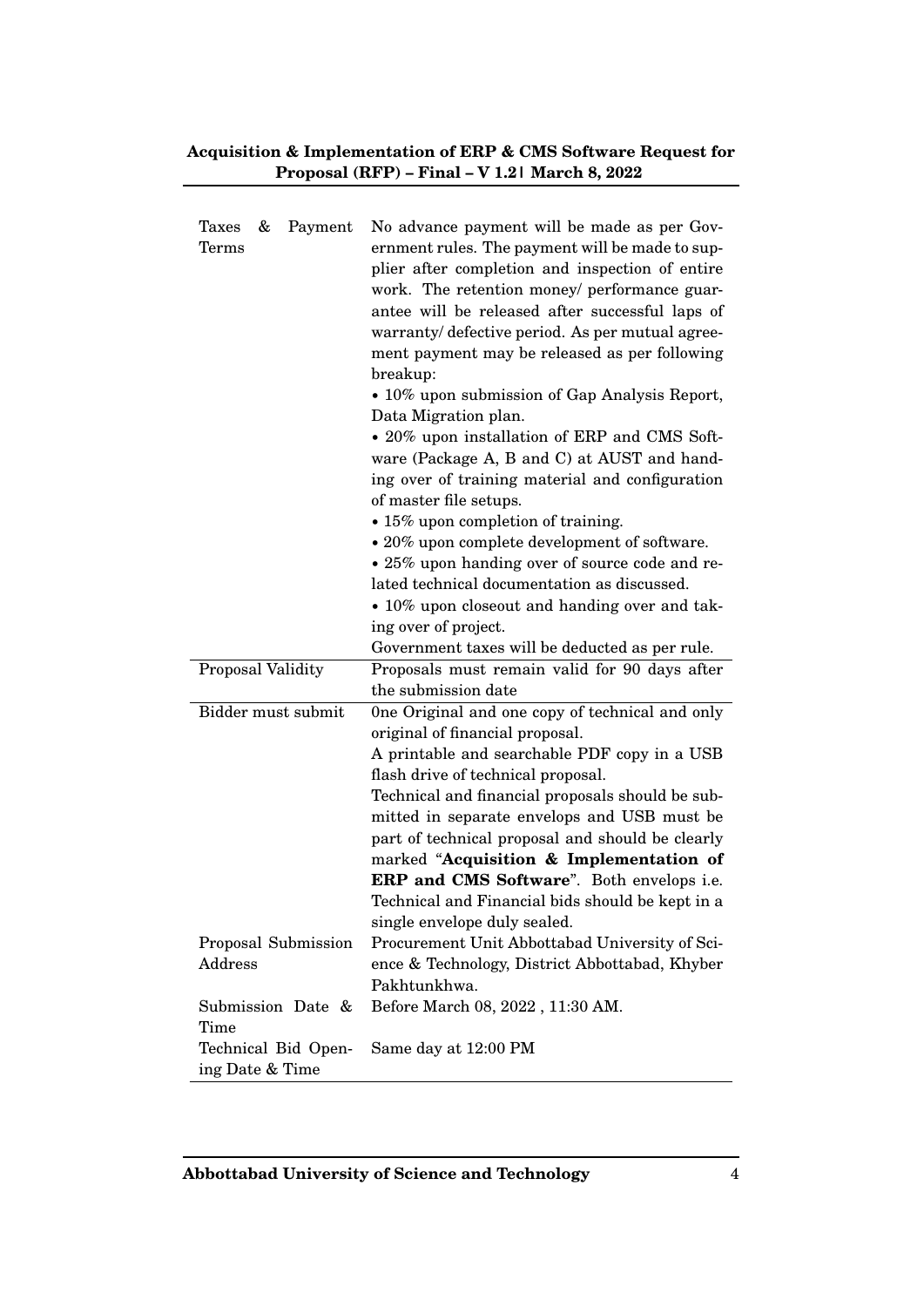## **CONTENTS**

| 1              |         |        | 8                                                               |  |
|----------------|---------|--------|-----------------------------------------------------------------|--|
| $\overline{2}$ |         |        | 8                                                               |  |
|                | 2.1     |        | 8                                                               |  |
| 3              |         |        | 9                                                               |  |
|                | $3.1\,$ |        | 10                                                              |  |
|                | $3.2\,$ |        | Priority Metrics for Deployment<br>12                           |  |
| 4              |         |        | 13                                                              |  |
|                | 4.1     |        | Workflow & Data Archiving System<br>13                          |  |
|                |         | 4.1.1  | File Tracking and Workflow System<br>13                         |  |
|                |         | 4.1.2  | Document Imaging & Archiving System<br>14                       |  |
|                | 4.2     |        | Campus Management System (CMS)<br>14                            |  |
|                |         | 4.2.1  | Campuses & Faculty Masterfile Data<br>14                        |  |
|                |         | 4.2.2  | Entry Test Module 16                                            |  |
|                |         | 4.2.3  | Admission Module 17                                             |  |
|                |         | 4.2.4  | 17                                                              |  |
|                |         | 4.2.5  | Timetable& Class Scheduler Module<br>18                         |  |
|                |         | 4.2.6  | Academic / Event Calendar Module<br>19                          |  |
|                |         | 4.2.7  | Student Financial Module 19                                     |  |
|                |         | 4.2.8  | Examination Module<br>20                                        |  |
|                |         | 4.2.9  | Curriculum Module 21                                            |  |
|                |         | 4.2.10 | Degree/Transcript Module 22                                     |  |
|                |         | 4.2.11 | Attendance Module 22                                            |  |
|                |         | 4.2.12 | Teacher's Portal $\ldots \ldots \ldots \ldots \ldots \ldots 22$ |  |
|                |         | 4.2.13 | Student's Portal / Learning Management Sys-                     |  |
|                |         |        |                                                                 |  |
|                |         | 4.2.14 | Research and FYP Module  24                                     |  |
|                |         | 4.2.15 | Feedback/Survey Module 25                                       |  |
|                |         | 4.2.16 | Event Management Module 25                                      |  |
|                |         | 4.2.17 | Scholarship Management Module 26                                |  |
|                |         | 4.2.18 | Controller of Examinations Department 27                        |  |
|                |         | 4.2.19 | Affiliated Colleges 28                                          |  |
|                |         | 4.2.20 |                                                                 |  |
|                | 4.3     |        | Budget & Financial Management System 29                         |  |
|                |         |        |                                                                 |  |
|                |         | 4.3.2  | <b>Budget Module</b><br>$32\,$                                  |  |
|                |         | 4.3.3  | Accounts Receivable<br>32                                       |  |
|                |         | 4.3.4  | 33                                                              |  |
|                |         | 4.3.5  | Cash Management Module<br>34                                    |  |
|                |         | 4.3.6  | Contingency Fund Module<br>35                                   |  |
|                |         | 4.3.7  | Investment Portfolio Module<br>35                               |  |
|                |         | 4.3.8  | Staff Welfare & Insurance Fund Module:<br>36                    |  |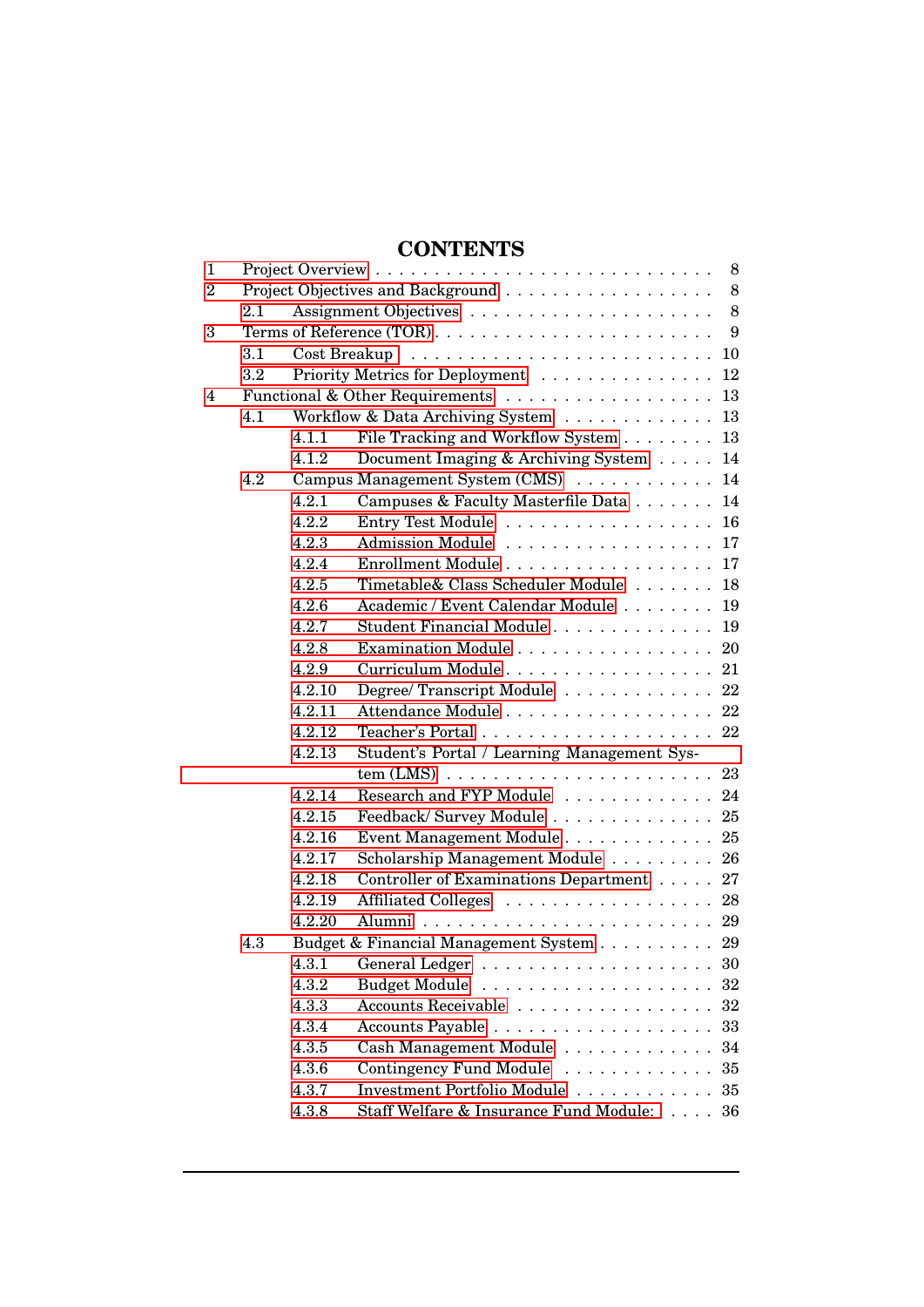|   | 4.4  |                                                                    |  |
|---|------|--------------------------------------------------------------------|--|
|   | 4.5  |                                                                    |  |
|   | 4.6  | Project Management System 38                                       |  |
|   | 4.7  | Hostel Management System 40                                        |  |
|   | 4.8  | Transport Management System 41                                     |  |
|   | 4.9  | Complaint Management/ Grievance Redressal System 43                |  |
|   | 4.10 | Fixed Assets Management System 43                                  |  |
|   | 4.11 |                                                                    |  |
|   | 4.12 | Human Resource Management System 46                                |  |
|   |      | 4.12.1                                                             |  |
|   |      | 4.12.2                                                             |  |
|   |      | Recruitment and Selection 47<br>4.12.3                             |  |
|   |      | Training and Skills Development 48<br>4.12.4                       |  |
|   |      | Appraisals/Performance Management 48<br>4.12.5                     |  |
|   |      | Employee Self Service (ESS) Module 48<br>4.12.6                    |  |
|   |      | Correspondence Management 49<br>4.12.7                             |  |
|   |      | Housing and Accommodation Module 49<br>4.12.8                      |  |
|   | 4.13 |                                                                    |  |
|   |      | Basic Salary Module 50<br>4.13.1                                   |  |
|   |      | 4.13.2<br>Leave Management $\ldots \ldots \ldots \ldots \ldots 51$ |  |
|   |      | Income Tax Module 51<br>4.13.3                                     |  |
|   |      | 4.13.4<br>Final Settlement Module 52                               |  |
|   | 4.14 | Library Management System $\ldots \ldots \ldots \ldots \ldots 52$  |  |
|   |      | Bibliographic Records & Cataloging Standards . 52<br>4.14.1        |  |
|   |      | Other Requirements 53<br>4.14.2                                    |  |
|   | 4.15 | Sports Management System 53                                        |  |
|   | 4.16 | Office of Research, Innovation and Commercialization               |  |
|   |      |                                                                    |  |
|   | 4.17 | Quality Enhancement Cell (QEC) 54                                  |  |
|   | 4.18 | Historical Events and their record 54                              |  |
|   | 4.19 |                                                                    |  |
|   |      | Common Function Requirements 54<br>4.19.1                          |  |
|   |      | Non-Function Requirements 55<br>4.19.2                             |  |
|   |      | General Requirements and Information for Proposal Submission 57    |  |
|   | 4.20 | 57                                                                 |  |
|   | 4.21 | Project Schedule & Deliverables<br>58                              |  |
|   | 4.22 | Eligibility Criteria for the Firm Applying<br>59                   |  |
| 5 |      | 59                                                                 |  |
|   |      | Section One - Transmittal Letter $\dots \dots$<br>5.0.1<br>60      |  |
|   |      | 5.0.2<br>Section Three – Outline Strategies and Options.<br>62     |  |
|   |      | 5.0.3<br>Section Four - References<br>62                           |  |
|   |      | 5.0.4<br>Section Five – Estimated Project Timeline and             |  |
|   |      | 62                                                                 |  |
|   | 5.1  | Available Budget/Contract 64                                       |  |
|   |      |                                                                    |  |
|   |      |                                                                    |  |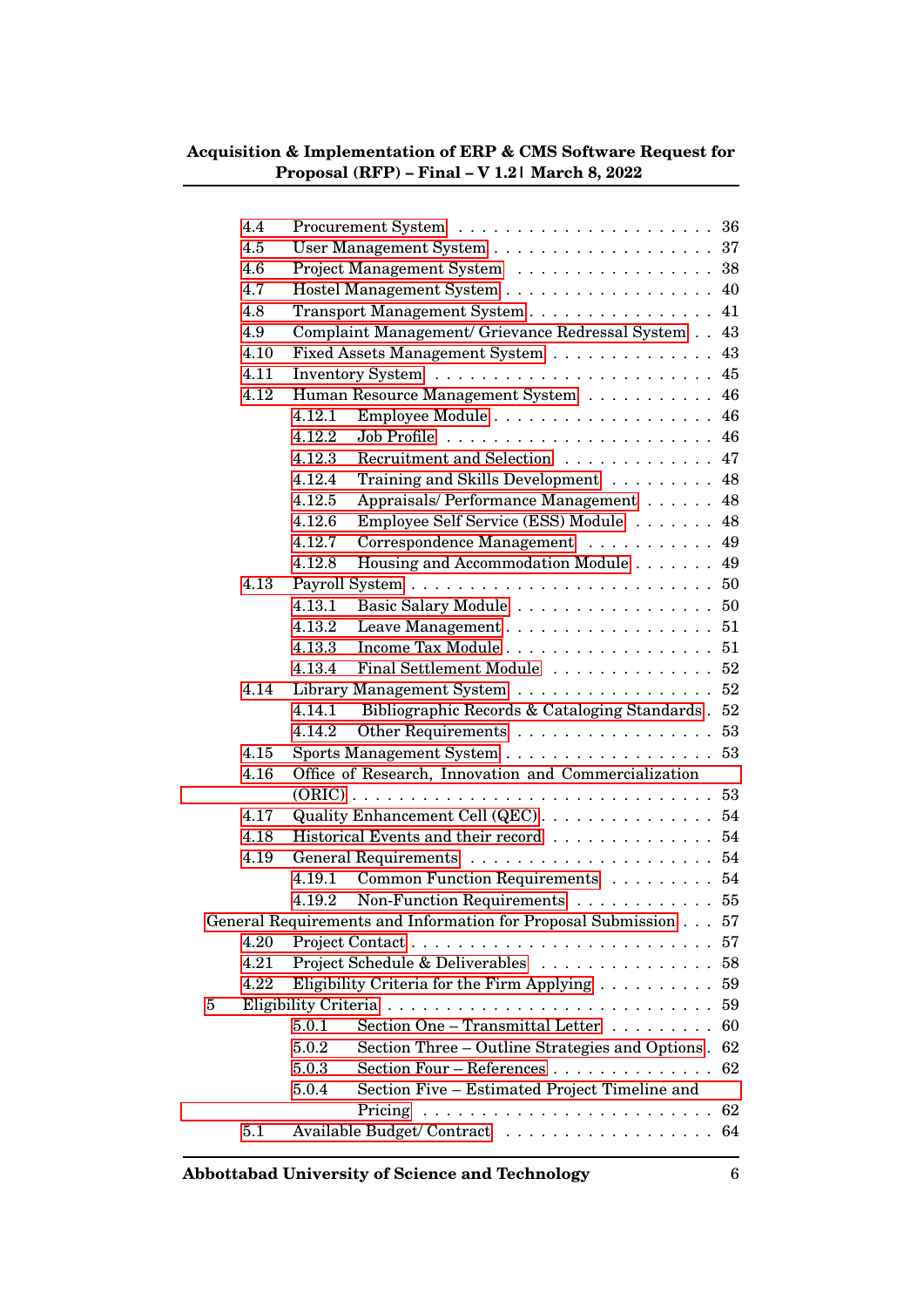|   | 5.2  |                                                                                    |
|---|------|------------------------------------------------------------------------------------|
|   | 5.3  |                                                                                    |
|   | 5.4  |                                                                                    |
|   | 5.5  | Final Evaluation $\ldots \ldots \ldots \ldots \ldots \ldots \ldots \ldots$         |
| 6 |      |                                                                                    |
|   | 6.1  | Inspections and Tests $\ldots \ldots \ldots \ldots \ldots \ldots \ldots \ldots 67$ |
|   | 6.2  |                                                                                    |
|   | 6.3  |                                                                                    |
|   | 6.4  |                                                                                    |
|   | 6.5  | Delays in the Supplier's Performance 68                                            |
|   | 6.6  |                                                                                    |
|   | 6.7  |                                                                                    |
|   | 6.8  |                                                                                    |
|   | 6.9  |                                                                                    |
|   | 6.10 | Termination for Convenience 70                                                     |
|   | 6.11 |                                                                                    |
|   | 6.12 | Limitation of Liability $\ldots \ldots \ldots \ldots \ldots \ldots \ldots$ 71      |
|   | 6.13 | Joint Venture / Consortium $\ldots \ldots \ldots \ldots \ldots \ldots$ 72          |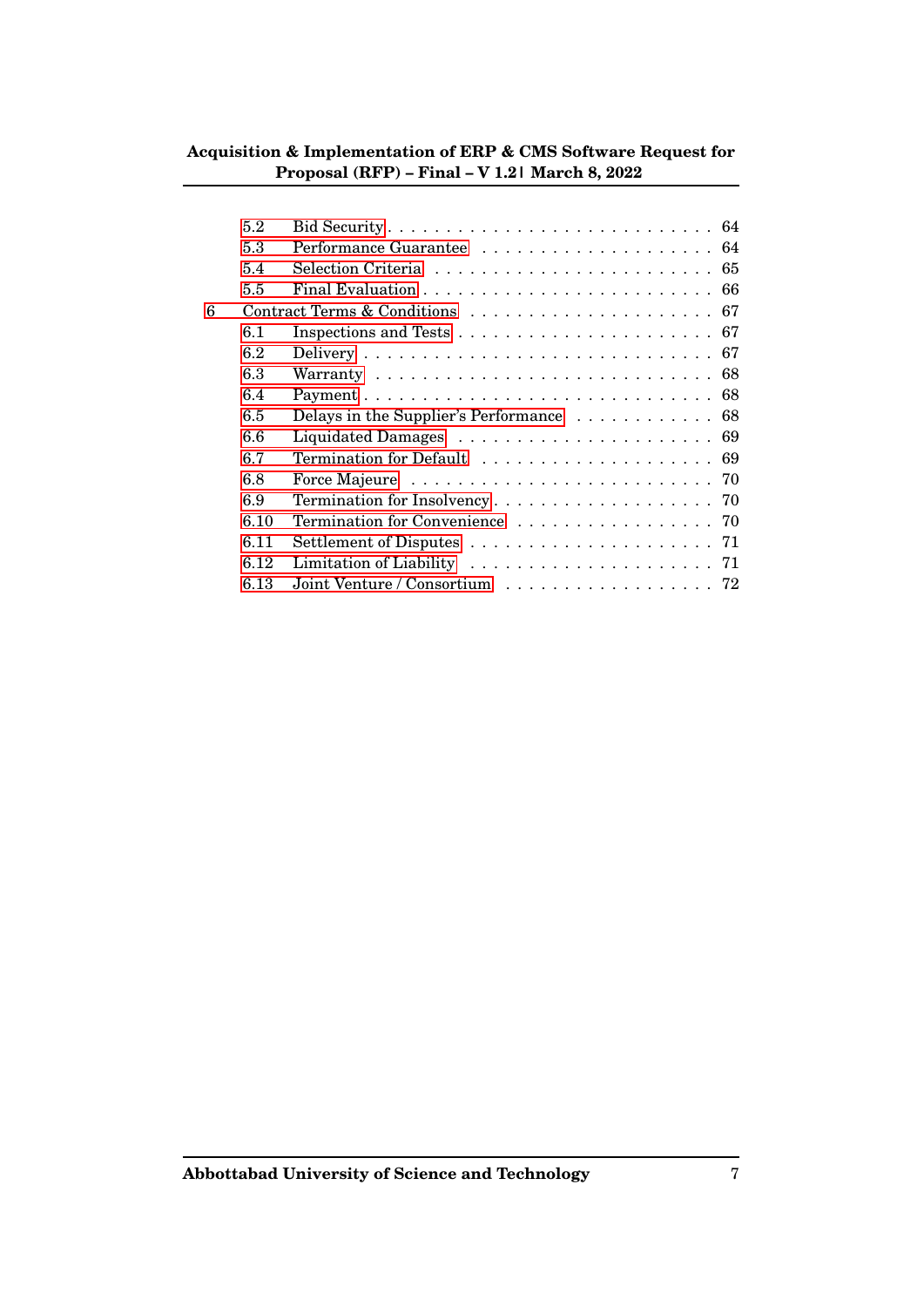## <span id="page-8-0"></span>**1 Project Overview**

The Abbottabad University of Science & Technology , Abbottabad (AUST) is the department of Government of Khyber Pakhtunkhwa in Pakistan, committed to provide quality educational services to the people of Pakistan without discrimination as to, race, religious beliefs, class or political opinions.

The Abbottabad University of Science & Technology , Abbottabad (AUST) — within the framework of its operation in Pakistan, would like to request your best bid/proposals for the procurement of ERP&CMS Software as per general terms and conditions mentioned in the bidding document.

Challenges of Pakistan. University's strong research base and academic programs are the focus of researchers and students from across the country, and we welcome diverse thoughts and new perspectives in engineering and technology fields.

## <span id="page-8-1"></span>**2 Project Objectives and Background**

### <span id="page-8-2"></span>**2.1 Assignment Objectives**

The objective of this assignment is to identify and select a software development/ IT vendor firm with proven experience in developing and implementing Enterprise Resource Planning and Campus Management System. The PRO-POSER will provide off-the-shelf solution which can be deployed and implemented in a shortest span of time. The PROPOSER will perform an analysis of the AUST's current ERP environment, business processes and organizational strategy prior to the deployment of the software.

The high-level objectives of acquiring a new ERP solution are as follows:

- Achieving paper less working environment;
- Improve service level and coordination among departments;
- Reduction of approval time though automation of work flow, case management and approval cycle;
- Empowering faculty members, students and other staff to accomplish work at their own;
- Integration with the banks to streamline accounting process;
- A self-sustainable and cost-effective solution;
- Meeting AUST needs for the next 10 years;
- Efficient student life cycle management;
- Automation of manual processes;
- Strong IT infrastructure to support new solution.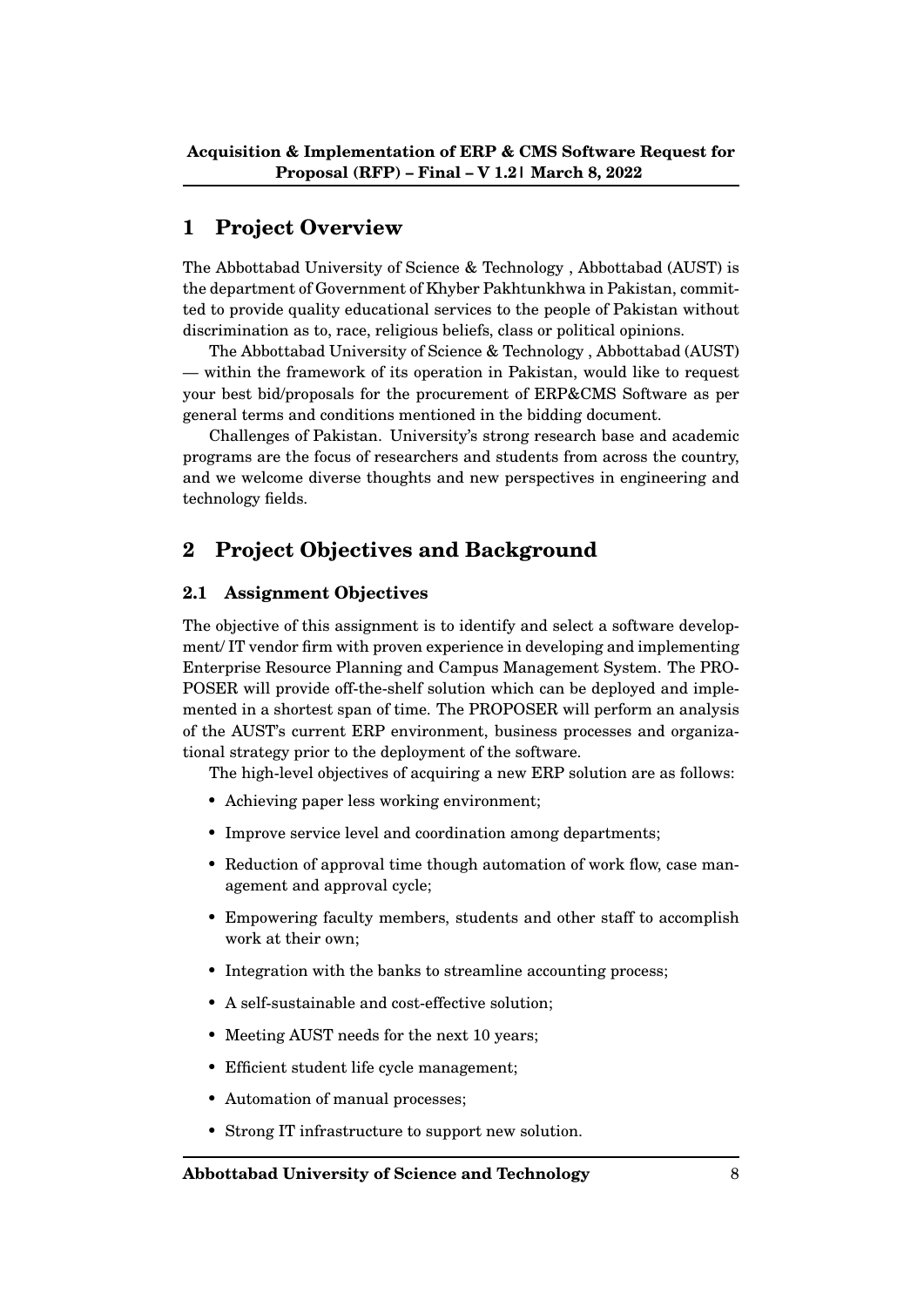## <span id="page-9-0"></span>**3 Terms of Reference (TOR)**

Abbottabad University of Science & Technology (AUST) Abbottabad intends to have off-the-shelf, web based and scalable Enterprise Resource Planning, Campus Management Solution (CMS) at its Data Centre (AUST, Abbottabad). Users will access these centralized web based services through intranet platform, however remote side users of sub campuses will access these services through PERN (high speed network of HEC) that is being used for inter-site connectivity.

The main components and deliverables of the assignment are as follows: **A. Main Components**

- A smoothly and efficiently operating use friendly state of the art software system having all desired attributes/ Modules and with all documentation and training required for implementation, operation , maintenance, scalability and expandibility of the system, to the entire satisfaction of Abbottabad University.
- Parallel satisfied operation of the system for a time period of six to nine months duly certified by the University.
- The warranty defective period will be two (02) years from the date successful satisfied and complete operation.
- Conduct Gap Analysis for system/ modules.
- Data Migration (Examination, Admission, Provost, procurement, finance and Inventory).
- Configure software as per the AUST requirements/ Semester rules
- Servers should support at least 10 15 Thousand users through LAN and WAN.
- Technical support services up to 3 years after completion of warranty defective period.

#### **B. In Scope Locations**

Following is the list of in-scope locations:

- i. Abbottabad University of Science & Technology.
- ii. Affiliated Colleges (Public / Private).
- iii. Private/ Distant learning candidates.
- iv. All banks.
- v. FBR, KPPRA, KPRA, KPITB & HEC etc.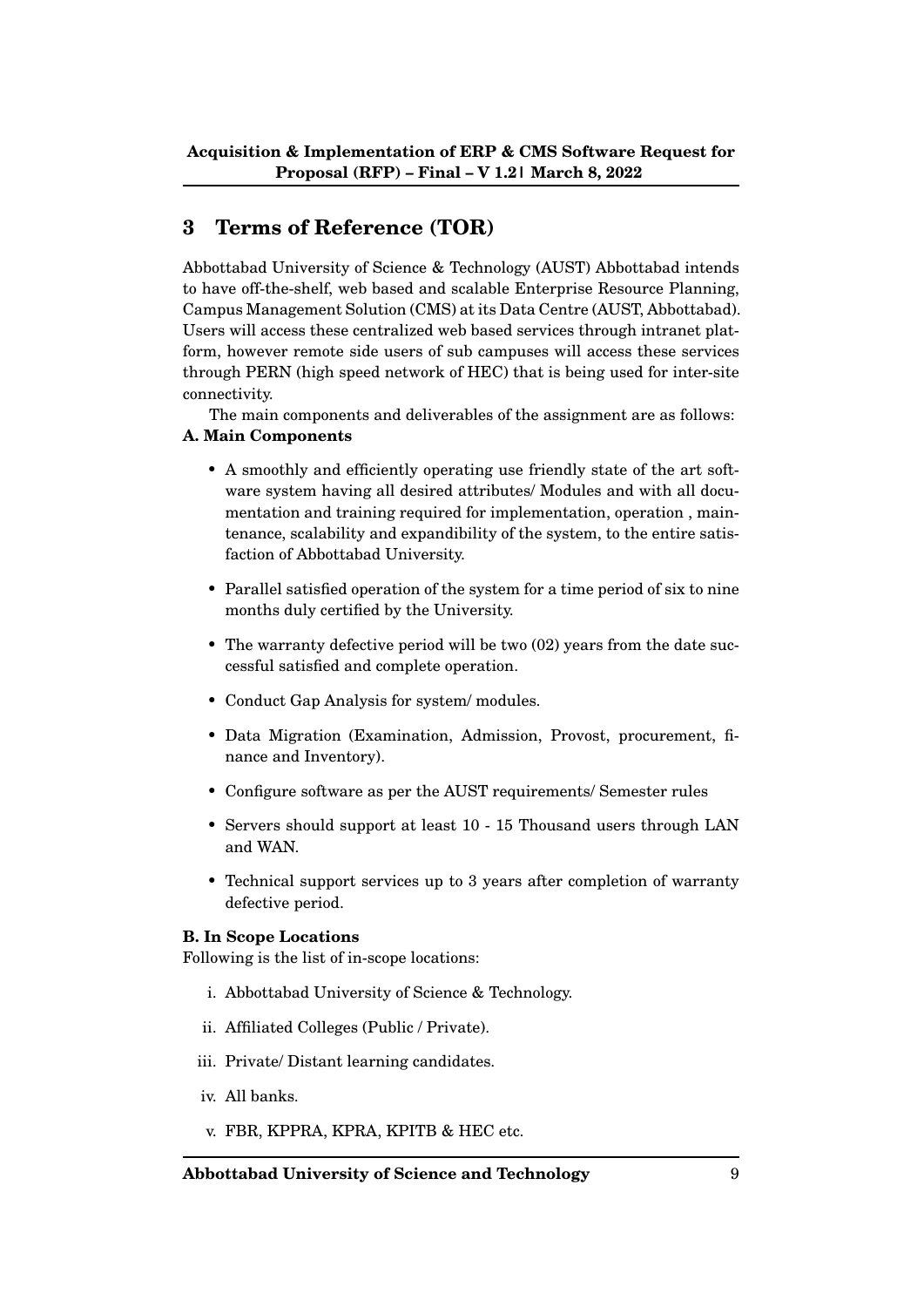vi. Any up-gradation of software during warranty defective period will be bored by bidder.

## <span id="page-10-0"></span>**3.1 Cost Breakup**

| S.No. | <b>Module</b>                            | Total amount (Inclu-<br>sive of all charges,<br>taxes, support cost | <b>Details</b>   |
|-------|------------------------------------------|---------------------------------------------------------------------|------------------|
|       |                                          | till warranty period,                                               |                  |
|       |                                          | demo, testing, train-<br>ing etc)                                   |                  |
| 4.1   | Workflow & Data Archiving<br>System      |                                                                     | 4.1.1, 4.1.2     |
| 4.2   | <b>Campus Management System</b><br>(CMS) |                                                                     | $4.2.1 - 4.2.20$ |
| 4.3   | Budget & Financial<br>Management System  |                                                                     | $4.3.1 - 4.3.8$  |
| 4.4   | Procurement System                       |                                                                     |                  |
| 4.5   | <b>User Management System</b>            |                                                                     |                  |
| 4.6   | <b>Project Management System</b>         |                                                                     |                  |
| 4.7   | Hostel Management System                 |                                                                     |                  |
| 4.8   | <b>Transport Management</b><br>System    |                                                                     |                  |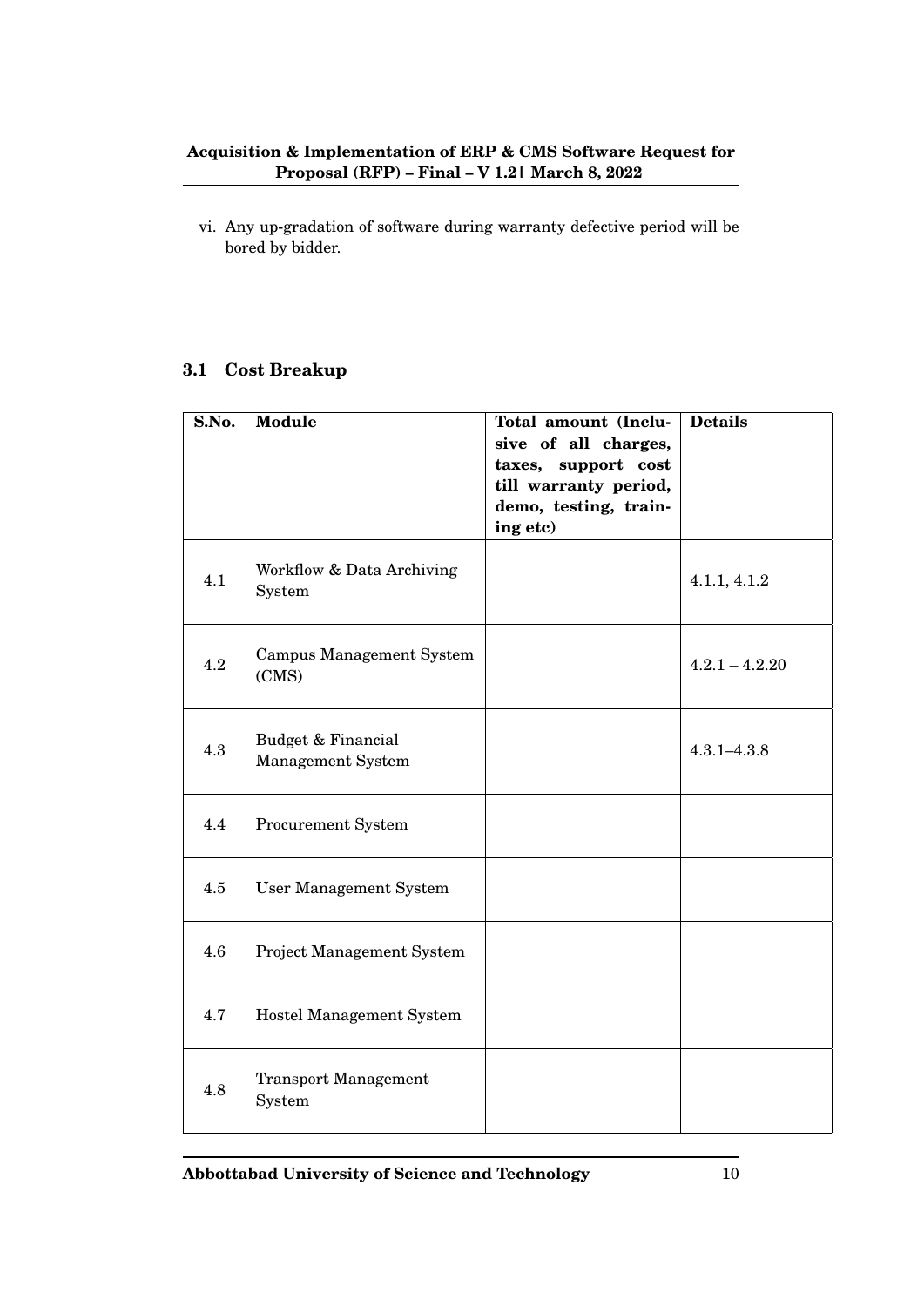| 4.9  | Complaint Management/<br>Grievance Redressal System                                                        |                   |
|------|------------------------------------------------------------------------------------------------------------|-------------------|
| 4.10 | <b>Fixed Assets Management</b><br>System                                                                   |                   |
| 4.11 | <b>Inventory System</b>                                                                                    |                   |
| 4.12 | Human Resource<br>Management System                                                                        | $4.12.1 - 4.12.8$ |
| 4.13 | Payroll System                                                                                             | 4.13.1-4.13.2     |
| 4.14 | Library Management System                                                                                  | 4.14.1-4.14.2     |
| 4.15 | <b>Sports Management System</b>                                                                            |                   |
| 4.16 | Office of Research, Innovation<br>and Commercialization<br>(ORIC)                                          |                   |
| 4.17 | <b>Quality Enhancement Cell</b><br>(QEC)                                                                   |                   |
| 4.18 | Historical Events and their<br>record                                                                      |                   |
|      | Support cost of Three years<br>after expiry of warranty<br>period of two years with<br>number of personnel |                   |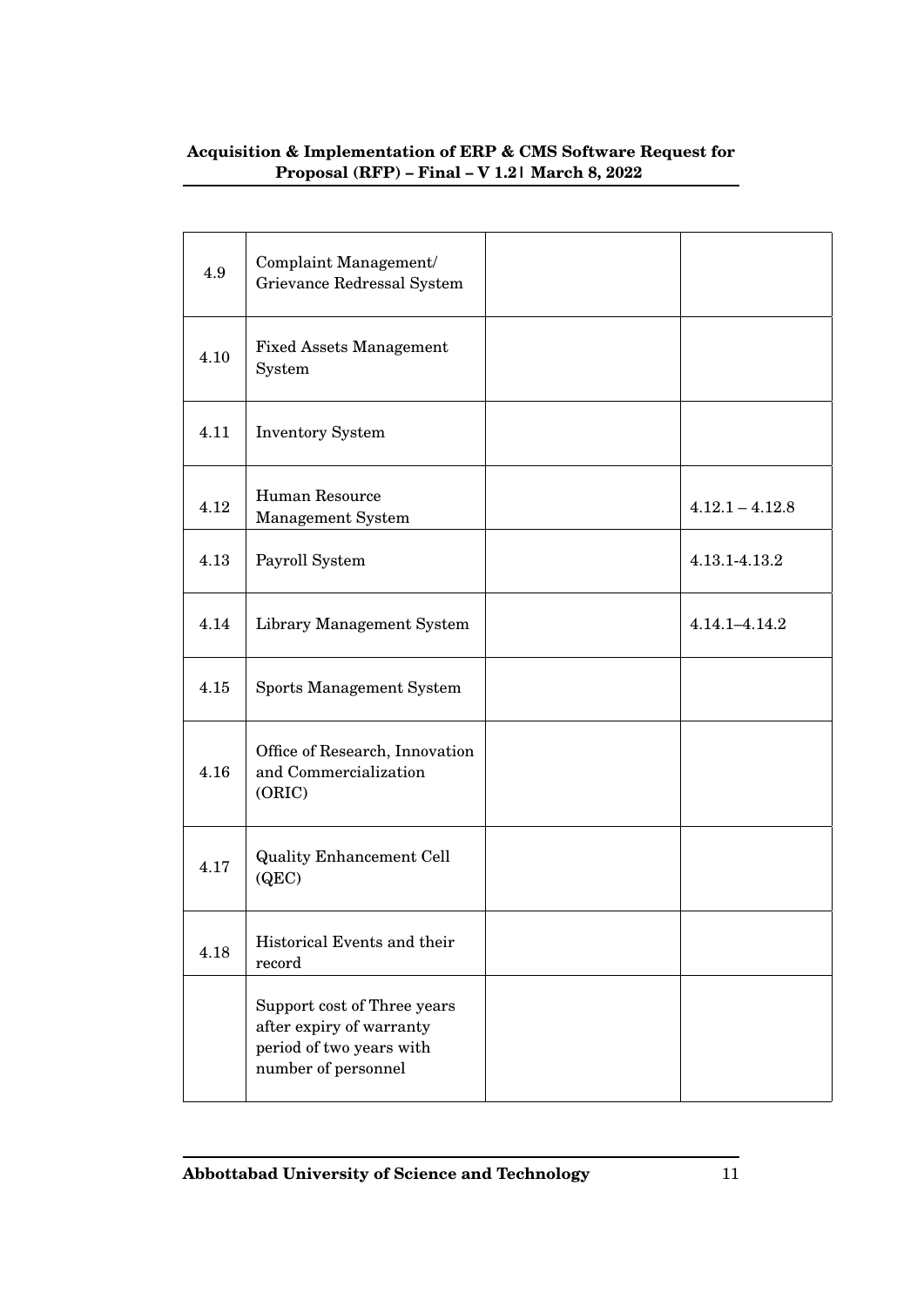|            | Subscription/License Cost of<br>software(s) necessary to run<br>ERP/CMS |  |
|------------|-------------------------------------------------------------------------|--|
| Total Cost |                                                                         |  |

## <span id="page-12-0"></span>**3.2 Priority Metrics for Deployment**

This section prioritizes the implementation of the systems and modules discussed in the following section according to the criticality and need of the system. The priority metrics is as follows:

| Sr. No.              | <b>System Name</b>                   | Criticality Level |
|----------------------|--------------------------------------|-------------------|
|                      |                                      | Medium/<br>(High/ |
|                      |                                      | Low)              |
| <b>High Module</b>   |                                      |                   |
| 1.                   | Workflow & Data Archiving System     | High              |
| 2.                   | Campus Management System (CMS)       | High              |
| 3.                   | Budget & Financial Management System | High              |
| 4.                   | <b>Procurement Management System</b> | High              |
| 5.                   | E-Tender                             | High              |
| 6.                   | Human Resource Management System     | High              |
| 7.                   | Payroll System                       | High              |
| 8.                   | <b>User Management System</b>        | High              |
| 9.                   | <b>Inventory System</b>              | High              |
| 10.                  | <b>Hostel Management System</b>      | High              |
| 11.                  | <b>Transport Management System</b>   | High              |
| <b>Medium Module</b> |                                      |                   |
| 1.                   | Business Intelligence (Bi) System    | Medium            |
| 2.                   | Library Management System            | Medium            |
| 3.                   | Document Management System           | Medium            |
| $\overline{4}$ .     | Sales Management System              | Medium            |
| <b>Low Module</b>    |                                      |                   |
| 1.                   | <b>Project Management System</b>     | Low               |
| 2.                   | <b>Complaint Management System</b>   | Low               |

The functional and other requirements are an integral part of this TOR and discussed in detail in Sections 4. All the modules should be tailor made according to rules and regulations of Abbottabad University of Science & Technology.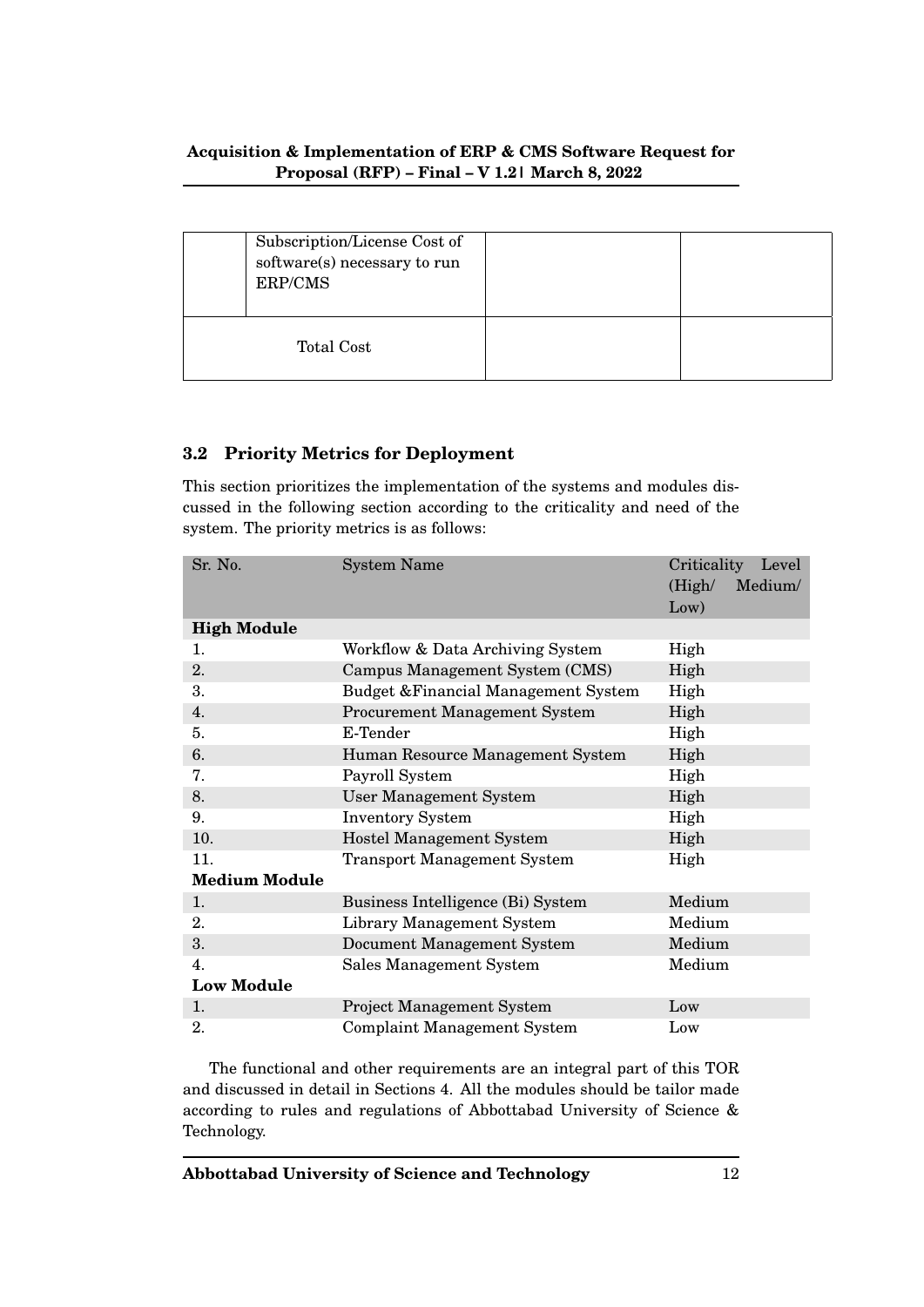## <span id="page-13-0"></span>**4 Functional & Other Requirements**

## <span id="page-13-1"></span>**4.1 Workflow & Data Archiving System**

### <span id="page-13-2"></span>**4.1.1 File Tracking and Workflow System**

- Facility to define organizational structure, campuses, departments, sections, etc.
- Facility to assign users with their corresponding designations.
- Facility to define approval hierarchy for different types of transactions.
- Facility to define different stages for different types of transactions.
- Facility to map workflow stages with the transactions recorded in the core systems.
- Facility to define approval limits.
- Facility to define service level (time) for each role for the completion of each task assigned to him.
- Facility to raise demand to initiate process where the user is allowed to enter data like date, file number, concerned person/organization, remarks, noting, processing stages, etc.
- Facility to attach scanned documents with each stage/ process and should be stored in archiving system.
- Facility to send and receive any communication among the users engage in the process with read receipt.
- Facility to store document reference of transactions recorded in the core systems with the stages defined for each case/ demand. Alternative, the user will select the demand reference while creating transaction in the core system.
- Facility to define additional charge in case of the non-availability of primary responsible person.
- Facility to see any action item marked to him for any further action. The user is also able to perform the following actions:
	- **–** Add notes
	- **–** Prepare Drafts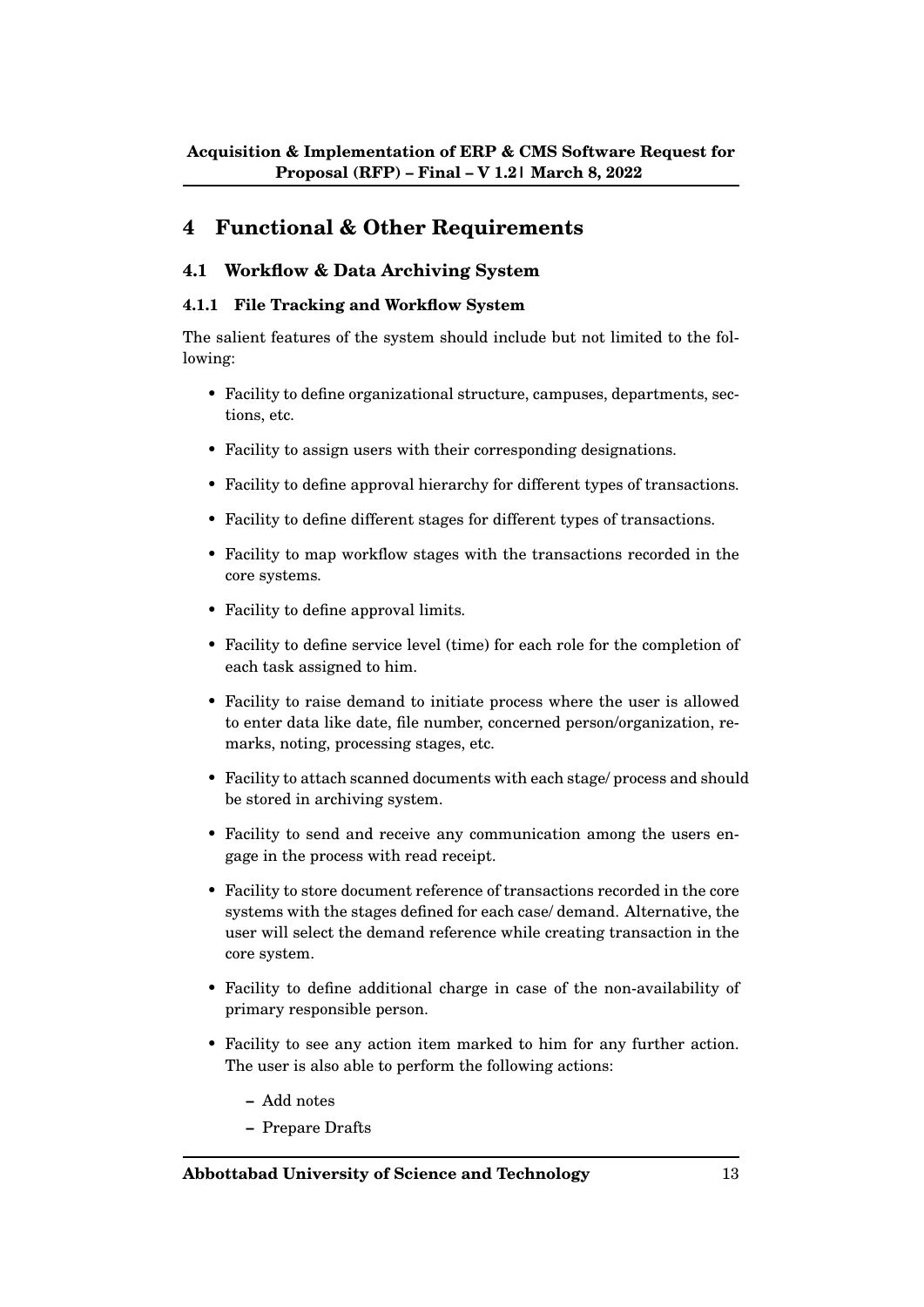- **–** Recommendations, etc.
- Facility to generate alerts in case the tasks is not completed in the due course of time.
- Auto closure of case/ demand upon completion of last stage.
- Facility to monitor the status of each case/ demand raised by the requesting person.
- Facility to integrate with the mobile application of the university.

#### <span id="page-14-0"></span>**4.1.2 Document Imaging & Archiving System**

- Document Imaging and Archiving system will be integrated with the File Tracking and Workflow system to capture and store the documents with reference to various stages of each case/ demand.
- Facility to scan images along with tags such as document case/ demand number, subject, date & time, keyword, etc.
- Facility to attach other documents such as PDF, Word, Excel Sheets, etc.
- Facility of auto-indexing to facilitate search.
- Facility to retrieve documents based on different search tags define in the system.
- Facility to scan documents using OCR technology, so that search can be performed on the text.

#### <span id="page-14-1"></span>**4.2 Campus Management System (CMS)**

#### <span id="page-14-2"></span>**4.2.1 Campuses & Faculty Masterfile Data**

- Facility to maintain multiple campuses/ centers working under the umbrella of AUST, addresses, contact information, higher management profile, etc.
- Facility to define student information such as name, contact number, email address, mailing address, academic records and other details.
- Facility to define different fee structures.
- Facility to define quota rules.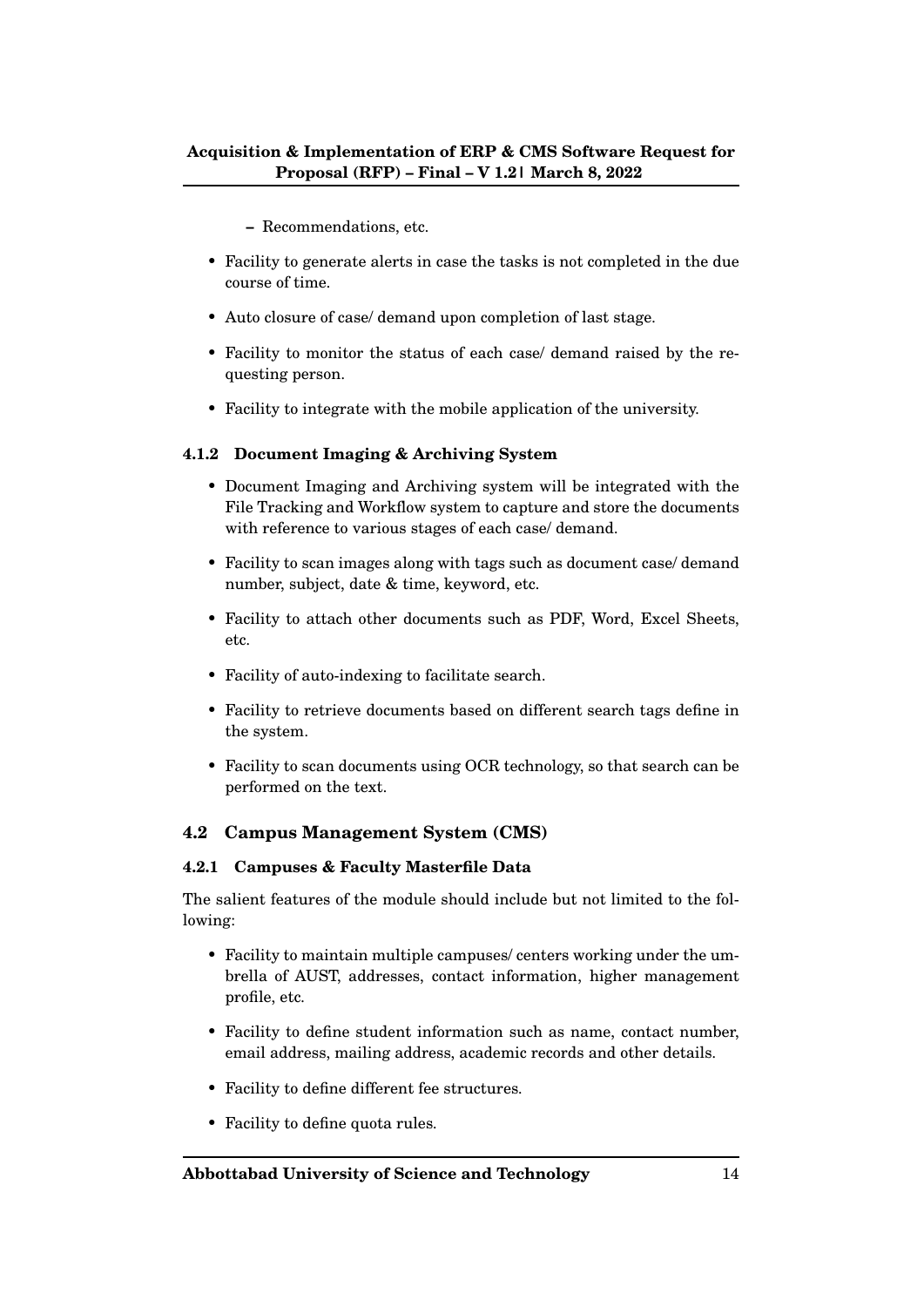- Facility to define academic rules for admission, enrollment, exams, double degree, semester freeze and un-freeze, semester repeat, attendance, grading system and other rules and other scenarios defined in the prospectus and university directives.
- Facility to define scholarship programs, donors and criteria for awarding scholarships.
- Facility to define designation wise administrative roles of users (sectional & departmental heads )
- Facility to setup faculties, their departmentsand affiliated colleges for each campus.
- Facility to setup admin staff such as VC, Directors, Dy. Directors, Registrar, Dy. Registrar, lab incharge, superintendents, etc.
- Facility to maintain bank accounts for fee collection.
- Facility to maintain multi-currency, multi-year, multi-location, etc.
- Facility to maintainAcademic Programs and their details such as maximum credits hours, degree duration, batches with the following information:-
	- **–** Batch Code and Name.
	- **–** Maximum Credit Hours to Pass.
	- **–** Number of Core Credit Hours to Pass.
	- **–** Number of Major/Minor Credit Hours.
	- **–** Date of Admission.
	- **–** Registration Number Template if any.
	- **–** Passing Marks of a Course.
	- **–** Batch Timings (Morning or Evening etc.).
	- **–** Number of Probations.
	- **–** Probation starts CGPA and ends CGPA.
	- **–** Any Specialization is offered.
	- **–** Any Thesis/Project is offered.
- Any other setup required for the processing of CMS related transactions.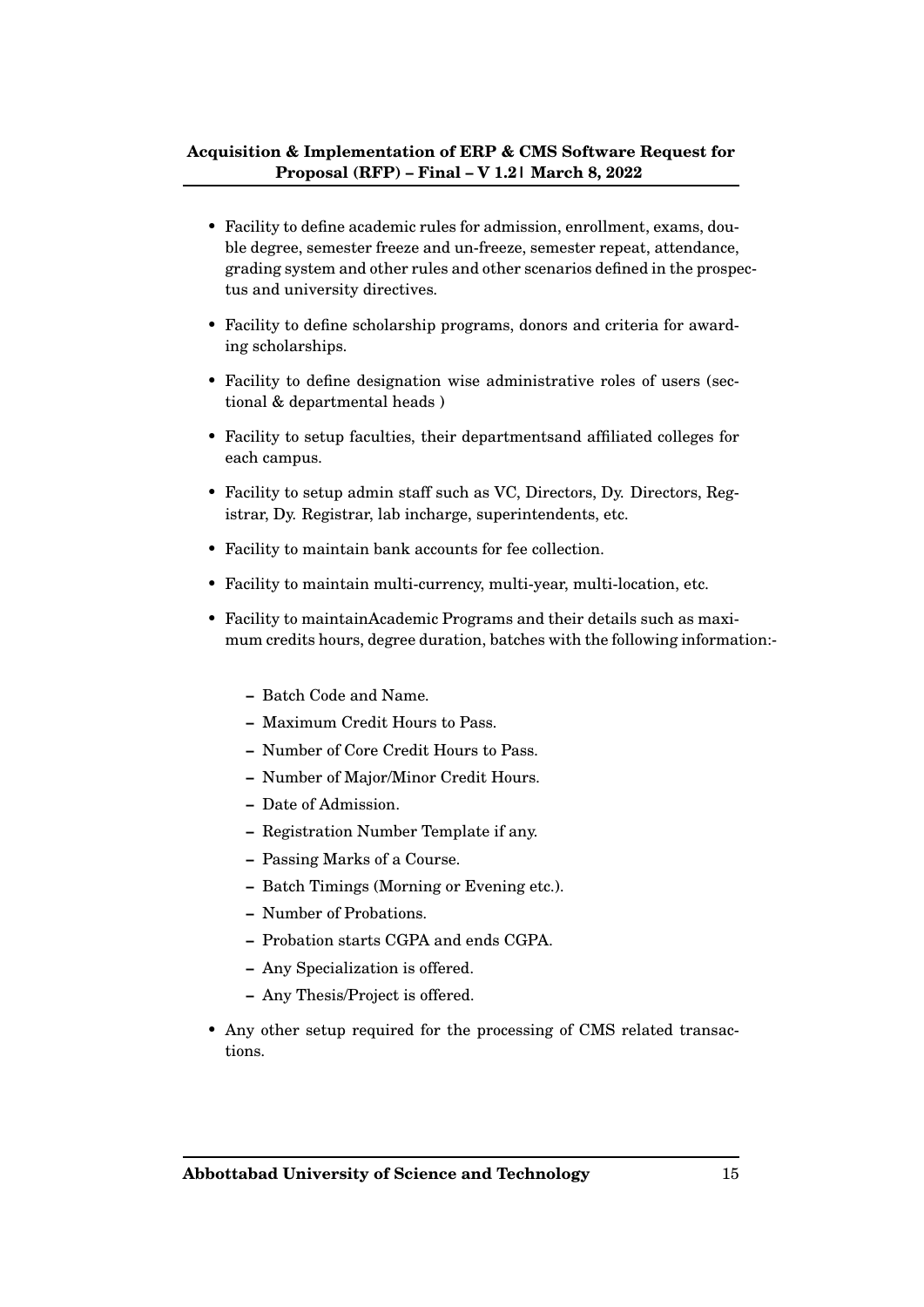#### <span id="page-16-0"></span>**4.2.2 Entry Test Module**

- The module starts at the stage when a student applies for the admission test and ends when the entry test results are notified to the student.
- Facility to prepare test schedule for entry test to be conducted for different disciplines such as undergrad, postgrad, etc.
- Online facility for students to enter their basic information for the registration of entry test.
- Facility to create test schedule covering the test date, test center capacity, test center location, engagement of supervisory staff, student allocation, other resources, etc.
- Facility for the student to print and upload entry test fee challan in the system which has been deposited by the student in the bank.
- After clearance of dues, the student is allowed to select entry test venue, date, time etc. to generate exam admit card/ ticket based on availability of seats in different venue and time slots.
- Facility to conduct online exams at the designed test centers. Alternately, the university can take answer on a manual sheet (Scanner readable format) that can be scanned to compute marks through the system.
- Auto calculation of results upon completion of the test using the workstation and alert generation to communicate result of test to the students.
- Facility to integrate Entry Test Module with the external testing bodies such as ETEA.
- Question Bank Definition both Subjective and Objective
- Random Paper Generation
- Paper Format Definition
- Paper Printing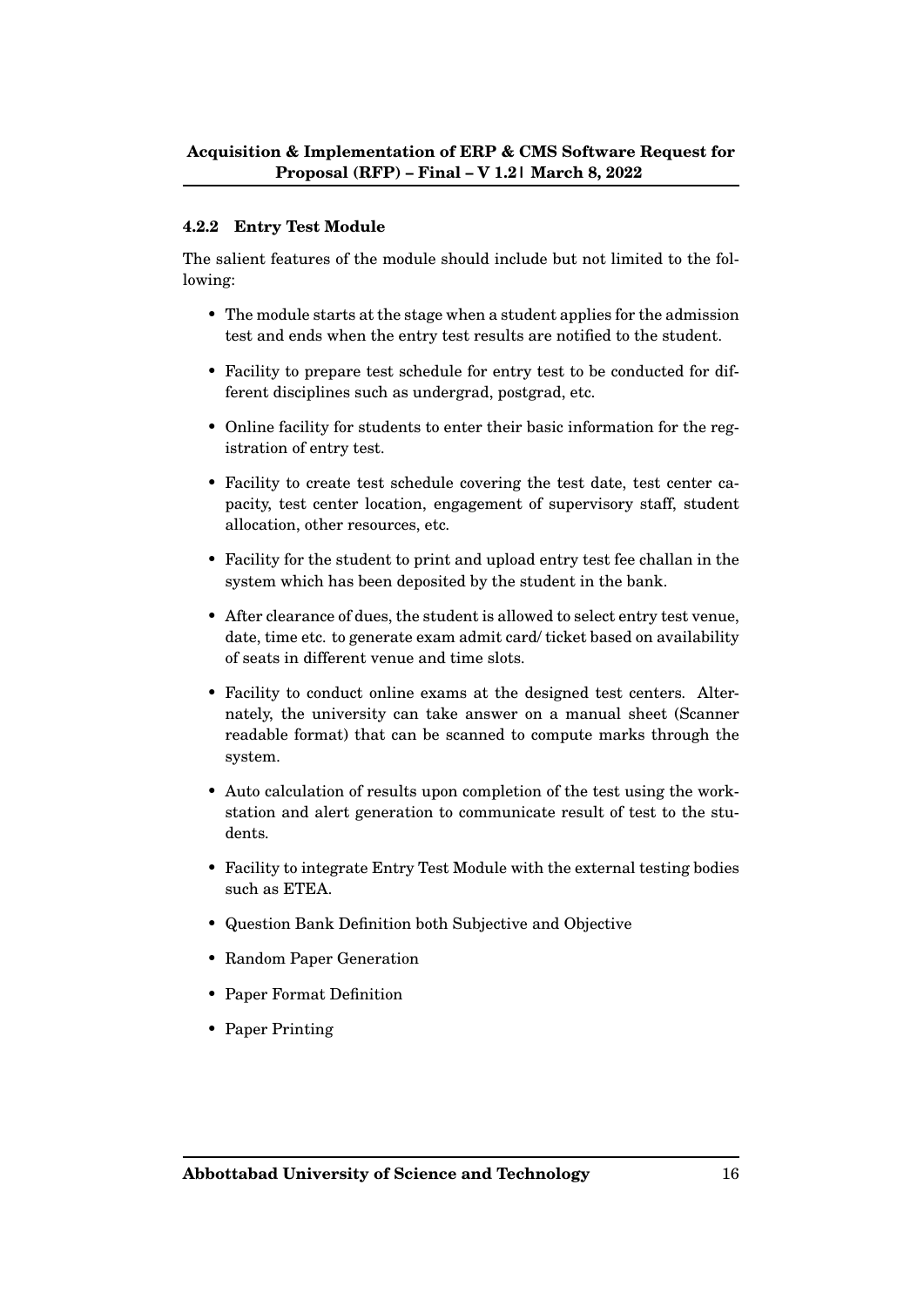#### <span id="page-17-0"></span>**4.2.3 Admission Module**

The salient features of the module should include but not limited to the following:

- The module starts at the stage when a student applies for the admission and ends when the student is selected in a program.
- Facility to allow students to apply online admission. In case of receiving manual application, the concerned admission staff can enter the credentials of students such as particulars of students registered for different programs.
- Facility to verify applicants' data based on criteria defined in the system.
- Facility to define merit including quota for gender, district, provinces, marks of previously attained qualifications such as Matric, Secondary, Bachelor and other qualifications possessed by the candidate.
- Facility to publish merit list and send alert to successful candidates for interview and pay admission fee and submit their credentials online.
- Facility to tag the students who qualifies the interview and document verification process.
- Facility to generate notification to the successful candidates to deposit fee as per the schedule.
- Provision to apply for other facilities offered by the university such as transport, hostel, etc.
- Facility to cancel, suspend student admission based on the rule defined in the system such as low GPA, misconduct, non-payment of dues etc.
- Facility to conduct and maintain Hafiz-e-Quran test records.
- Facility to re-admit a student whose admission has been cancelled due to non-payment, absence or any other administrative issues.

#### <span id="page-17-1"></span>**4.2.4 Enrollment Module**

- The module starts at the stage when a student gets admission in a program and ends when the student is enrolled in a program.
- Facility for the student to select courses offered in a semester through the system upon new admission.
- Facility to select courses for new semester by the students.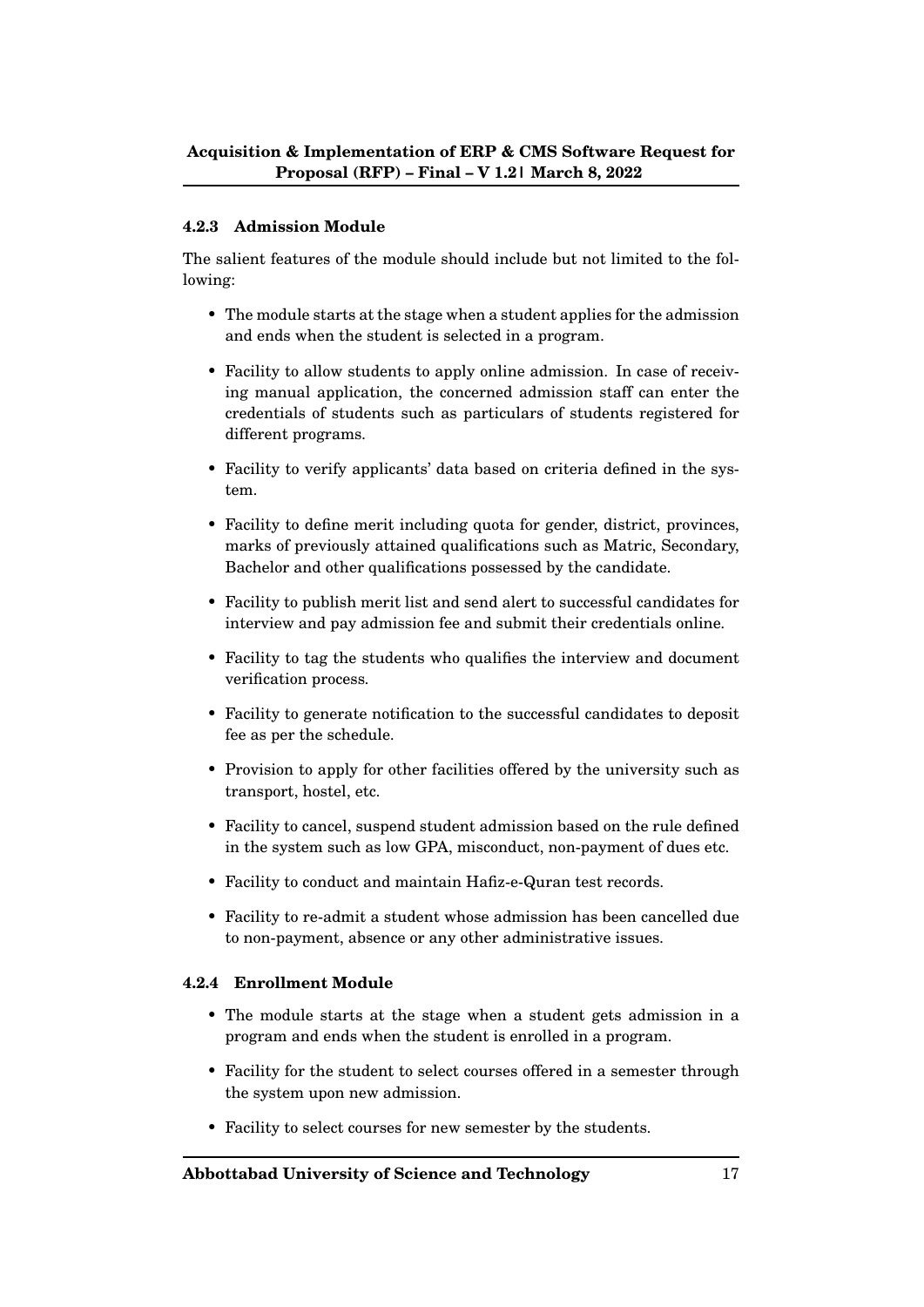- Facility to consider pre-requisites and subject withdrawal
- Facility to define and implement course selection rules as defined in the prospectus such as number of credit hours, eligibility of re-selection of a repeat courses, etc.
- Facility to review enrollment list/ course selection prepared by the students.
- Facility to assign CMS Registration number and maintain ETEA number of under gradates for record tracking.
- Facility to maintain study schemes in which students have been enrolled.
- The system should have the facility to allocate courses from multiples study schemes to students where a student can select a course from new scheme though he/she has been enrolled to old study scheme.
- Facility to freeze semester or course and generation of alerts to all the concerned departments.
- Facility to setup batch/ session to be attached with each student.
- Facility to close enrollment of student at the completion of study programs.

#### <span id="page-18-0"></span>**4.2.5 Timetable& Class Scheduler Module**

Facility to define parameter such as number of students per discipline, number of students per course in each discipline, number of labs per course, number of classes per week, teachers' maximum load, section per course, etc.

- Facility to define number of rooms and their usage (lecturing, tutorial, lab, etc.)
- Facility to assign lecturers to the subject/ course
- Facility to define calendar such as shifts (morning, afternoon, night etc.), working days (Monday, Tuesday, etc.) and class duration (1 hour, 2 hours, etc.)
- Facility to define common subject combination into a single class.
- Facility to define lecturer day preference (Monday, Tuesday, etc.), lecturer time preference (Morning, afternoon, night etc.)
- Facility to support cancelation, replacement and relocation of classes.
- Facility of re scheduling of missed lectures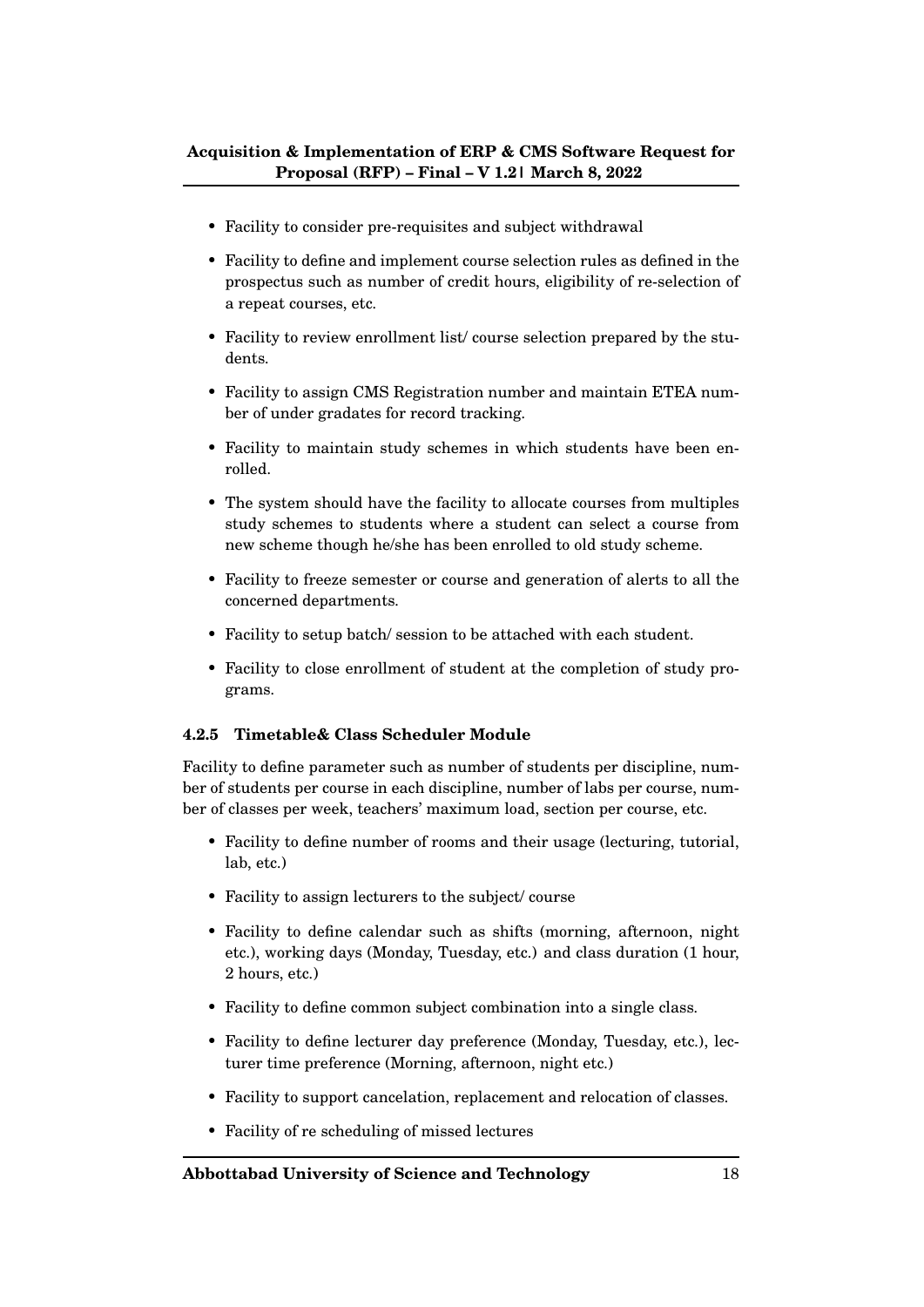- Facility to adjust repeating and re-appearing cases
- Based on the above parameters, the system should auto generate timetable with clash checking for classroom, lecturer and student.
- Facility to generate various reports based on timetable.

#### <span id="page-19-0"></span>**4.2.6 Academic / Event Calendar Module**

The salient features of the module should include but not limited to the following:

- Facility to create semester creation with semester start date and end date.
- Facility to enter course/ semester add/ drop dead line date.
- Facility to enter tentative examination (mid-term & final-term) date sheets.
- Facility to enter result submission dead line date.
- Facility to enter tentative result declaration date.
- Facility to enter convocation dates.
- Facility to enter dates of other non-academic events such as sports event, job fairs, drama & debate competitions, naat&qirat competitions, or any other external event.
- Facility to define and generate alerts of the upcoming events.

#### <span id="page-19-1"></span>**4.2.7 Student Financial Module**

- Facility to generate online fee challans for the following cases:
	- **–** Entry test fee
	- **–** Admission of new program
	- **–** Semester fee challan
	- **–** Course fee, diploma, certificate fee, etc.
	- **–** Other fee such as transcript fee, degree fee, semester freeze, etc.
- Each challan will have multiple head of accounts i.e. security fee, admission fee, course fee etc.
- Facility to handle the following scenarios:
	- **–** Part payments and instalments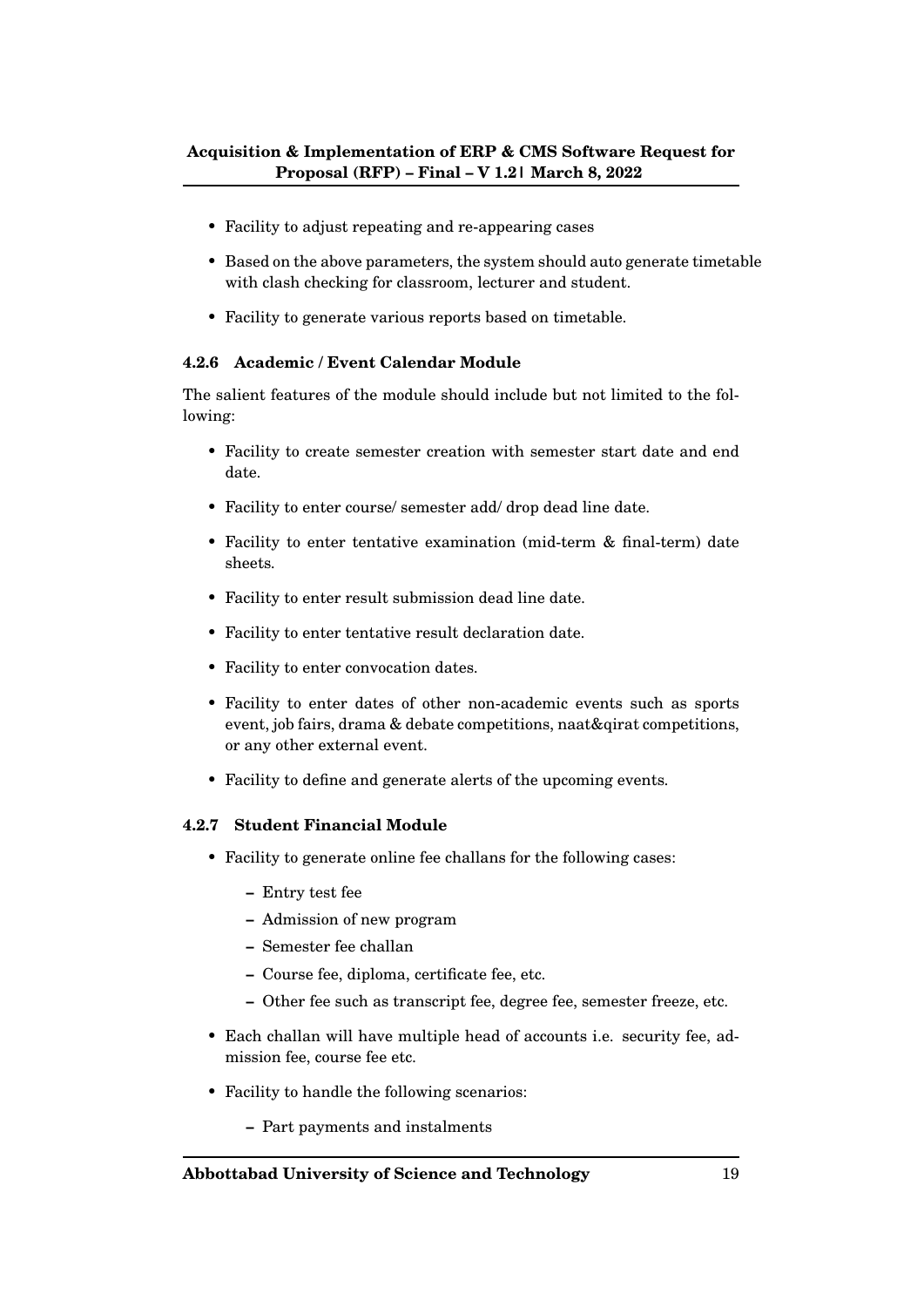- **–** Adjustment of advances
- **–** Scholarship
- **–** Waivers
- **–** Penalties on late payment
- **–** Refund of fee
- Facility to upload bank scroll in machine readable format based on challan ID of a student or electronic data interchange service giving challan wise collection of fees deposited by the students in the bank.
- Facility to record bank/ cash receipt
- Provision to enter adjustments to rectify errors
- Provision to create bank reconciliations
- Facility to handle final settlement of students through the system
- Facility to generate projected fee estimates of any program enrolled with reference to any particular student.
- Facility to generate challan based on different category such as batch, individual student, semester wise, program wise, etc.
- Facility to maintain history of semester wise fee charged to the student.
- Integration with General Ledger (a module of ERP software) to post financial effects of different receipts in the form of journal voucher.

#### <span id="page-20-0"></span>**4.2.8 Examination Module**

- Facility to propose tentative semester wise date sheet by the head of departments.
- Facility to publish final date sheet on university website as well as on student portal after getting approvals.
- Facility to schedule exam and resources such as seating capacity/seating plan, supervisory staff, etc.
- Facility for the faculty to setup scoring scheme for each course such as weightage of mid-term exam, final-term exam, assignments, quizzes, class participation, etc. to compute GPA.
- Facility to provide admit cards to students after clearence from quarters concerned (DDF, Library, Transport, Chief Proctor, Sports, Provost, Exam, Accounts )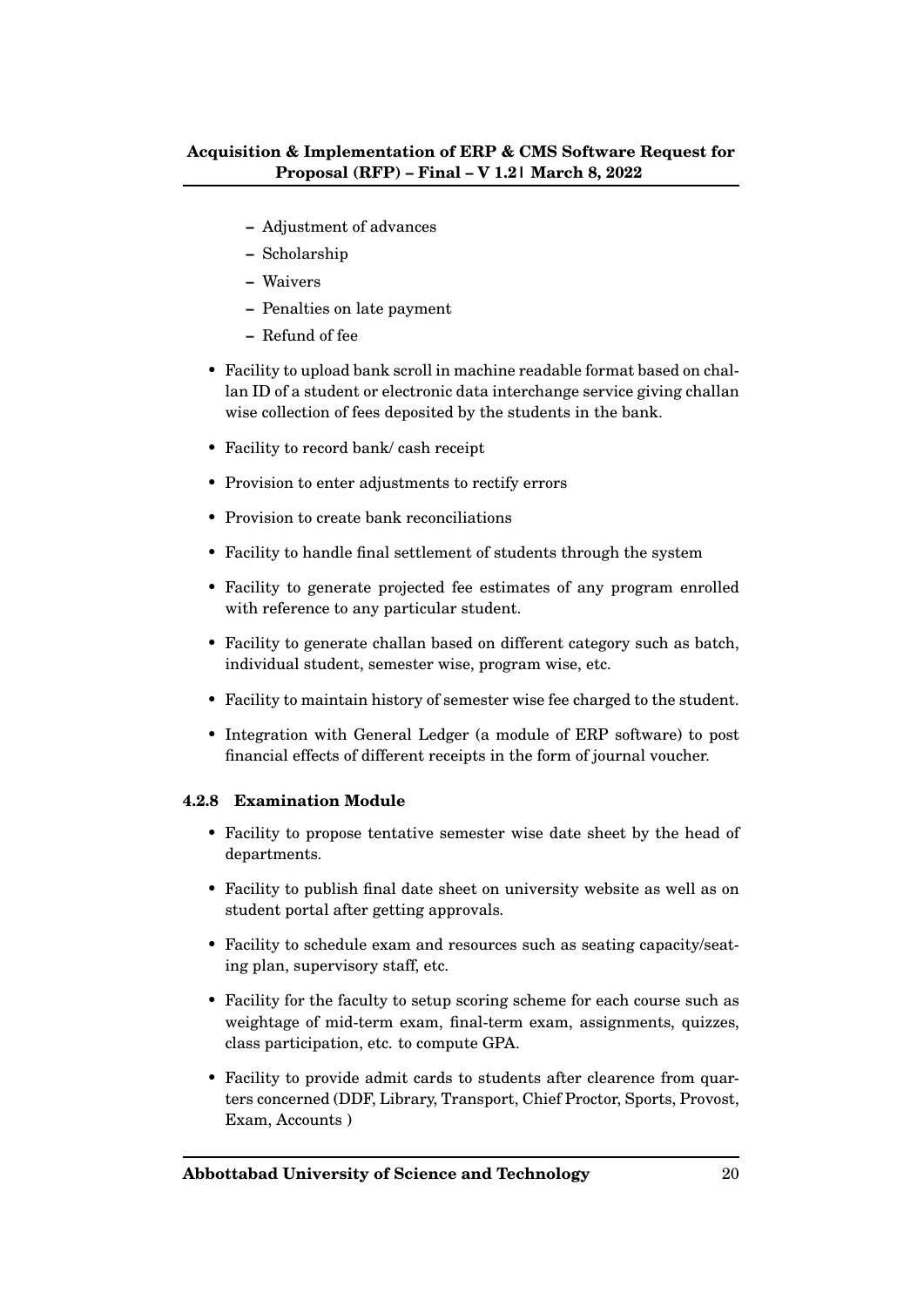- Facility for the faculty to upload scores of mid-term, final-term, quizzes, assignments, etc. Minimum number of assignments will be three (can be more than three)
- Facility to verify and approve award list compiled by the different faculties. The award list contains the results of mid and final terms exam and score of assignment performed by the students.
- Online hosting of final results and transcript so that the student can view or print it result from student web portal.
- Facility to constitute committee of external examiner, supervisor and other member to examine the thesis submitted by students and to conduct viva.
- Facility to attach each batch of students with the committee, supervisors, etc.
- Provide an online access to supervisor/committee member to record result of thesis and viva to prepare award list (results).
- Facility to handle students migrated to and from other institutes.
- Facility to handle course equivalency of migrated students.

#### <span id="page-21-0"></span>**4.2.9 Curriculum Module**

- Facility to add department wise course code and name with number of credit hours and course type (regular, non-credit, etc.)
- Facility to configure batch scheme of study with course code, course credit hour, passing marks, course type (regular, non-credit, etc.), optional or core course.
- Facility to attach teacherswith courses offered in the semester of the specific batch.
- Facility to enter course syllabus/ outlines along with recommended books.
- Facility to enter course composition such as theory, lab, project, assignments, quizzes, etc.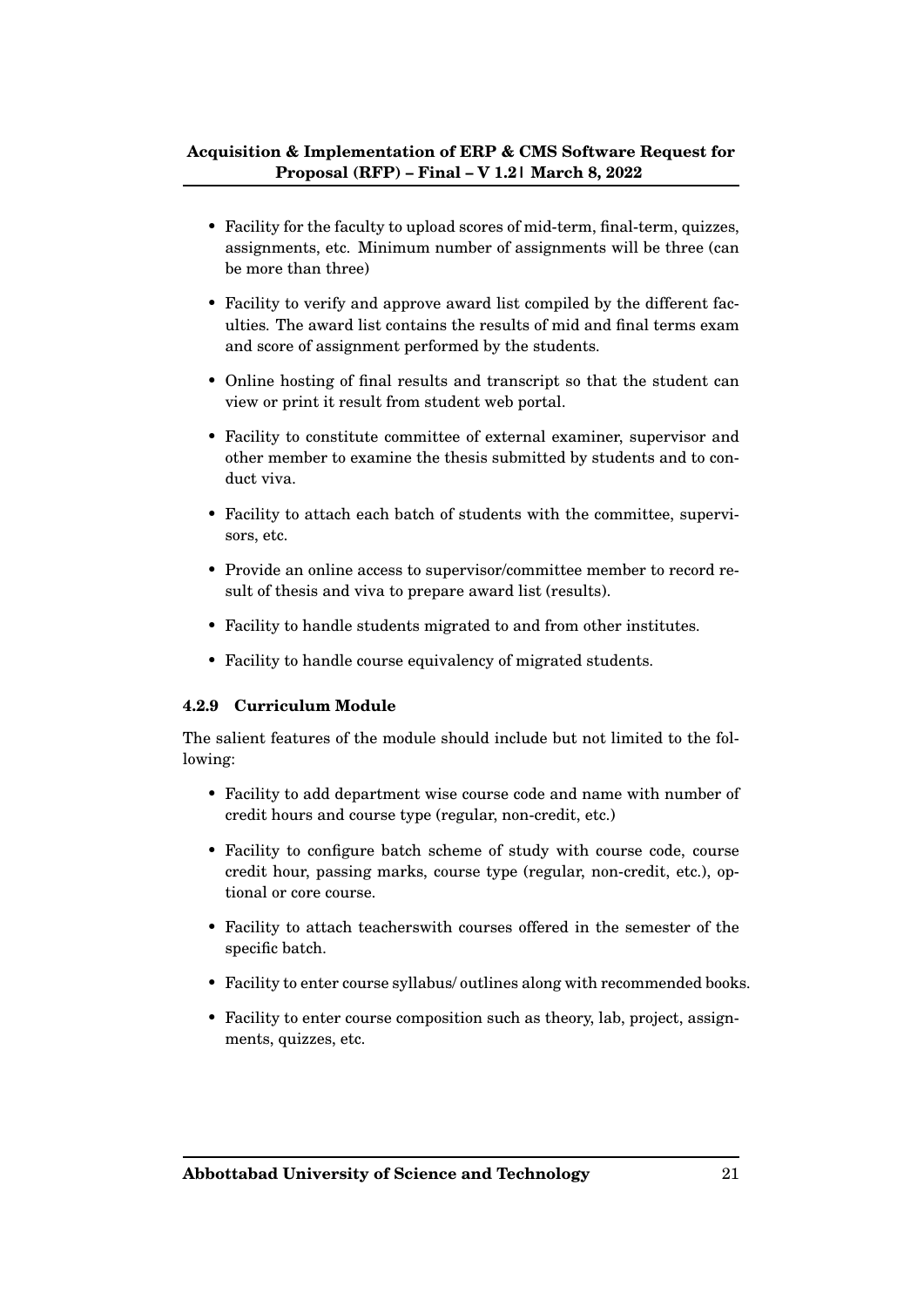#### <span id="page-22-0"></span>**4.2.10 Degree/ Transcript Module**

The salient features of the module should include but not limited to the following:

- Maintain student application status for issuance of required certificate or degree
- Maintain stock and movement of blank copies of transcripts, provisional certificates, degrees and distinction certificates
- Maintain issued Transcript, Provisional Certificate, Degree and Distinction Certificate along their numbers records of a student
- Integration with Student Financial Module to ensure that students' outstanding dues have been cleared and fee for degree/ transcript has been paid.
- Facility to maintain history of issuance of certificate to the student i.e. original, duplicate, etc.

#### <span id="page-22-1"></span>**4.2.11 Attendance Module**

The salient features of the module should include but not limited to the following:

- System should maintain the attendance of students and faculty members of each class.
- Facility to rectify data fetched by the attendance machine by the authorized personnel.
- Facility to integrate with the Timetable & Class Scheduler module to record class-wise attendance of teachers and students.
- Facility to record the check-in and check-out times of teachers, students, employees, etc. at entry and exit points of the university through swipe cards and electronic barrier gates (i.e. tripod, flap, etc.).

#### <span id="page-22-2"></span>**4.2.12 Teacher's Portal**

- The Teacher's Portal should be integrated with other core module of CMS to perform the teacher's specific tasks.
- Facility to record attendance entry by classes.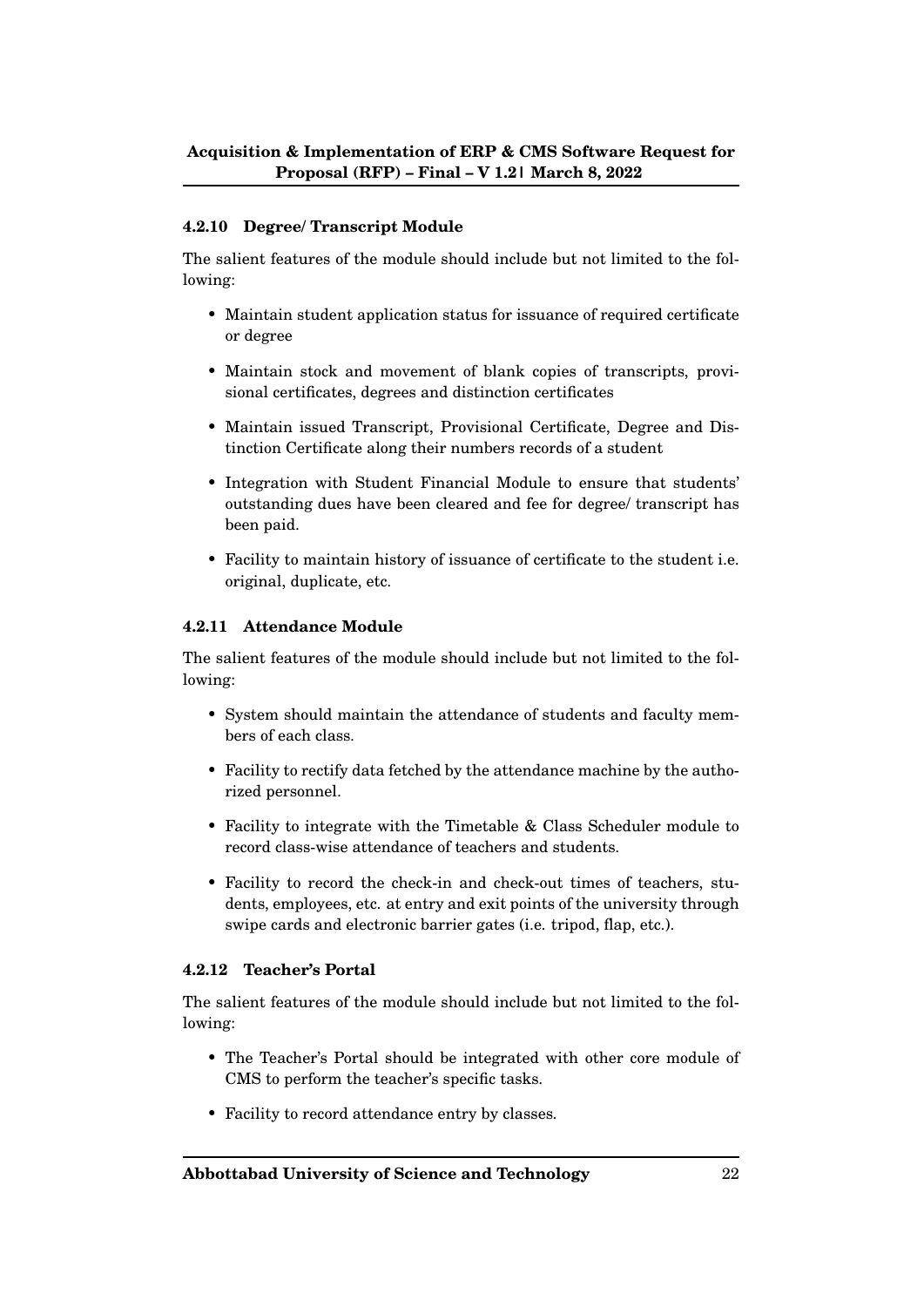- Facility to enter marks of each exam.
- Facility to auto lock of lecturer exam screen once the marks entry has been posted.
- Facility to view complete student profile.
- Facility to create e-learning courses.
- Facility to develop e-learning subject, quiz and online exam.
- Facility to upload multimedia e-learning contents.
- Facility to upload e-learning content assignment by the students.
- Facility to monitor student upload of homework and assignment, track by time.
- Facility to send messages and chat with student and University administration.
- Facility to raise expense claims, demands, etc. and monitor its status.

#### <span id="page-23-0"></span>**4.2.13 Student's Portal / Learning Management System (LMS)**

- Students should access the portal using their own login id and password.
- Facility to view and update the following information
	- **–** Email/ contact number/ mailing address/Registration No.
	- **–** View academic calendar
	- **–** Register in a program
	- **–** Register for an exam
	- **–** View program/ subjects registered
	- **–** View exam results
	- **–** View attendance
	- **–** View event calendar
	- **–** Access online library
	- **–** Print fees challan
	- **–** Print grade report/ transcripts
	- **–** View payment information such as invoice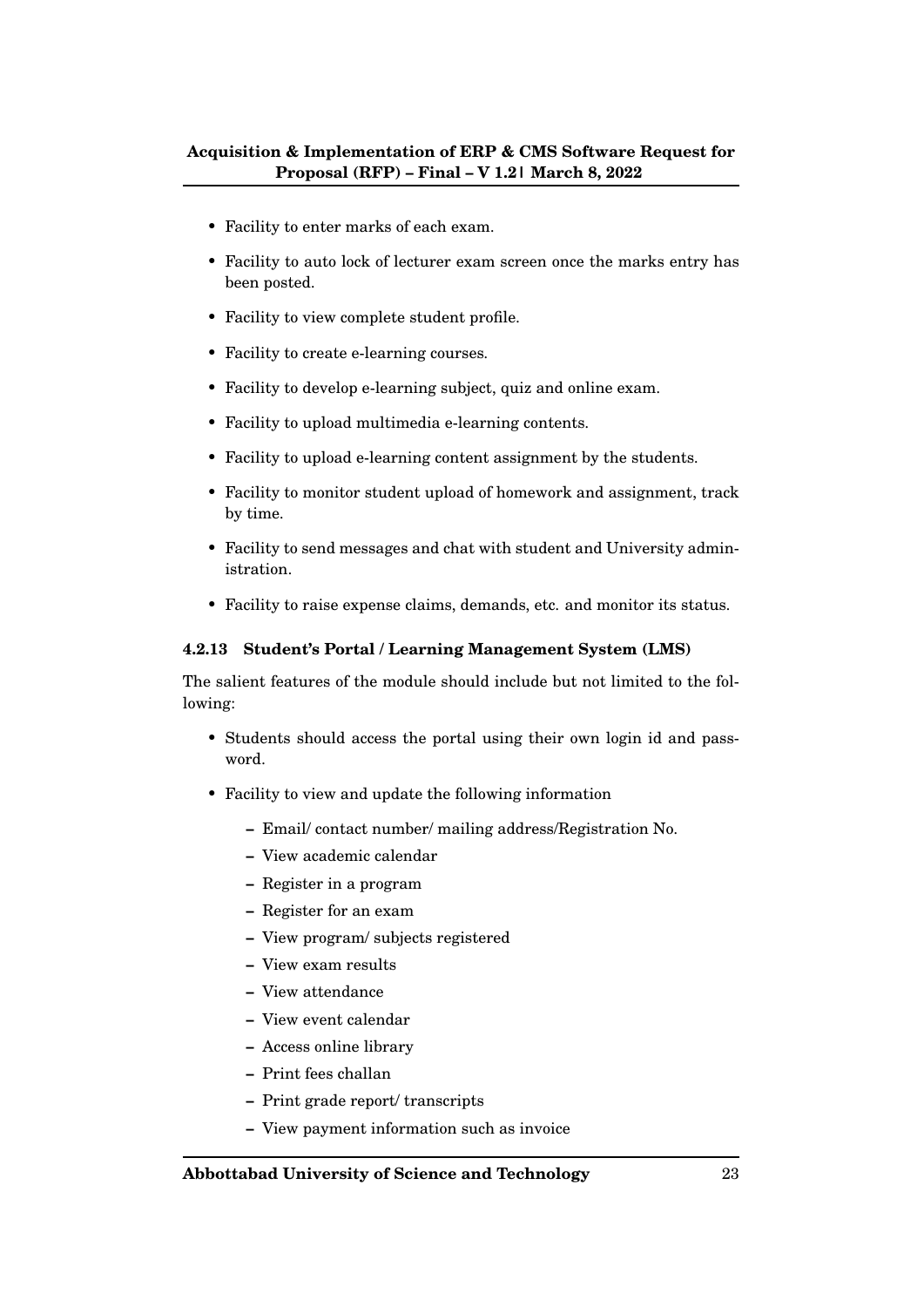- **–** Progress graph and projected CGPA.
- Provision to generate various request such as request for transfer of program, request for hostel transfer, etc. and monitor its status.
- Facility to conduct online quizzes and exams.
- Facility to download homework and assignments, lectures and e-learning contents.
- Facility to submit homework and assignments to lecturer.
- Facility to send messages and email to instructors.
- Facility to distribute class-related content through forums and message boards
- Facility of chat rooms so that students can discuss with each other or teachers can quickly review information.
- Facility to participate in a survey conducted by the university.
- Facility to access portal through mobile application of the university.

#### <span id="page-24-0"></span>**4.2.14 Research and FYP Module**

- Facility to enroll students for final year projects and thesis.
- Facility to approve proposals and thesis by evaluation committee.
- Facility to define schedule for proposal, presentation and final reports
- Facility to record FYP, thesis, research project and publications by faculty members
- Searching & matching with previous projected to avoid duplication.
- Integrate with turnitin software to evaluate plagiarism from students theses, reports, assignments etc.
- Facility to record grade for completed projects and thesis
- Facility to record feedback for proposal/thesis,presentation and reports
- Facility to record and archival of proposal and thesis for undergrad and postgrad students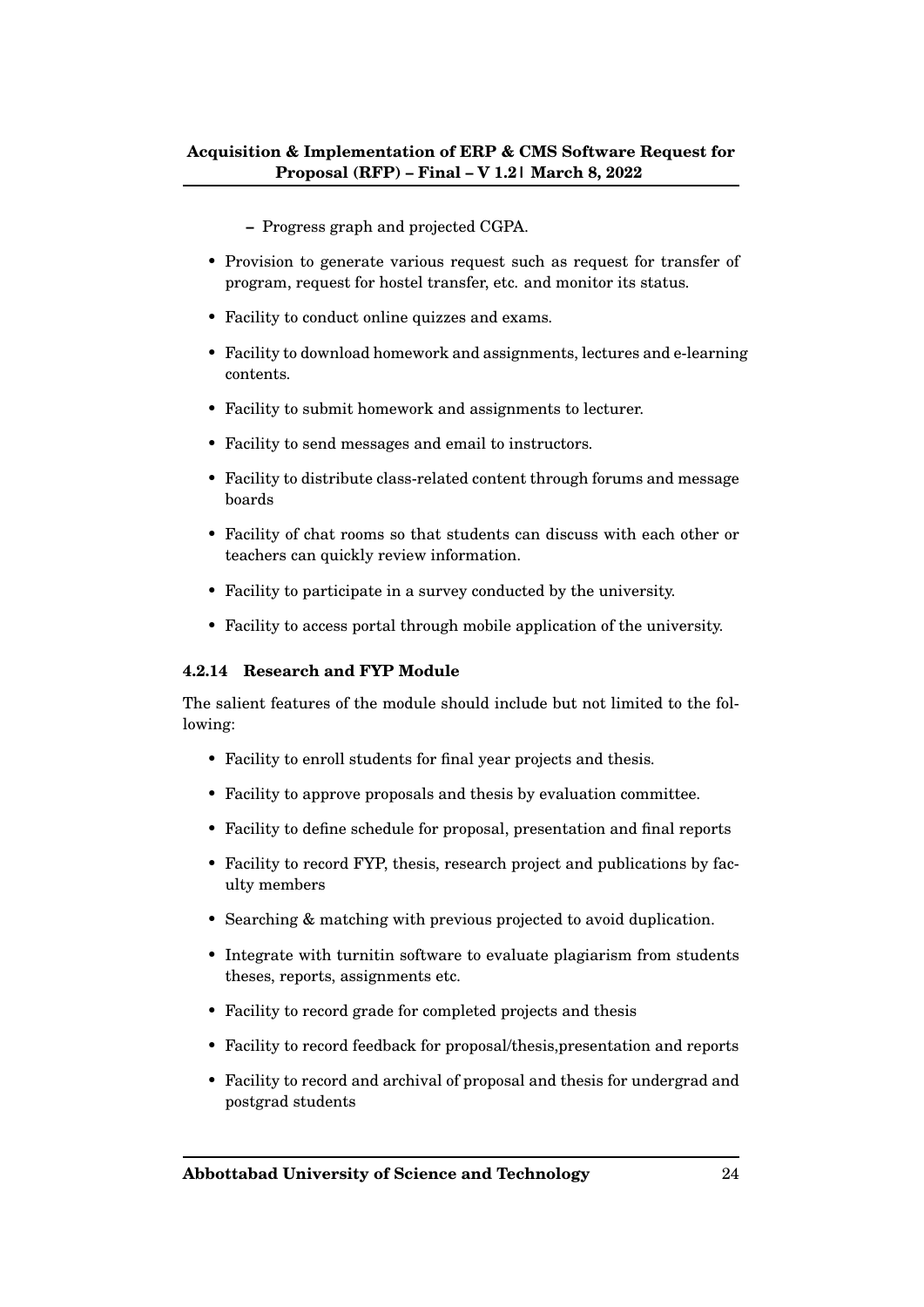- Integration with central repository/ achieving system for storing project related material
- Facility to record payments of both local & external examiners Payable system
- Facility to generate alerts and reports for enrolled students and users
- Every department will provide template form for their FYP.
- Approval of external examiners and their billing.
- Facility to attach images/ MS Office files along with submission of proposal and other requirements

#### <span id="page-25-0"></span>**4.2.15 Feedback/ Survey Module**

The salient features of the module should include but not limited to the following:

- Facility to define custom surveys such as teacher's evaluation, course evaluation, etc. as required by the HEC or any other bodies.
- Facility to define rating scales, score and weightage of questions.
- Facility to host survey online and invite audience to participate through email / SMS.
- Facility to produce analysis of survey data through BI tools.
- Facility to specify time for collecting feedback and subsequent reminders.
- Facility to export data of the collected feedback in CSV/Excel/ or any other format.
- Facility to generate status of pending and completed feedback.

#### <span id="page-25-1"></span>**4.2.16 Event Management Module**

The Event Management module should assist the user to plan and execute various activities that need to be performed to organize any event hosted by different department/ section i.e. ORIC, Career Centre, Faculties, Sports, etc. The system will have the following salient features:

- Facility to define event calendar which should be displayed on the AUST Website.
- The system should be able generate alerts (SMS and Email) to the staff and student regarding upcoming event.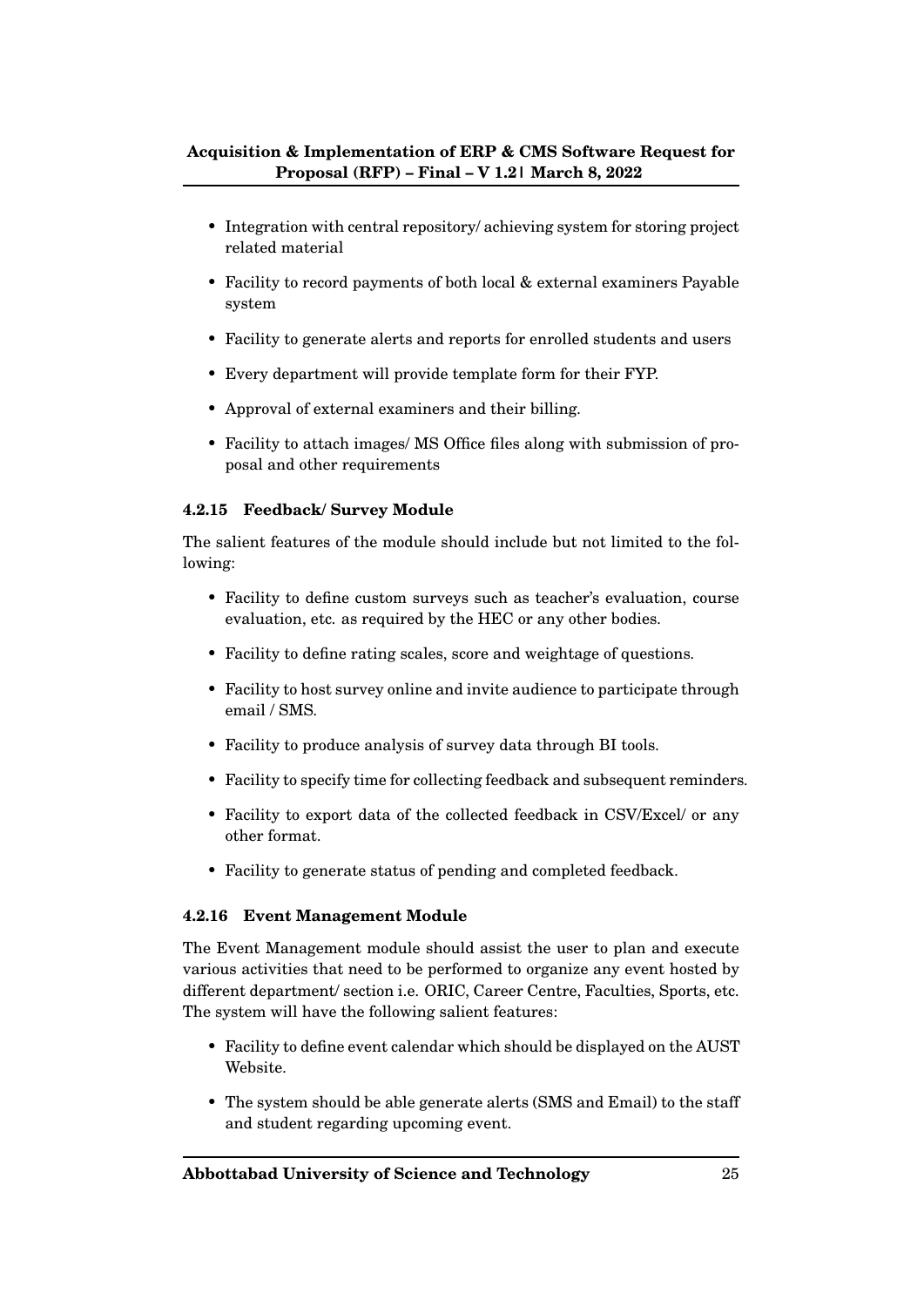- Provision to define event schedule to plan various activities to organize an event. The user should be able define timeline, budget and resource for each activity.
- Facility to update actual cost and time for each activity.
- This module should be integrated with the Workflow system to raise demand for getting approval from the competent authority.
- Facility to integrate with social media applications to share events related information.

#### <span id="page-26-0"></span>**4.2.17 Scholarship Management Module**

- Facility to define different scholarship programs offered by different bodies i.e. HEC, USAID, OGCDL, Faculty Development Program, Overseas Scholarship, etc.
- Facility define criteria for shortlisting of applicants for each scholarship program.
- Facility to record and process request raised by the donors i.e. HEC for the advertisement of scholarship slots for submission of scholarship applications.
- Facility to host online application form on the AUST website to collect application from the applicants who wish to avail scholarship.
- Facility to attach supporting documents with the application form.
- Facility to view the application in tabular form and assign scores based on the credential provided by the applicant.
- Facility to shortlist the applicants based on the scores they achieved and rules defined by the University.
- Provision to plan interview sessions with the applicants who qualify for next round of interview and send call letter to the student for interview.
- Facility to enter score of applicant achieved during the interview session.
- Provision to prepare merit list and waiting list of shortlisted applicant.
- Provision to record award of scholarship for qualified applicants.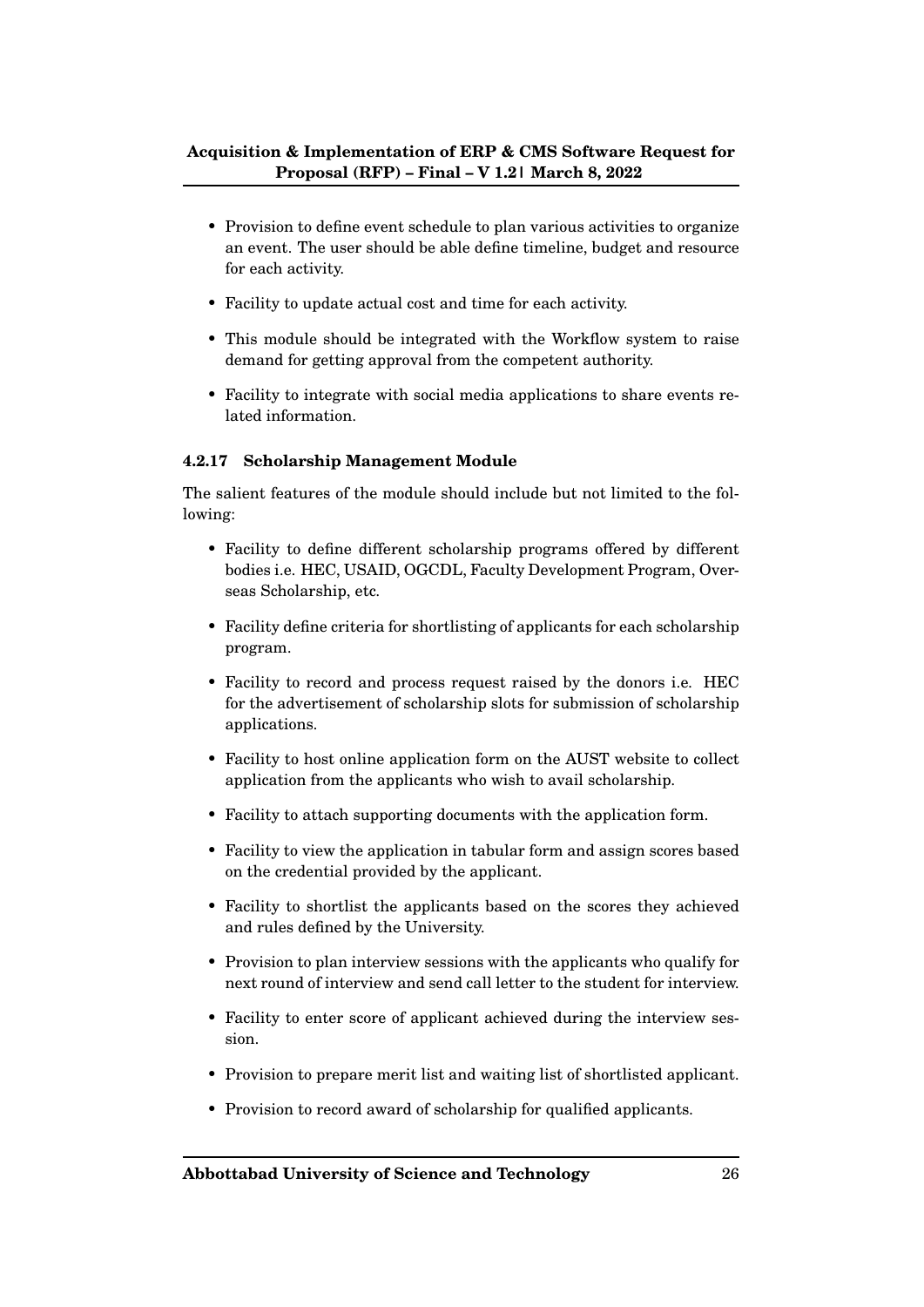- Facility to record invoice in the system to release funds from the donor. The system should be integrated with Receivable module to post the financial effect of invoice
- Facility to record the receipt against invoice through Cash Managementmodule discussed above.
- Facility to disburse payment to the applicant through the Cash Managementmodule or adjust the amount against fee challan generated from the Student Billing module of CMS.
- Facility to generate the scholarship grant utilization report from the accounting system.
- Facility to enter closing of scholarship award upon successful completion of the program by the student.

#### <span id="page-27-0"></span>**4.2.18 Controller of Examinations Department**

- Planning and announcement of Examination schedule
- Fee/Payment of examination to be integrated with the Students' finance as shown above.
- Allocation of invigilation staff along with the TA/DA (if any).
- Conduct of exam including all functions starting from issuing of admit card/roll number slip till announcement of results.
- Generation of Degree, transcript, and other certificates as per requirements.
- Issuing of degree after completing all formalities through the integration of this module with the students' finance and academic.
- Auto issue degree and transcript system (Vice Chancellor and others).
- Watermarking on the printed degree and transcript
- Various report as per the examination department requirements.
- Define Centers of Examination and appoint Supervisory staff
- Generate center file along with bills of supervisory staff as per approved rates (customize able).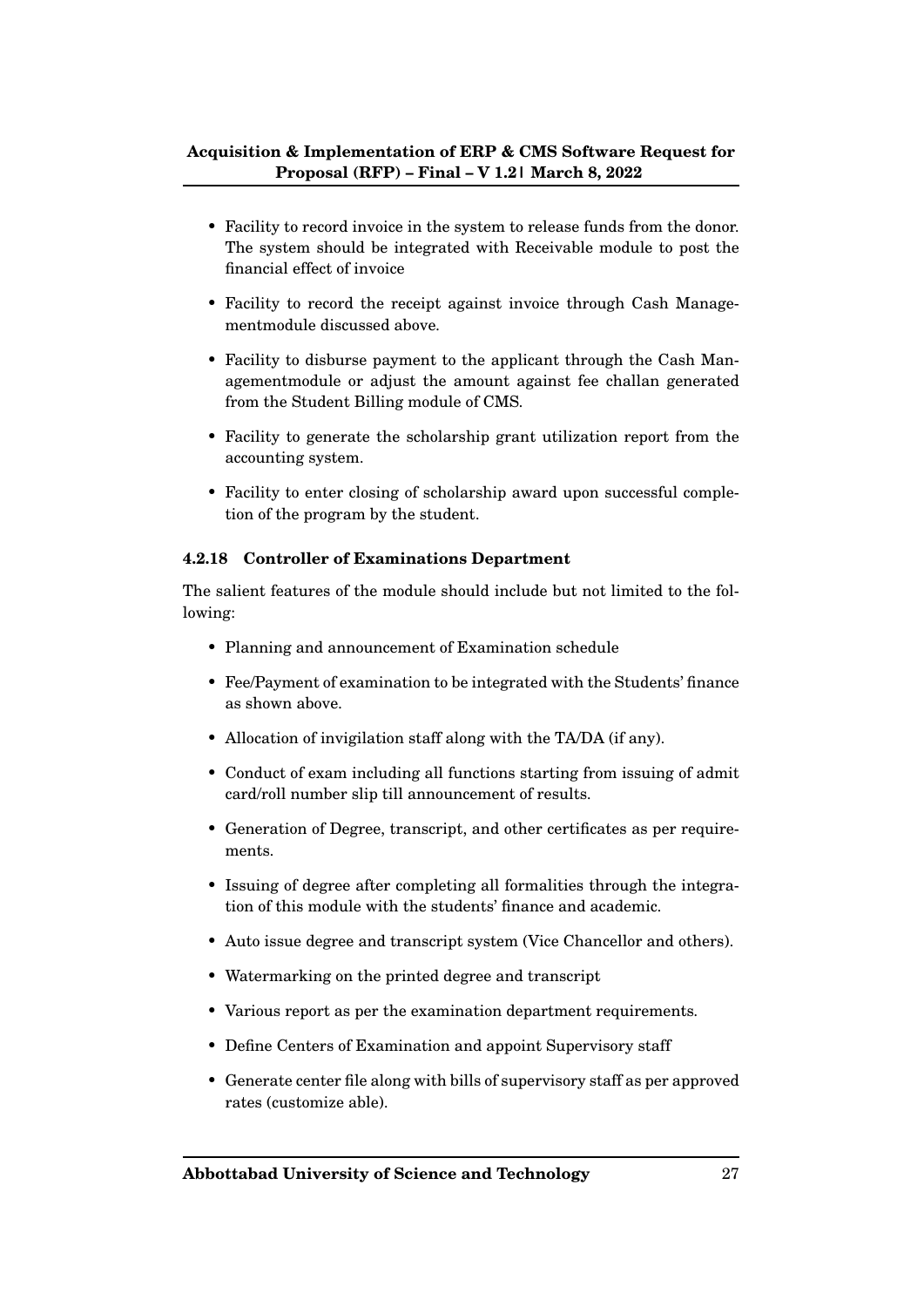- Making profile of Superintendents, Deputy and Assistant Superintendents and grading their performance.
- Develop database for Paper setters/ examiners
- Develop database for paper checkers
- Making the profile of examiners and grading them.
- Making Question bank of each program and semester.
- Enable to receive three question papers from department and make one by shuffling
- Making invoice of each paper setter/ checker as per approved rates (customize able).
- Processing of theses as per defined procedure.
- Verification of degrees and transcripts issued and making it available online as well.
- Registration return of all the students and maintenance of STUDENTS ACCOUNT. Admission cancellation and Migration will also be attached the same.
- Keeping the record of all the results declared and finalized for the purpose of verification as well. It will be recorded separately for Annual and semester system.
- Transcripts can be viewed/ printed by students on their account at any time with proper calculation of cGPA. Whereas they can get it printed from examination department upon request at any time.
- Result notification should be issued within two weeks of (submission/ feeding in the portal provided) results by the faculty concerned.
- The accounts of all the colleges will be maintained for the purpose of submission of dues as notified by Registrar Academics.
- Check on admissions quota in each discipline.

#### <span id="page-28-0"></span>**4.2.19 Affiliated Colleges**

- List of affiliated college with allowed academic programs
- Portal for the colleges to interact with the university.
- Portal for Teachers to enter the results etc.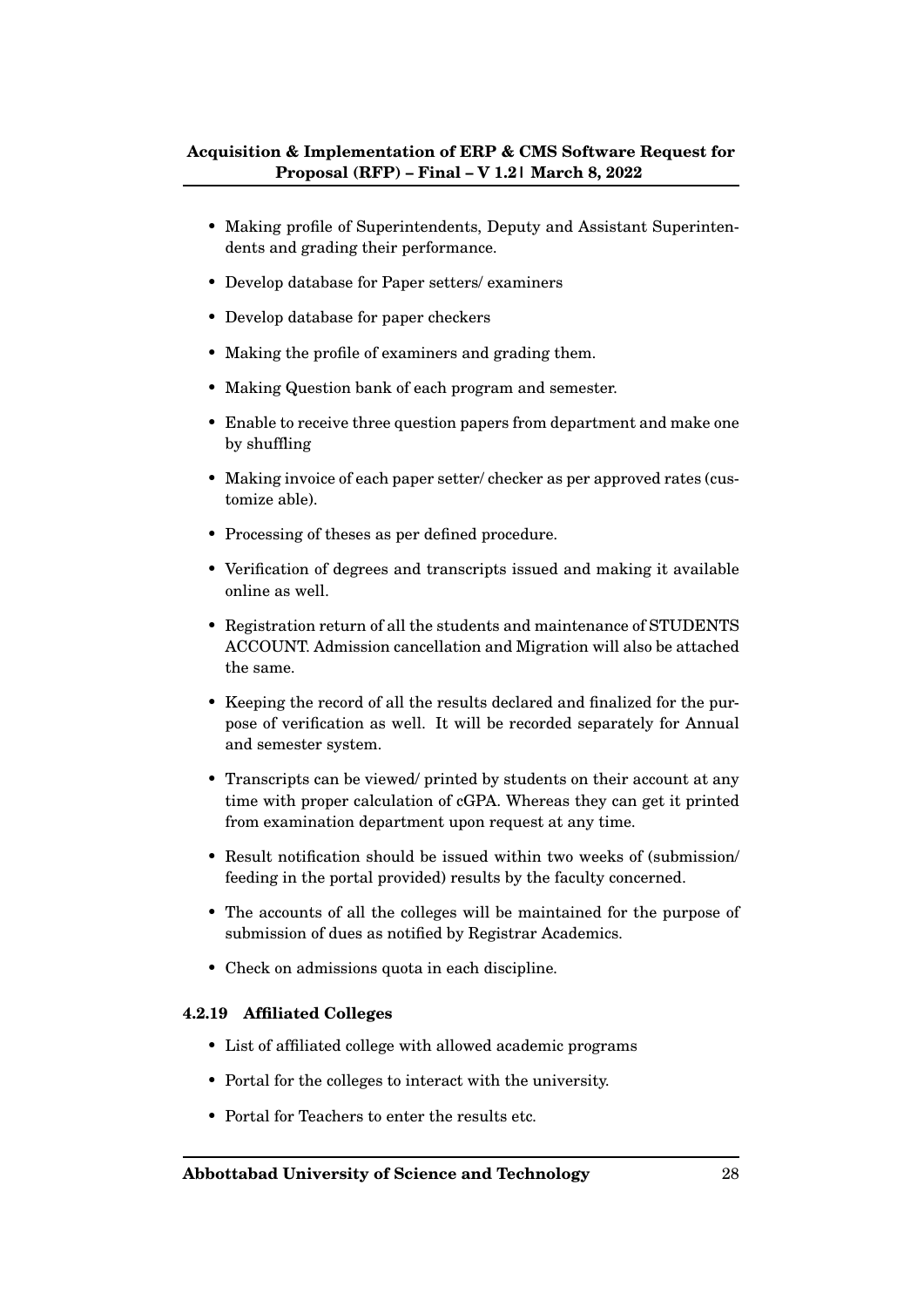- Integration of Assessments & visit reports of Committees
- Required record of the students from affiliated colleges
- Payment details

#### <span id="page-29-0"></span>**4.2.20 Alumni**

The salient features of the module should include but not limited to the following:

- Registering the students after passing out from university.
- Generation of CVs of alumni
- Maintaining their current placements and contacts.
- Recording of success stories by alumni.
- Analysis of data (relevant jobs or business etc.)
- Alumni email generation without space allocation
- Restriction to update alumni CV before any entry from their side
- Donation by the Alumni
- Issuance of Alumni Card
- Notable Alumnus
- Major achievement by the Alumni
- Reunion
- Contribution by Alumni to the university
- Details about elections
- Alumni portal for the Alumni association to communicate Alumnus and university.

#### <span id="page-29-1"></span>**4.3 Budget & Financial Management System**

The Financial Management System (FMS) should be implemented for the following functional areas:

- Main Campus Accounting
- Satellite Campuses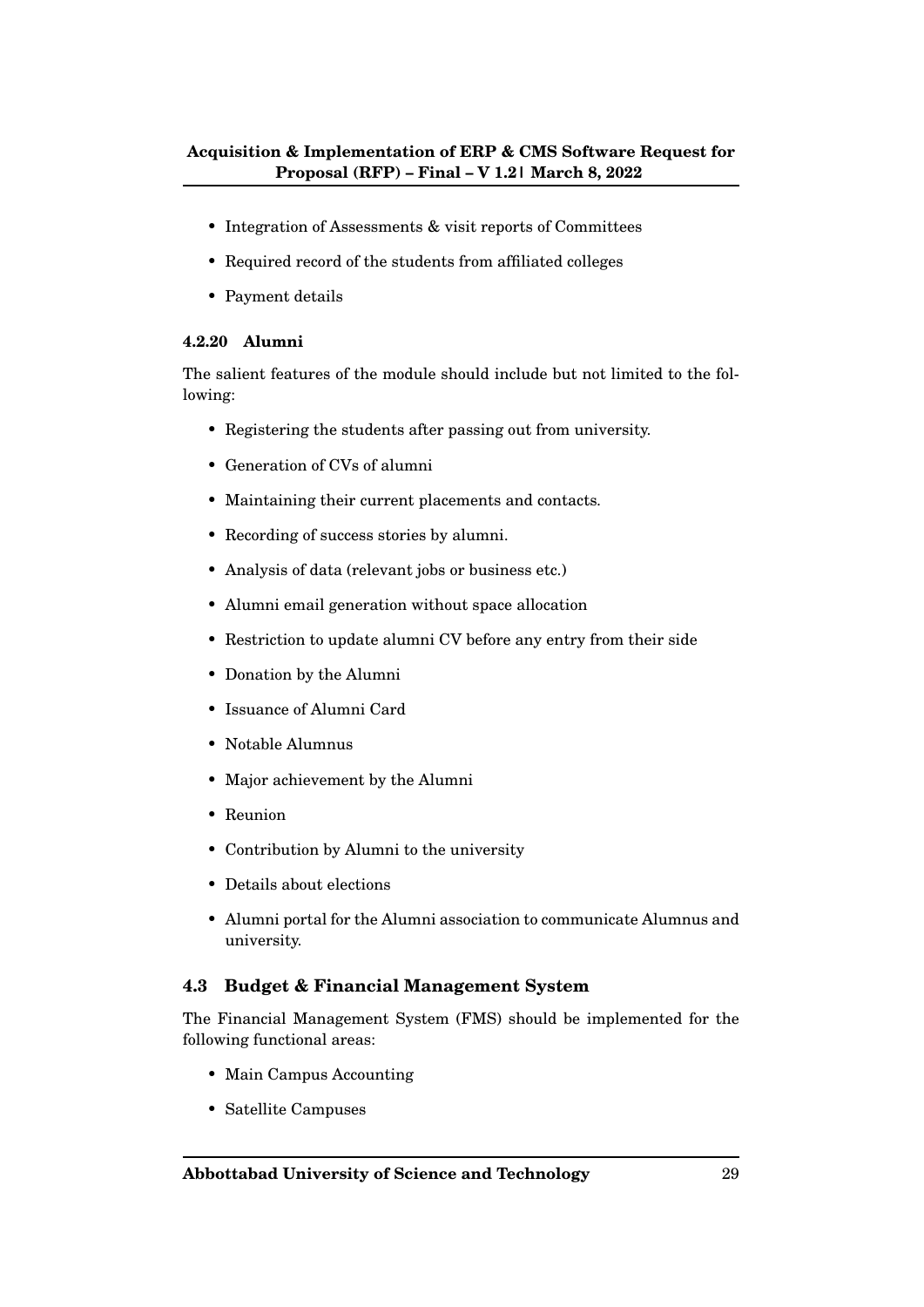- GP Fund Accounting
- Benevolent Fund Accounting
- Lab Testing Fund Accounting
- Consultancy Fund Accounting
- Pension Fund Accounting
- Any other entities operating independently

### <span id="page-30-0"></span>**4.3.1 General Ledger**

The General Ledger system (GL) will be fully integrated with all other modules having financial effects such as Student Accounting Module, Payables, Receivables, HRMS, Fixed Assets, etc. The integration will be done to the extent that any financial transaction generated by other modules, will be periodically posted into the control accounts in the GL. The GL system will have the following salient features:

- The General Ledger should support cash basis/ double entry system.
- Provision to maintain financial accounts of multiple campuses/ entities/ employee funds within a same database thereby helping the user to consolidate the financial information at Group level.
- Facility of maintaining multiple years of data jointly allowing previous and current year's data to be accessed simultaneously.
- Handling of multi-level chart of accounts with a flexibility of defining user specific structure of the chart of accounts in line with the requirements set-out by PIFRA by devising new accounting model.
- Providing multi-level cost center structure to record transactions with reference to different segments like department, campuses, etc. to produce segment wise analysis.
- Calendar with user-defined financial periods according to reporting requirement of the AUST.
- Facility to define standard vouchers with customized printing options.
- Facility of standard transaction narration on single keystroke for each voucher type.
- Full screen-editing facility while entering data.
- Provision to define month end vouchers as 'reversible' at the opening of subsequent financial period.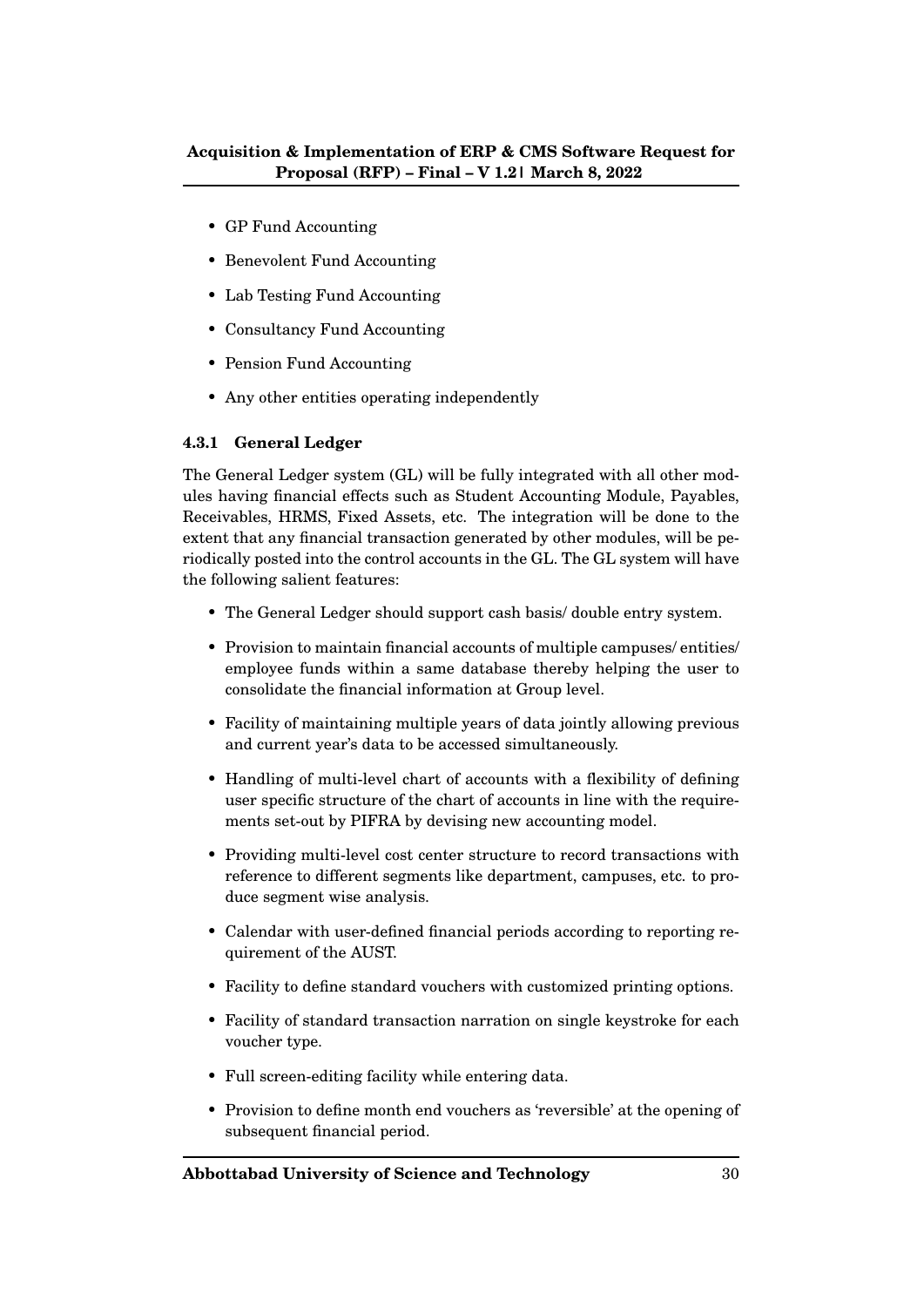- Providing options whether to maintain automatic numbering of all documents or user entered document number.
- Powerful password protection for all activities.
- Facility to lock entered data to protect against any changes.
- Provision for standard/ recurring vouchers.
- Flexible user defined on-screen inquiries to analyze the entered vouchers with different logical operator and filters.
- Automatic calculation of excess/ shortage of funds at year-end (temporary or permanent) and update of user defined profit account with corresponding printing of Journal Voucher.
- Period-end and year-end processing and generation of year-end voucher for closing balances of accounts.

#### **General Reporting**

- Option to print the voucher as soon as its entry has been completed.
- Printing of transactions list, voucher type wise.
- Printing of trial balance at any level of the chart of accounts with data range selection.
- Printing of general journal, ledger activity and ledger balances.

#### **Financial Reports**

- Month wise income and expense report, with budget comparatives.
- Comparison of data of different periods
- Facility to design user-defined report formats through the report writer including balance sheet, profit/ loss statement, income / expense statement.
- Facility to set up cash flow statement through the report writer
- Cost center definition enabling cost-center wise reporting.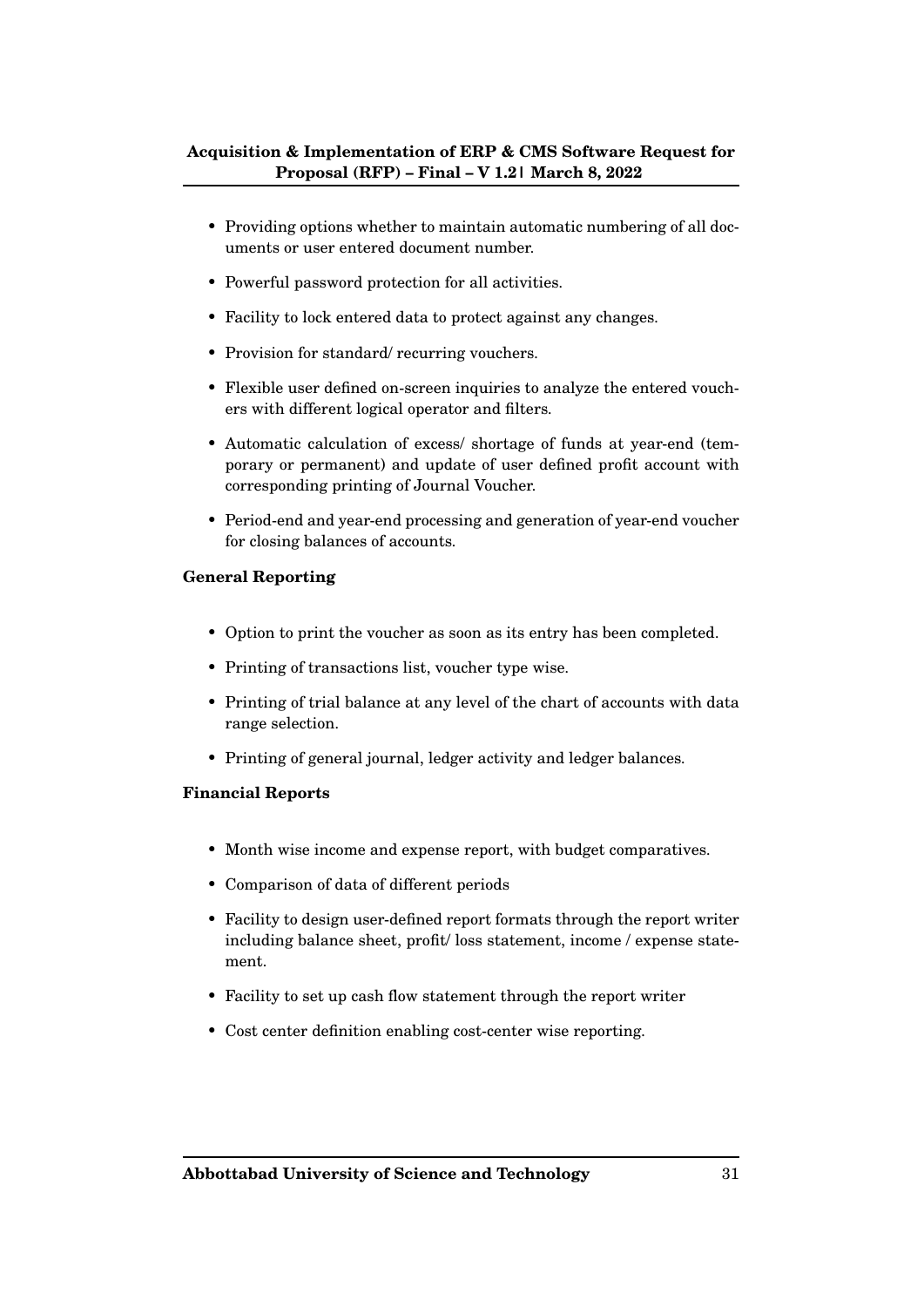### <span id="page-32-0"></span>**4.3.2 Budget Module**

The Budget module is designed to allocate the financial budgets at group or detail account code level, in accordance with the AUST's requirements. The system will also maintain track of budget revisions during a financial year. The proposed module will have the following salient features:

- Facility to enter annual budgets for different heads of account and campuses with a breakup of financial periods defined by the user.
- Facility to define multiple budgets such as HEC budgets as well as recurring budgets.
- Facility to allocate budget figures with reference to business segment i.e. cost center, department, campuses, etc.
- Facility to copy previous year's budgeting values or get new allocation using a factor of previous data to minimize the data input efforts.
- Facility to revise the budget before completion of the year.
- Facility to print report for each head of account comparing the actual amount therein with the budgeted figure and the last year's figure.
- Facility to view consolidated budget covering all the departments and campuses.
- Facility to import budget data from the spreadsheets.
- Facility to compare budgets from periods of different years for a head of account and their actual for different reports including profit and loss statement, balance sheets, cost center-reports and other user defined user defined reports.

#### <span id="page-32-1"></span>**4.3.3 Accounts Receivable**

The Accounts Receivable module will cover the transactions of parties, employees other than students. The module should be fully integrated with the General Ledger system, where only control accounts will be maintained for trade debtors. At the end of every day/ or every month the control account in the General Ledger will be updated based on the detailed transactions in the accounts receivable. The main features of the module are as follows:

- Facility to enter invoice into the system thereby producing a corresponding accounting voucher into the general ledger system to book the financial effects in customer ledger
- Maintenance of customer account balances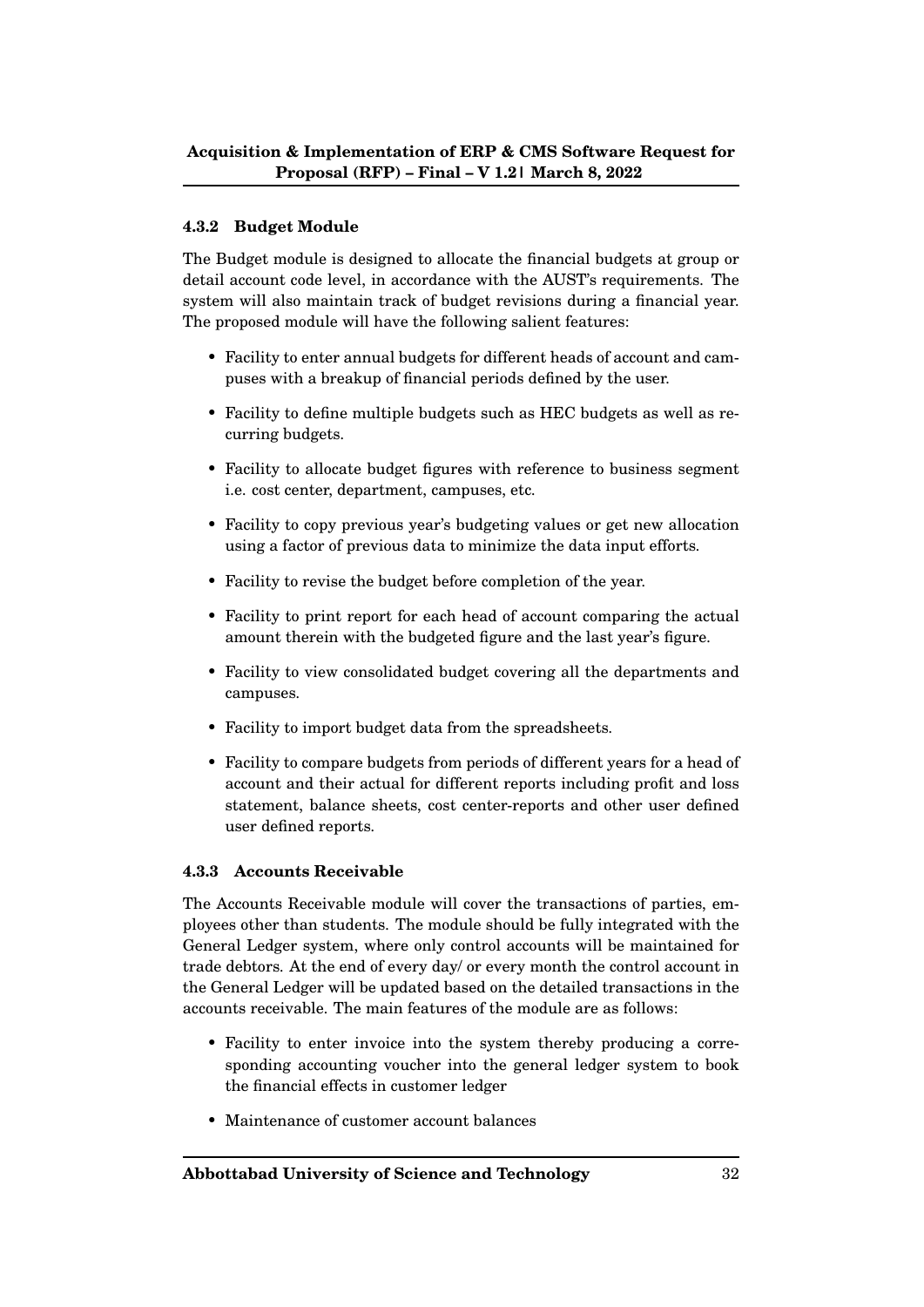- Facility to knock off invoices with cash receipts
- Facility to maintain details of outstanding invoices
- Facility to enter credit and debit notes to handle effects of sales returns, bad debts, replacements etc.
- Facility to incorporate adjustment notes

#### **Reports**

- Details of outstanding invoices
- Printing of customer ledger/ customer statement
- Customer balances report
- Ageing analysis of receivables
- Tax reporting

#### <span id="page-33-0"></span>**4.3.4 Accounts Payable**

The Accounts Payable module should be linked with the inventory system to validate all the purchases. The user will be able to enter supplier's invoices and record payable liabilities. The system should also be integrated with the General Ledger system to book accounting effects, resulting from the entry of supplier invoice, debit/credit notes etc. The system should provide a facility to make payments against the payable liabilities and make necessary deductions. The main features of the system are as follows:

- Facility to enter bill/ invoice containing demand reference, supplier reference, payment and tax deductions.
- Facility to enter supplier invoice along with other costs breakups to account for purchases and accounts payable.
- Facility for the Purchase department to validate and approve invoices on the computer.
- Maintaining track of local and foreign purchases.
- Maintain history of foreign currency rates used for the purchase of imported items.
- Facility to define approval cycles to authorize payments initiating from different authorities such as VC, Chairman, Pre-audit, etc.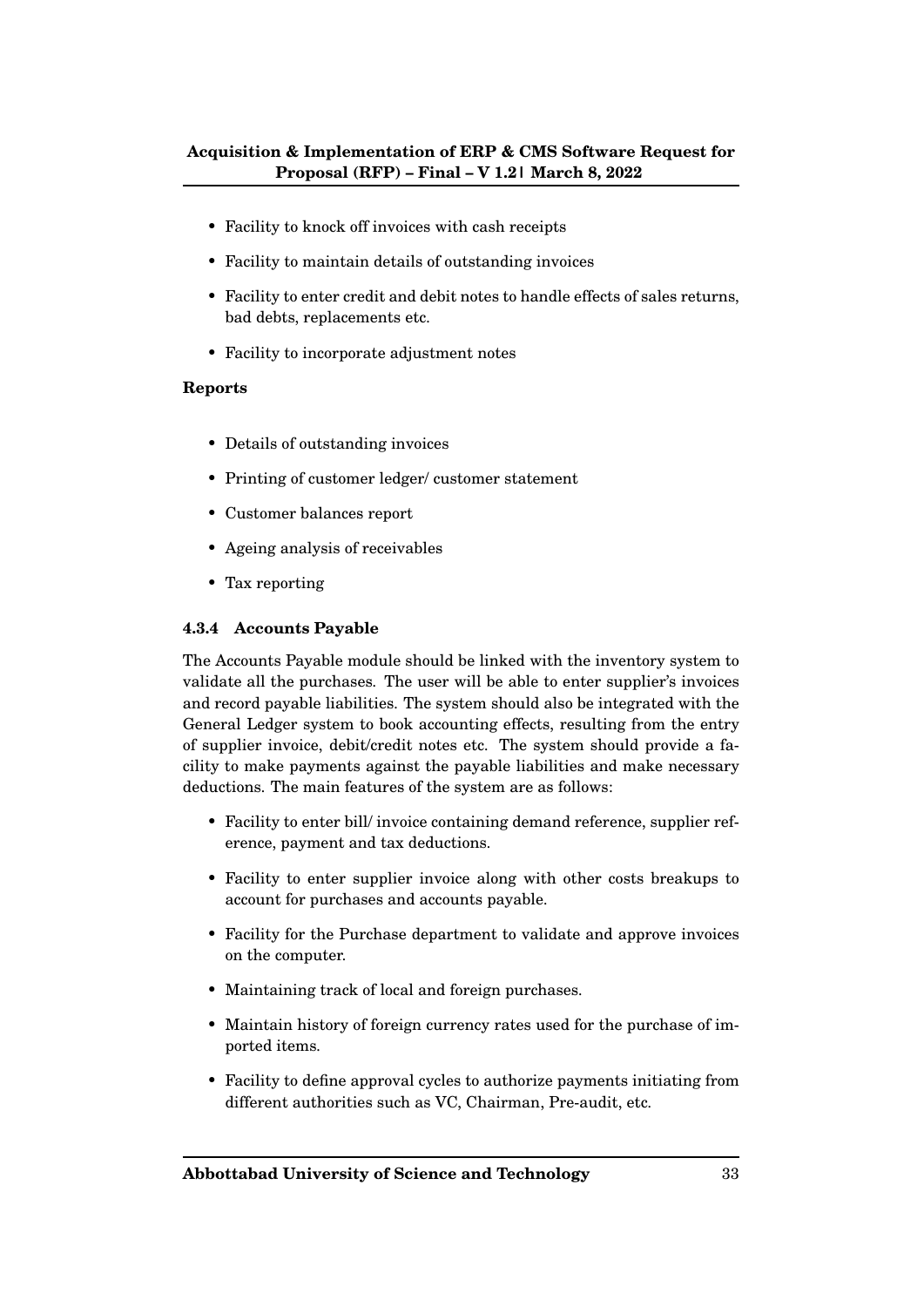#### **General Reporting**

- Details of outstanding bills/ list of payments to be made during each week
- List of payments due in the next xx number of days and the related cash outflow requirements
- Aging analysis for a given set of days
- Printing of supplier ledger and balances
- Sales tax report

#### <span id="page-34-0"></span>**4.3.5 Cash Management Module**

The Cash Management module is designed to analyze the future inflow and outflow of cash generated from the accounts receivables, payables, etc. This module also include preparation of bank reconciliation, maintenance of multicurrencies, computation of forex gain/ loss etc. The proposed module will have the following salient features:

- Facility to setup banks, bank accounts, cash accounts, impress accounts, etc.
- Facility to prepare payment voucher on the basis of supplier invoice.
- Handling of supplier payment by incorporating withholding tax according to the nature of services and amount limit.
- Facility to link payment with available budget.
- Facility to prepare and maintain cash receipts
- Facility of advance payments from customers and adjust this at the stage of issuing invoices.
- Providing a reporting lines for evaluating future cash inflow and outflow, thereby gives a base for future fund management in terms of investment, debt service, pay off liabilities, etc.
- Provision to prepare bank reconciliation to evaluate exact cash position at different banks of the AUST.
- Facility to compute forex gain/ loss upon receipt of customer dues and payment of outstanding amounts.
- Facility to print cash, bank books, ledgers, etc. for given range of dates.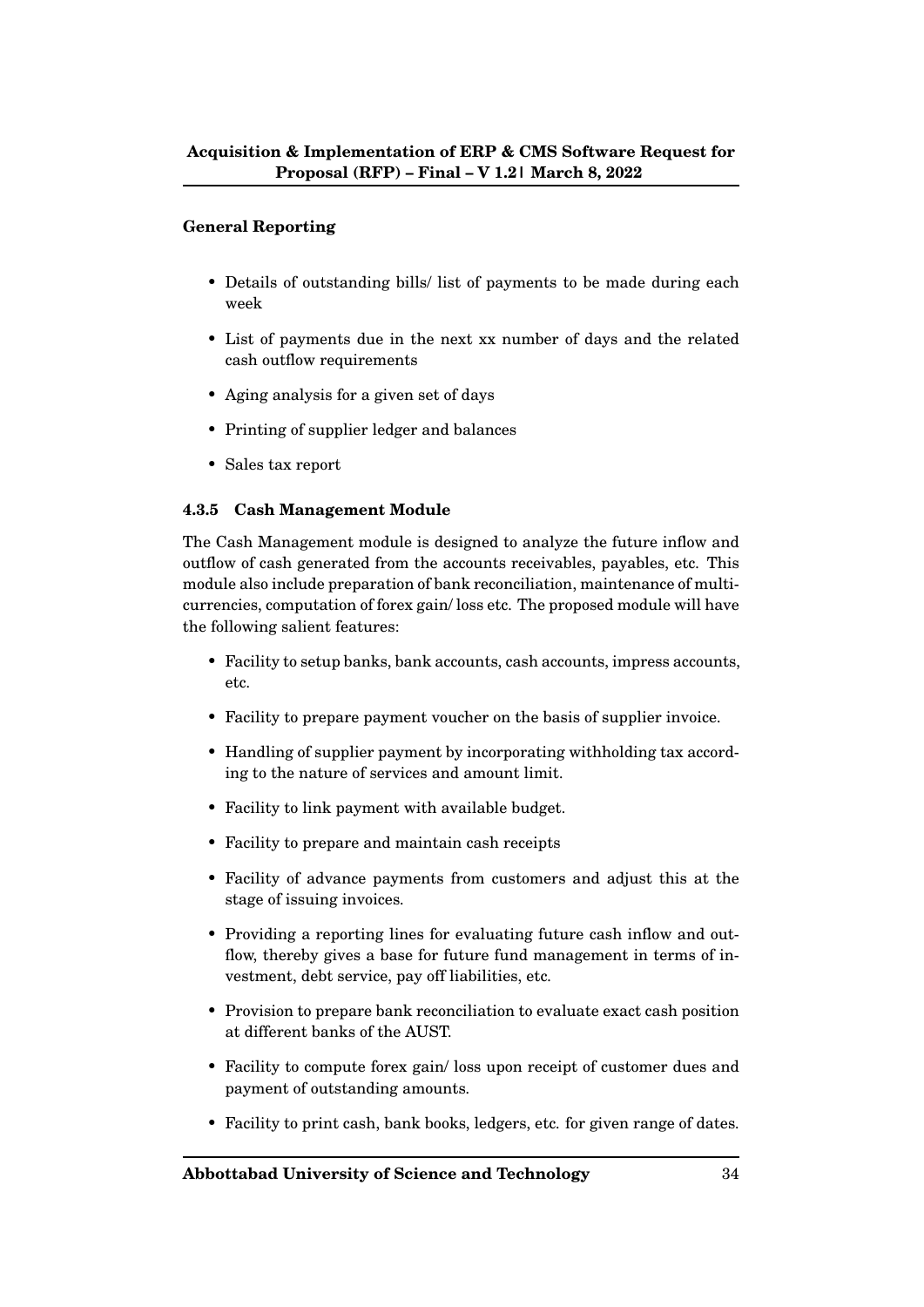#### **Tax Reporting**

- Tax payment receipt (challan)
- Monthly statement
- Annual statement
- Supplier Certificates (46)

#### <span id="page-35-0"></span>**4.3.6 Contingency Fund Module**

This module should maintain contingency fund account of each department, recording of contingencies and reimbursement of contingency fund. The salient features of the module should include but not limited to the following:

- Facility to record the receipt of cheque/ cash in the Contingency Fund module.
- Facility to enter the contingency details in the register.
- Facility to create demand to replenish the fund by submitting details to the concerned department.
- Facility to generate report related to contingencies.

#### <span id="page-35-1"></span>**4.3.7 Investment Portfolio Module**

The Investment Portfolio module should be integrated with the Financial Management System (FMS) to automate the complete cycle of making investment i.e. term deposit (TDRs) in financial institutions, profit calculation on investments, accounting, maturity and renewal of investments. This module should have the following features:

- Facility to record financial investment i.e. TDR, COD, Mutual fund, etc. in different banks containing investment amount, maturity date, profit rate, profit terms and other parameters.
- Facility to compute profit and post the corresponding accounting voucher in the Accounting System for fund management
- Facility to distribute profit amount among the members of fund based on the formula devised by the management.
- Facility to record maturity and renewal of investment.
- Facility to terminate the investment.
- Facility to record any financial charges, taxes levied on the investment and posting of these effects in the accounting system.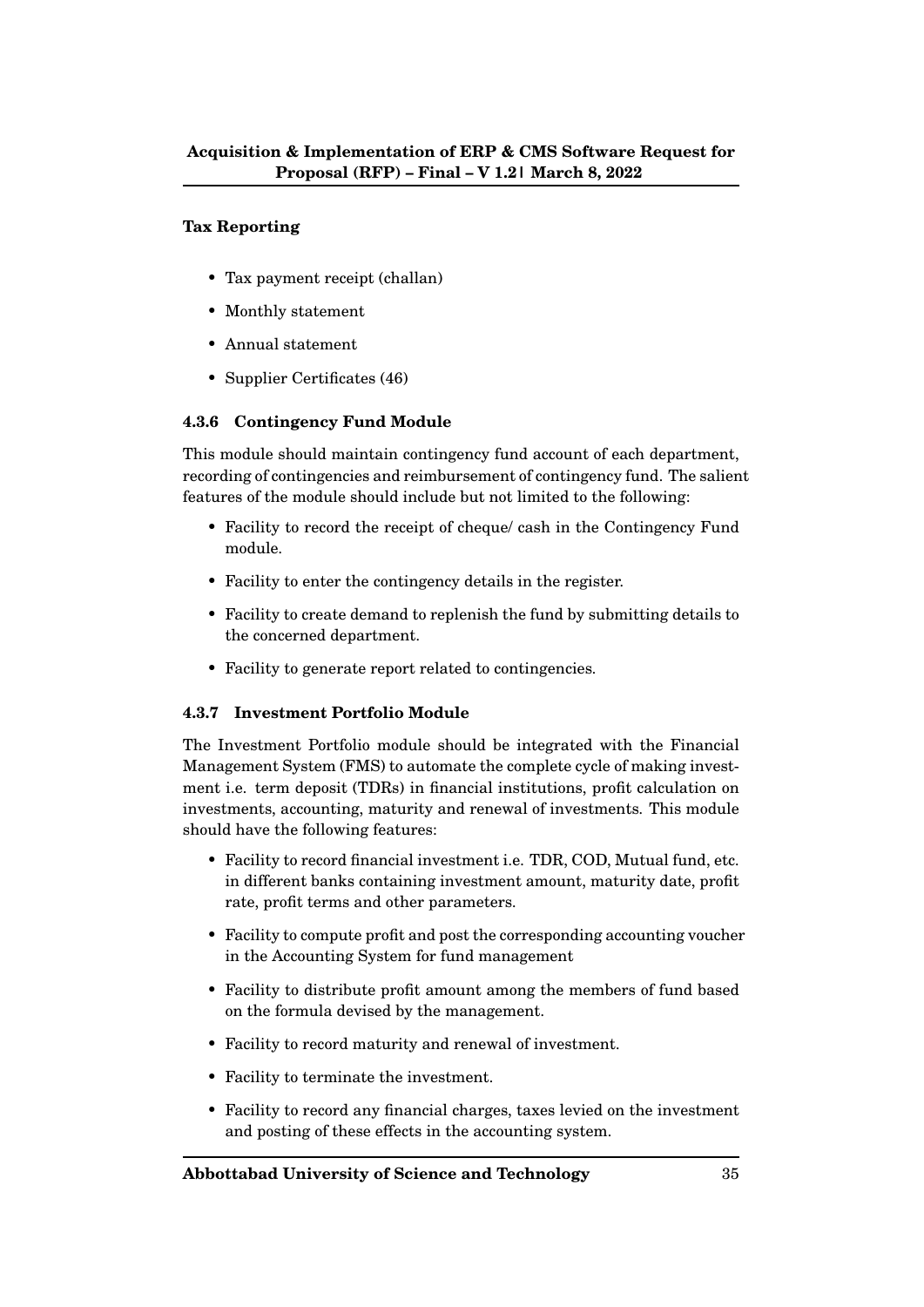#### **4.3.8 Staff Welfare & Insurance Fund Module:**

- Record of Subscription, donations, gifts and endowments etc to the Fund
- Investment record
- Integration of unclaimed amount of interest on Provident Fund of an employees
- Integration of unclaimed amount of Provident Fund for last six years
- Maintinance of Bank record, ledger & vochers etc
- Generation of Reports for Management Committee, Board of Trustees, Annual Audit, and other Statutory Bodies etc as per requirement.
- Generation of payment default report
- Association of record with subscription and benefits
- Head wise Ledgers and maintenance of record of employees availed the benefits from fund
- Incorporation of approved subscription and benefit rates etc.

#### **4.4 Procurement System**

The Procurement system will be used to maintain all activities related to purchase monitoring and execution, starting from the entry of the requisition, getting quotations from the market and preparing purchase orders to communicate with suppliers. The proposed system will be integrated with the Inventory system as required to maintain supply chain. The system will also be integrated with the Payable system to share purchase order data for the preparation of supplier invoice. The main features of the system are as follows:

- Facility to maintain supplier database containing name, address, credit period, credit limit and their origin like foreign and local etc.
- Facility to enter requisition by each concerned department.
- Requisition generated by various departments would be accessible to Purchase Department for requesting quotation or calling tender for the procurement of goods and services depending upon the value of goods or services.
- Facility to generate MIS reports related to purchase transactions.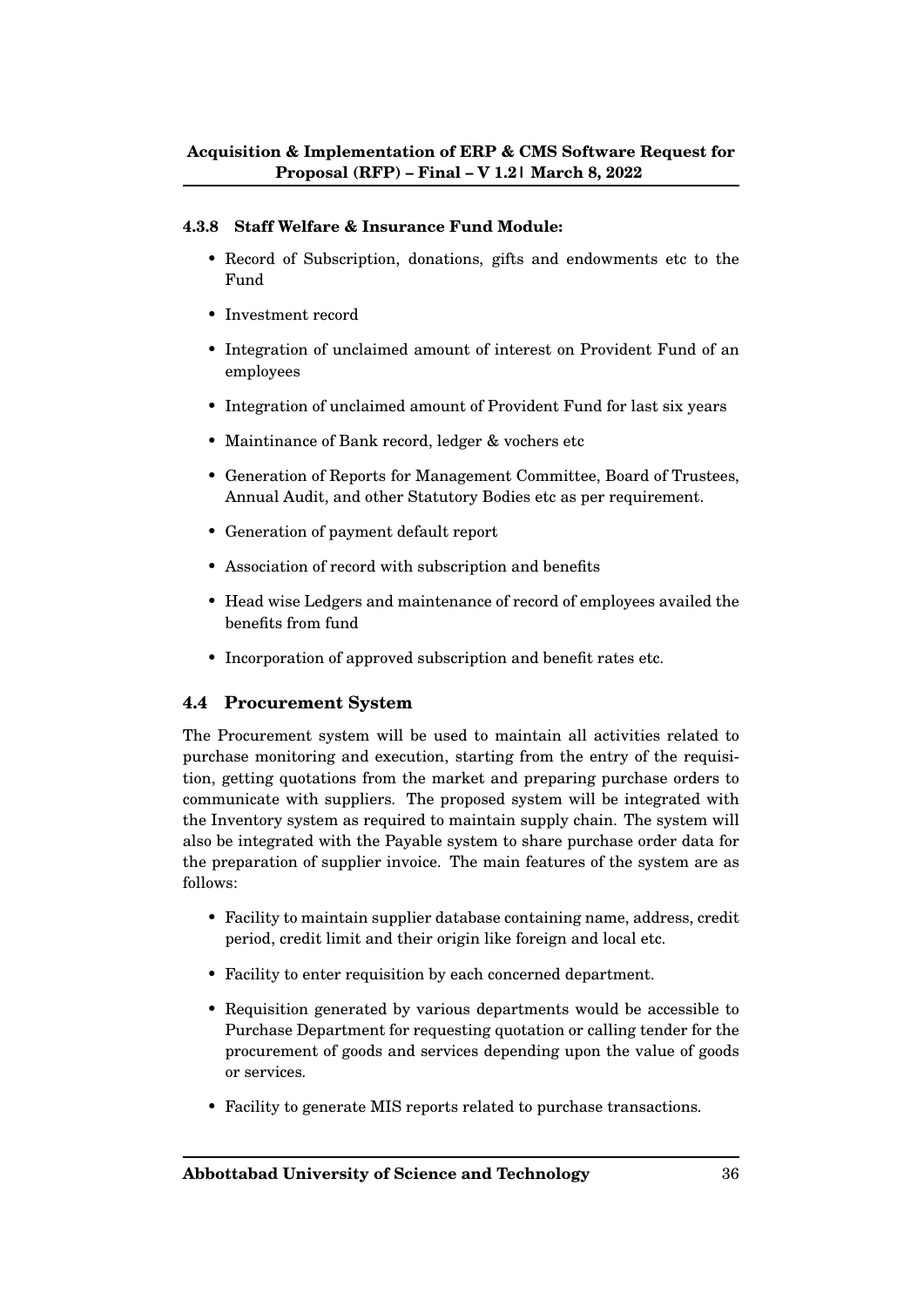#### **Tendering**

- Facility to enter various stages of tender such as development of RFP, publishing, opening, awarding, etc.
- Facility to handle single stage and two stages tendering process as per KPPRA rules
- Facility to record bidders applied for providing goods or services
- Facility to shortlist bidders based on their initial EOI submission
- Facility to handle different selection methods such as QCBS, least cost, etc.
- Facility to record tender fee with respect to each bidder
- Facility to evaluate each bid and record scores of the bidders
- Facility to award contract to the successful bidder

#### **Procurement of Low Value Items (other than tendering)**

- Provision to enter quotations received from suppliers.
- Facility to generate comparative statement based on the quotations received from supplier.
- Facility to generate purchase/ supply orders against quotation received from suppliers.
- Integration with the Inventory system to maintain the status of goods received and outstanding quantities against each purchase order.

#### **4.5 User Management System**

The salient features of the system should include but not limited to the following:

- Facility to maintain user profiles.
- Facility to process requests for granting/ revoking access rights (Designation based instead of personnel based).
- Facility to manage access rights at the following levels:
	- **–** Modules
	- **–** Menu
	- **–** Setups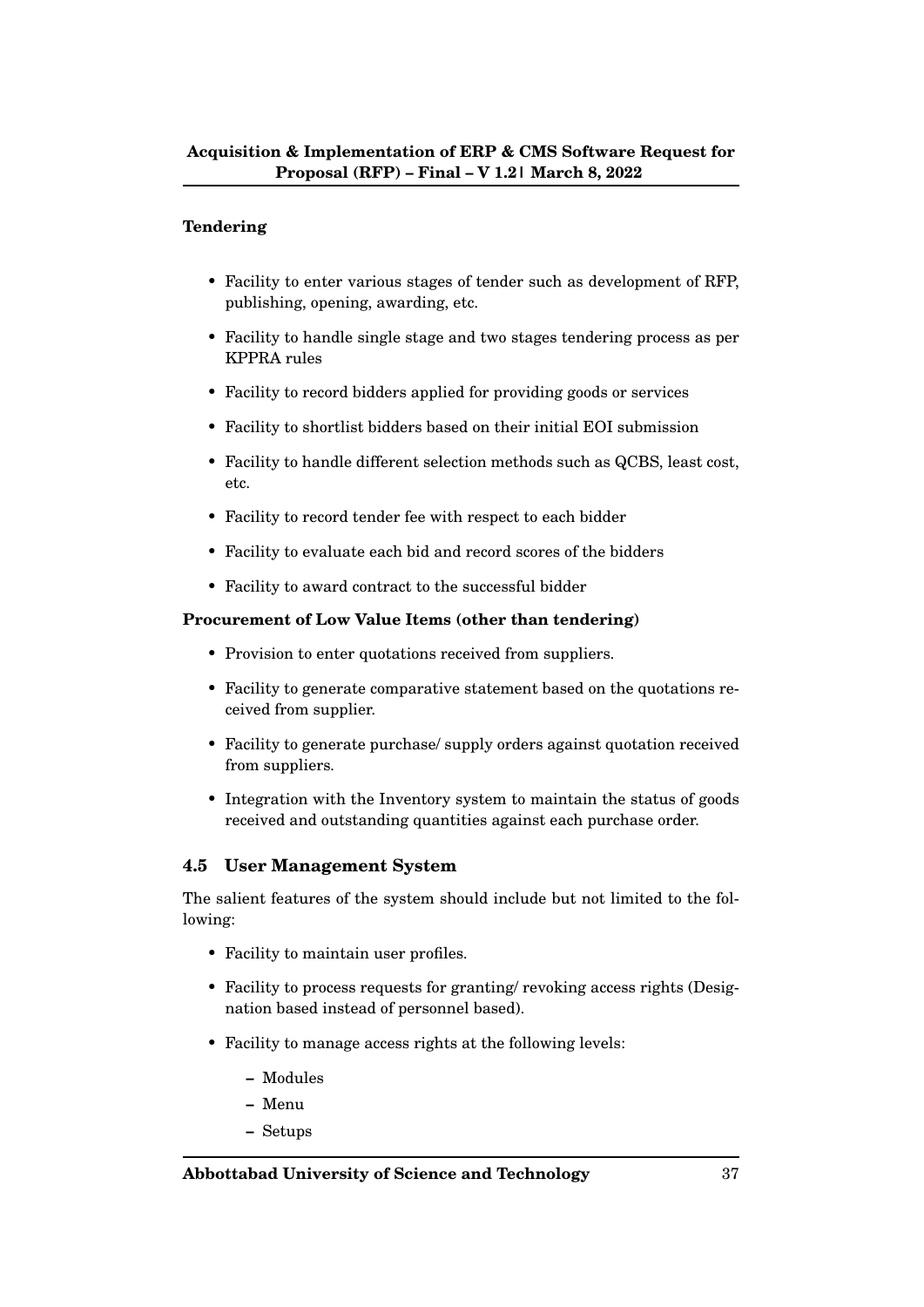- **–** Transactions
- **–** Reports
- **–** Data
- **–** Button
- Facility to maintain multi role base access *i.e.* need to know basis like edit, entry, view, entry & view, edit & view and all.
- Facility to define user groups to define roles and access rights. Once a user is assigned to a particular group all the access rights given to group can be assigned to the particular user.
- Facility to control access by campus wise, faculty wise, department wise, section wise, etc.
- Facility to log users along with their activities with date and time stamp.
- Facility to generate logins in batch mode, where multiple logins can be generated for multiple students at once.
- Facility to allow user to change passwords
- Facility to define policies related to password strength, password change.
- Facility to grant/ revoke/ modify access rights.
- Facility to maintain audit log of all activities performed by a user.

#### **4.6 Project Management System**

The salient features of the system should include but not limited to the following:

- Facility to maintain databases of project type, sectors, locations, activities, resources, objectives, benefits, etc. that will be used in various transactions such as defining project, progress reports, performance monitoring, etc.
- Facility to develop work breakdown structure (WBS) template for various interventions at AUST in the form of activities/ sub activities setup.
- Facility to enter the project details that will facilitate the user to monitor the progress of implementation of infrastructure/ capacity building interventions at AUST.
- Facility to view the summarized status of the project from project initiation till the closing of the project at any given time. The progress report gives the user a review of the project where it stands now.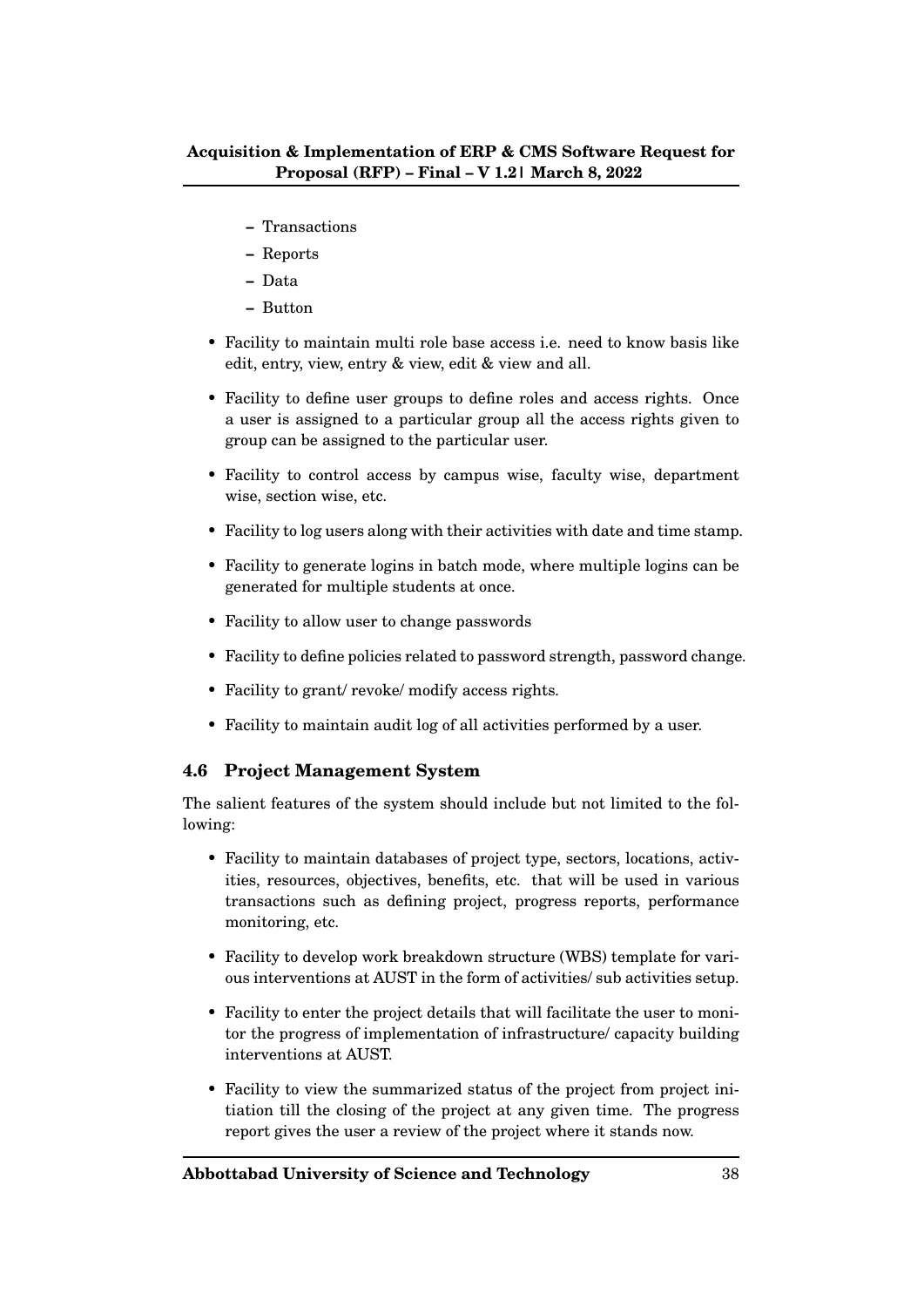- Facility to measure the performance of the project and manage the project including risks and issues as well as recommendations & suggestions.
- Facility to measure the performance of a specific project based on predefined performance indicators.
- Facility to define base values as well as target values against each performance indicator.
- Facility to attach performance indicators with a particular project and its related sector.
- Facility to record the performance of an intervention on a given period of time.
- Facility to compare the actual performance of project activities against the planned activities.
- Facility to generate periodic performance monitoring report.
- Facility to monitor and control the deliverables being produced by the project.
- Facility to close the project once all the deliverables have been completed and approved by the management.
- Facility to record the satisfaction level as well as the action plans against each of the project completion criteria such as project objectives, project benefits, project deliverables, etc. defined for the project.
- Facility to record any outstanding issues to be needed after the project implementation.
- Facility to record the actions required to release all project resources, including staff, contractors, equipment, materials, etc. at the time of project closure.
- Facility to mark the project as terminated in case the project has to close down before it completion time to any given reasons.
- Facility to review the project in terms of the delivered benefits, objectives, scope, on- time delivery, within the allocated budget and resources as planned.
- Facility to assess the degree to which the project's key achievements, failures and lessons learned for future projects.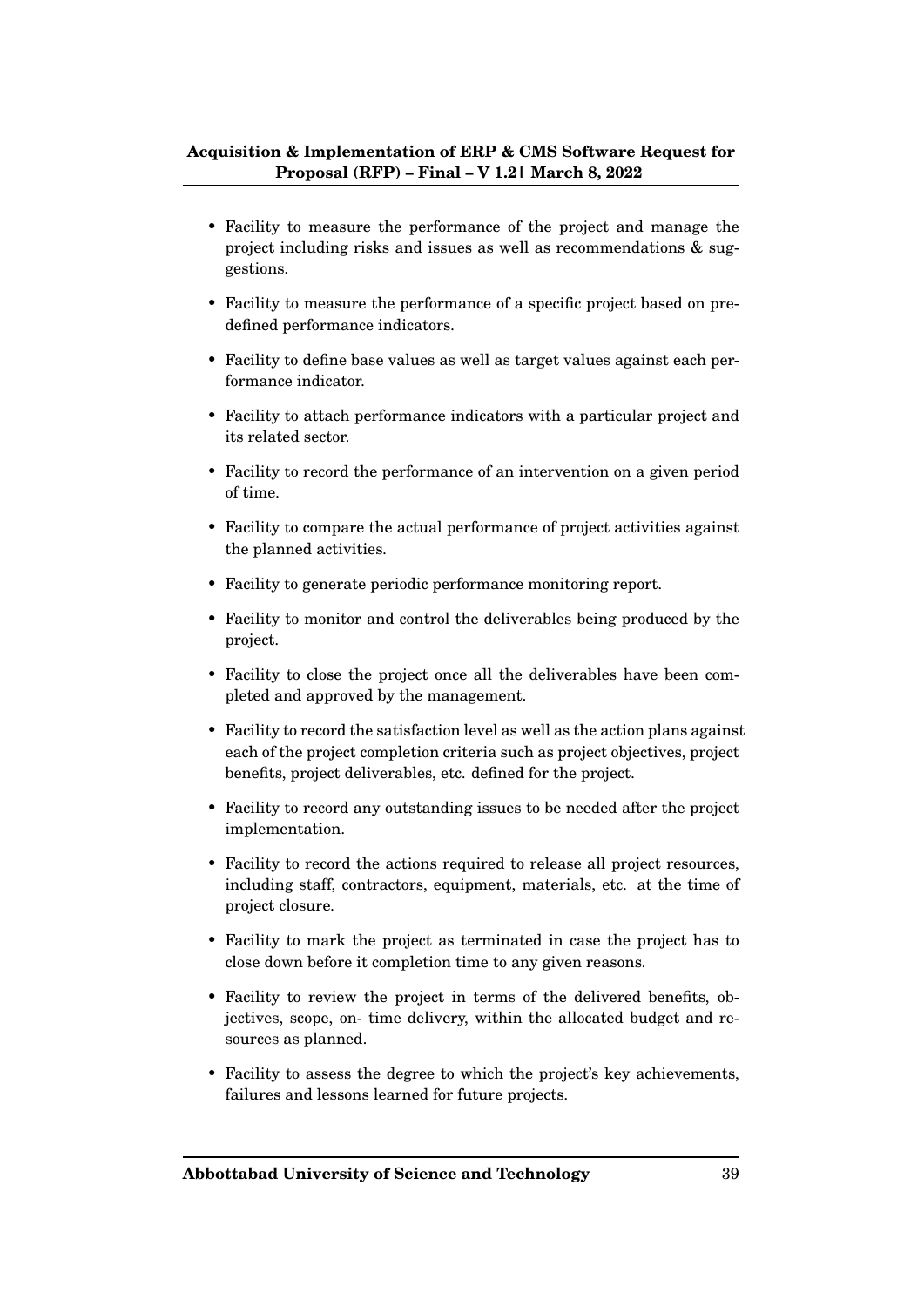- Facility to implement a change in the project through the change management process in order to monitor and control changes within the project.
- Facility to record the change, reasons for the required change and benefits that can be reaped from that change.
- Facility to record the overall resources required for the change in terms of manpower, time and cost.
- Facility to provide an analytical tool to the management executives to access and analyze the critical information that is required to monitor ongoing interventions. These include areas like:
	- **–** Progress of the projects
	- **–** Actual vs Planned Activities
	- **–** Budgeted vs Actual Cost Comparisons
	- **–** Performance Monitoring
- Facility to provide summarized information to the management on one screen, highlighting the areas where performance is below the defined threshold and requires some decisions and instant actions.

# **4.7 Hostel Management System**

The system will be used by the Provost and supports activities that assist student for seat allotment process specific to all applicants. The salient features of the module should include but not limited to the following:

- Facility to create setups of male/ female hostel blocks, floors, rooms and their description with type, capacity and detail of other item in a room, room charges, details of supervisory staff of hostel and mess such as Warden, Assist. Warden, Head Bearer, Bearer, etc.
- Facility for the students to apply online for hostel and other services.
- Facility to configure room allocation rules and automatically allot rooms to students based on room size, type and capacity.
- Facility to maintain the room status whether it is occupied or vacant.
- Facility to manage the reallocation of room to student with semester wise and also maintains attachment detail of the same.
- Facility to maintain the details of fee paid by the students.
- Facility to manage the student clearance with respect to vacant date and submission of other related item of the room.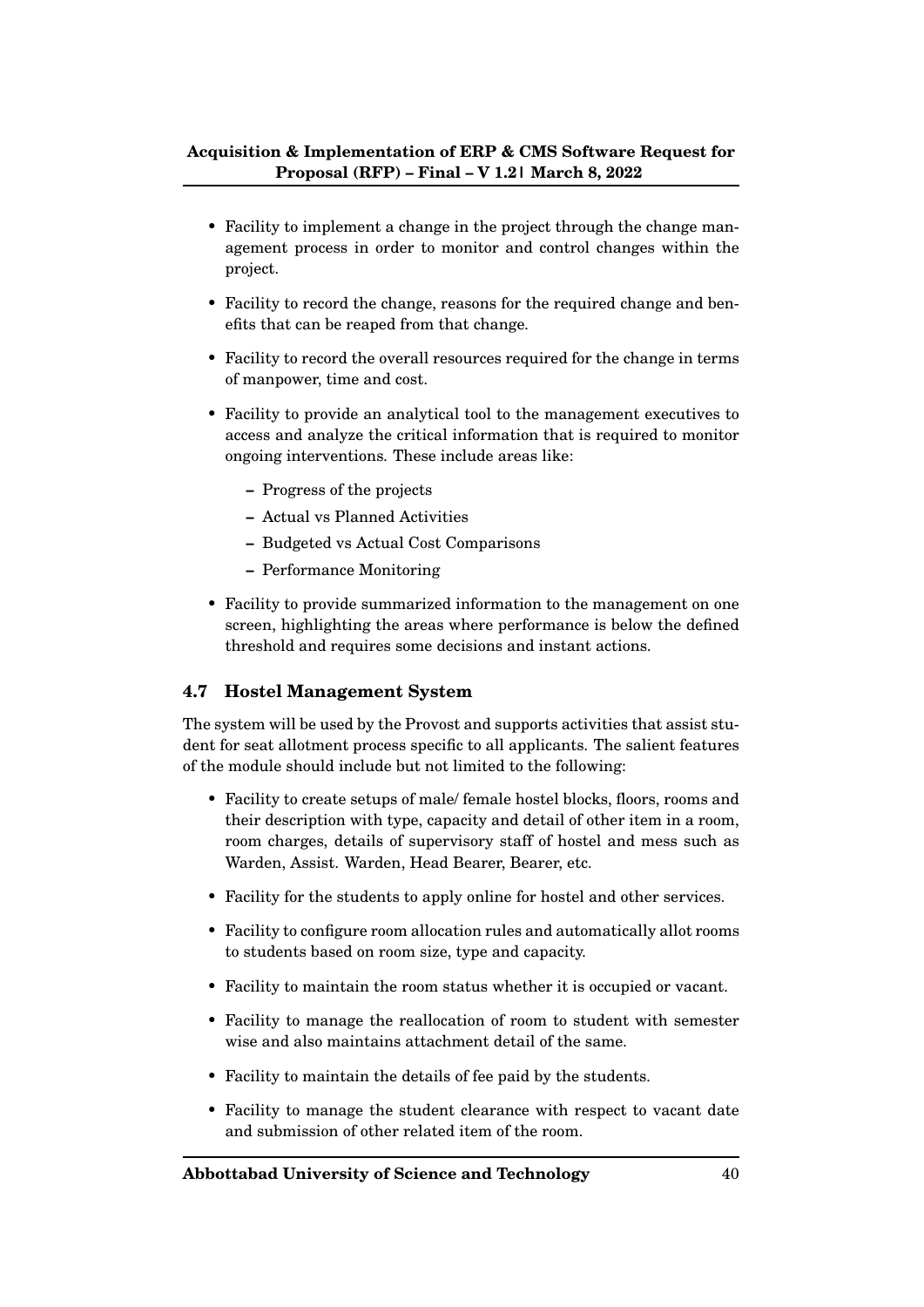- Facility to maintain the information of visitors with respect of student and room.
- Facility to manage and control hostel assets efficiently and track hostel consumables and durables by location, value, date and lot codes using RFID or barcode scanners.
- Facility to maintain details of meals and accounts of each student.
- Facility to create week wise menu.
- Facility to automatically calculate mess charges, track mess expenditures and other transactions.
- Facility to monitor monthly expense of mess, kitchen stock, etc.
- Facility to generate monthly mess bill of each student.
- Facility to record attendance through check-in and check-out times of students at entry and exit points of the hostel and messby swipe cards and electronic barrier gates (i.e. tripod, flap, etc.)
- Facility to track missing students in the hostel and notify parents by email/ messaging.
- Facility to integrate with complaint management module to lodge any complaints.
- Facility to generate reports of hostel for hostel officials such as hostel wise, floor wiseoccupied and vacant rooms list,students list availing mess services, non-payers list, etc.

#### **4.8 Transport Management System**

The salient features of the system should include but not limited to the following:

- Facility to integrate with Fixed Assets module to retrieve details of vehicles and other assets.
- Facility to integrate with HRMS to retrieve complete profile of Assistant Transport Officer, Drivers, Conductors, workshop employees and other staff.
- Facility to maintain complete details of routes of different vehicles along with the pick and drop points.
- Facility to record student application to avail transport facility and registration.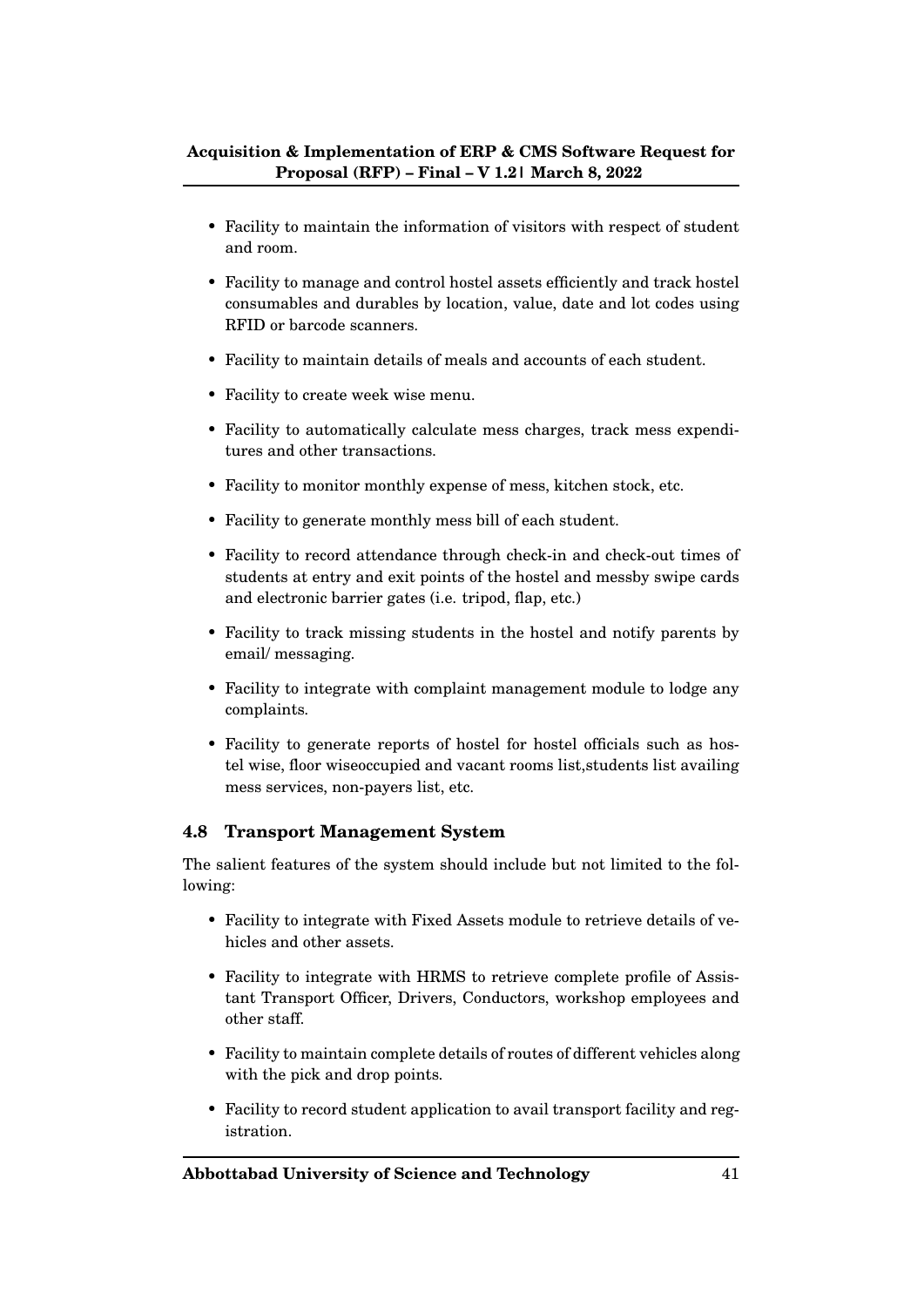- Facility to record student application to avail ambulance service and approval.
- Facility to assign route/ vehicles with driver and conductors.
- Facility to assign duty and rotation of drivers according to work load with responsibility
- Facility to enter trip logs (meter reading before and after trip).
- Facility to perform auto calculation of over time duty by both drivers/ conductors.
- Facility to suspend any trip/ route.
- Facility to maintain log of different study tours in order to comply with university rules
- Facility to record of fuel quantity consumed and cost for each vehicle/ other equipment.
- Facility to record oil change, filter change, tyre change, service/washing history and other parts of each vehicles/ other equipment with reference to mileage and date
- Facility to maintain record of vehicles repaired (minor/ major) and its approval process.
- Facility to record information related to vehicle health.
- Facility to maintain detailed record of staff/ pool cars.
- Facility to maintain complete track of drivers/conductors holidays/leaves and their replacements (should be handled through Attendance module discussed above).
- Facility to maintain history regarding misconducts of drivers/conductors & action taken against them (should be handled through GRC module discussed above).
- Facility to record monthly or quarterly feedback/ recommendations from students in order to improve services (should be handled through Survey module discussed above).
- Facility to maintain history of outsourced vehicles and their expense.
- Student RDIF Card to protect illegal boarding into the different route buses.
- Facility to generate reports for administrator and senior management such as number of vehicles, drivers, maintenance, warehouse management, fueling, etc.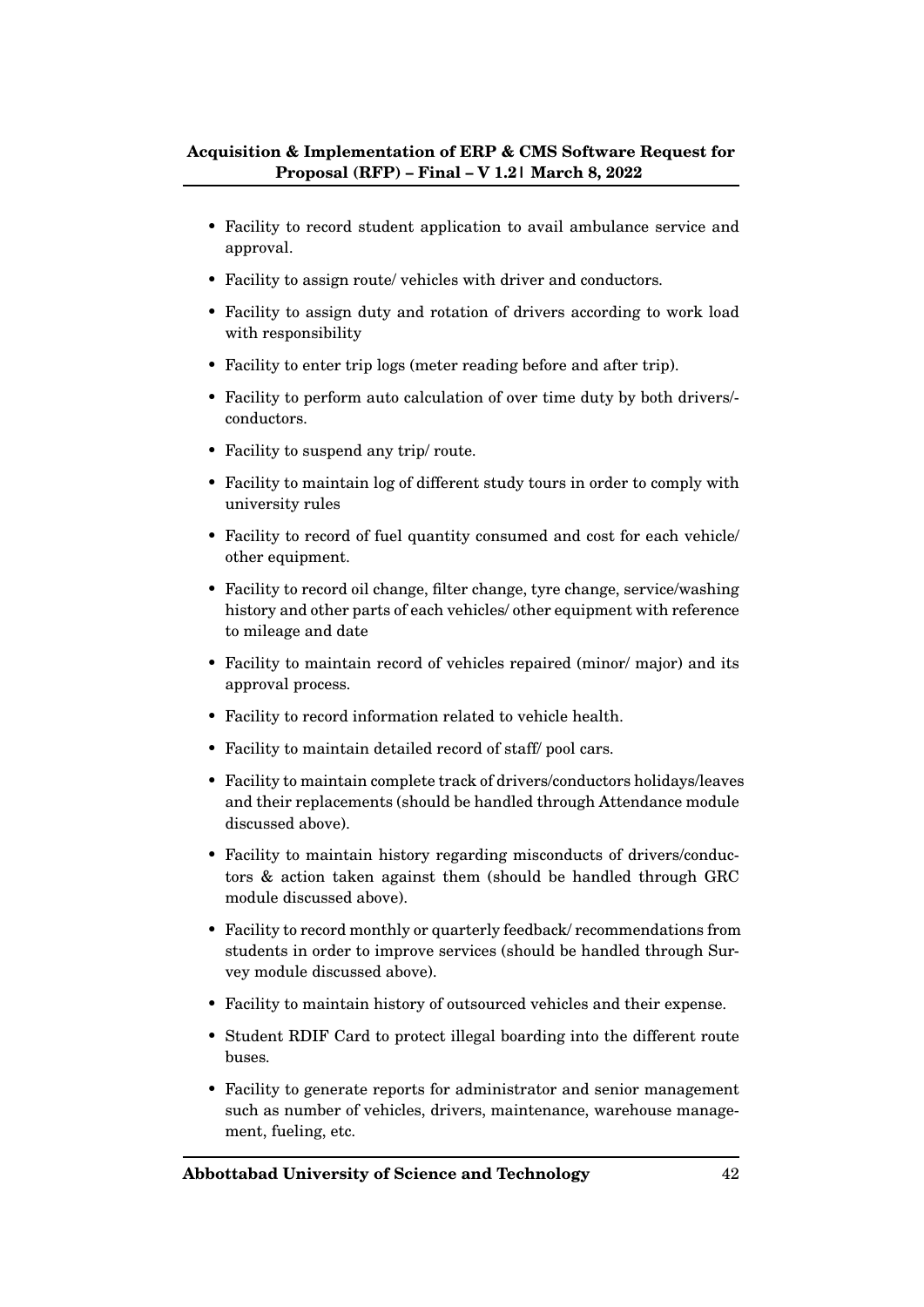# **4.9 Complaint Management/ Grievance Redressal System**

The salient features of the system should include but not limited to the following:

- Facility to register complaint by the student/ faculty member/ employee giving the information such as applicant name, job title, department, contact numbers, addresses, cause of the grievance, solution requested, complaint type, etc.
- Facility to generate complaint number in order to track complaint.
- In case the complaint is related to services such as fixation of fault then it is forwarded to the concerned section for resolution.
- In case the complaint is related to the administrative issues then it is forwarded to the Grievances Redressal Committee for resolution.
- Facility to review each type of complaint by the relevant section and give their recommendations.
- Facility to follow-up the implementation of the recommendations.
- Facility to enter feedback of the complainant regarding its resolution.
- Facility to properly close the complaint in case of resolution.
- Facility to show the progress of the complaint to the complainant.
- Facility to keep the privacy of complainants.

#### **4.10 Fixed Assets Management System**

Fixed assets system maintains complete record of all assets owned by the AUST and records the movement of these assets from one department to the other and from one location to other. The system also calculates year-end depreciation and determines the written down value (WDV), at the time of disposal to calculate the gain/ loss on disposal of assets. The salient features of the Fixed Assets system are given below:

- Maintain comprehensive database of assets using multilevel asset codes for analyzing group and detail level information.
- Multi-location assets maintenance
- Department-wise assets management
- Disposal of assets using various modes of asset disposal.
- Provision to write-off assets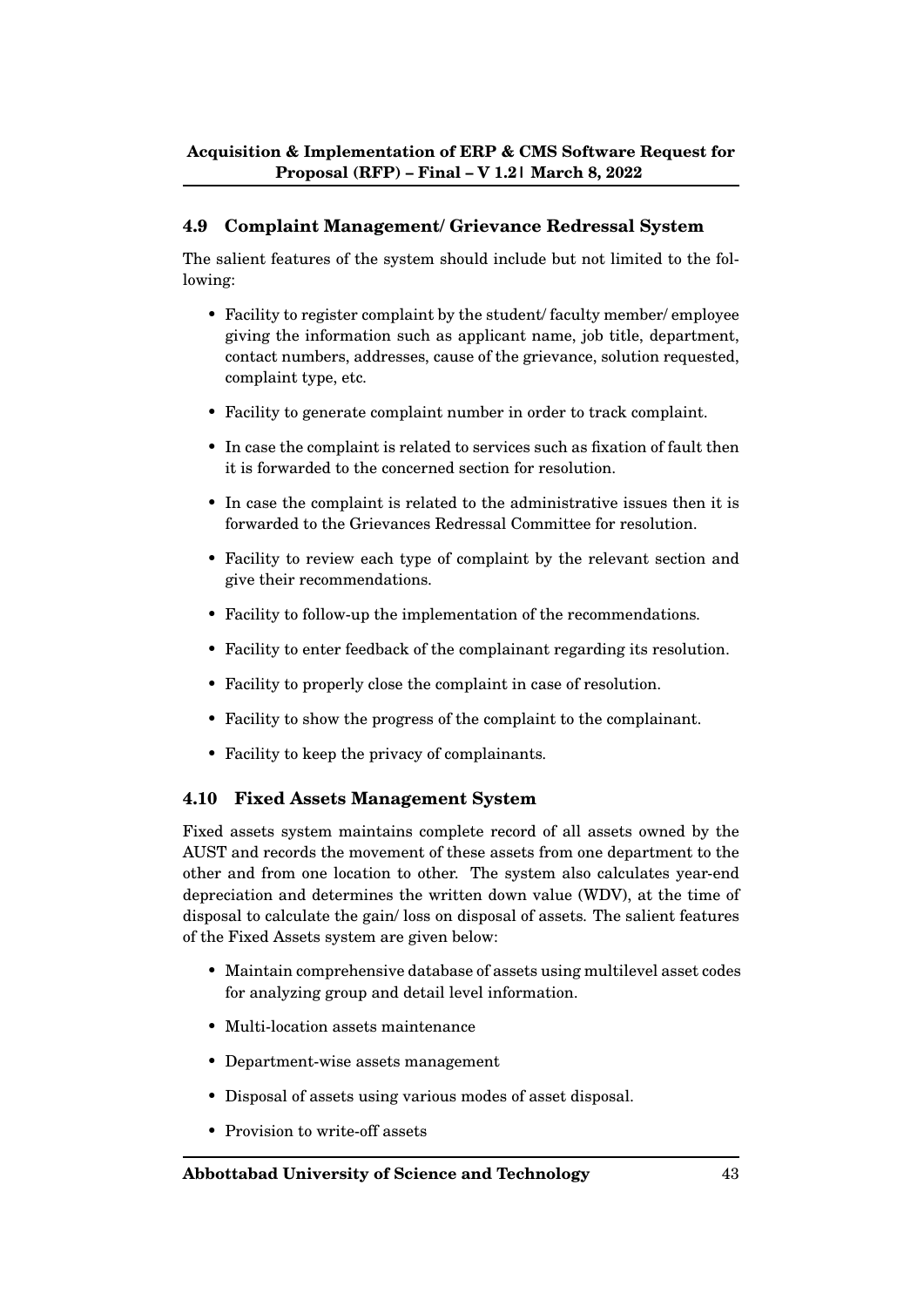- Provision for different type of adjustments i.e. revaluation, re-classification etc.
- Transfer of asset to other locations/ departments.
- Breakup for assets costs either acquired locally or imported
- Maintains the history of previous years schedules
- Fixed assets register for individual items
- Edit lists and MIS reports
- Integration with the General Ledger system
- Auction of used assets

#### **Depreciation**

- Maintaining different methods of depreciation calculation like straight line, reducing balance etc.
- Depreciation methods setup at group level as well as at individual level
- Provision to define depreciation policies regarding acquisitions and disposals
- Prepares monthly and annual depreciation schedules.
- Cost center-wise depreciation allocation
- Initial and normal depreciation rate (if different). Initial depreciation values are for the first year of newly acquired assets
- Number of shift days (if applicable) at group level
- Provision for calculating shift based depreciation.

#### **Reports**

- Fixed assets register
- Depreciation schedule financial and tax
- List of assets location-wise, department-wise
- List of transfers/ disposals/ additions
- List of revalued assets/ re-classified assets/ written-off assets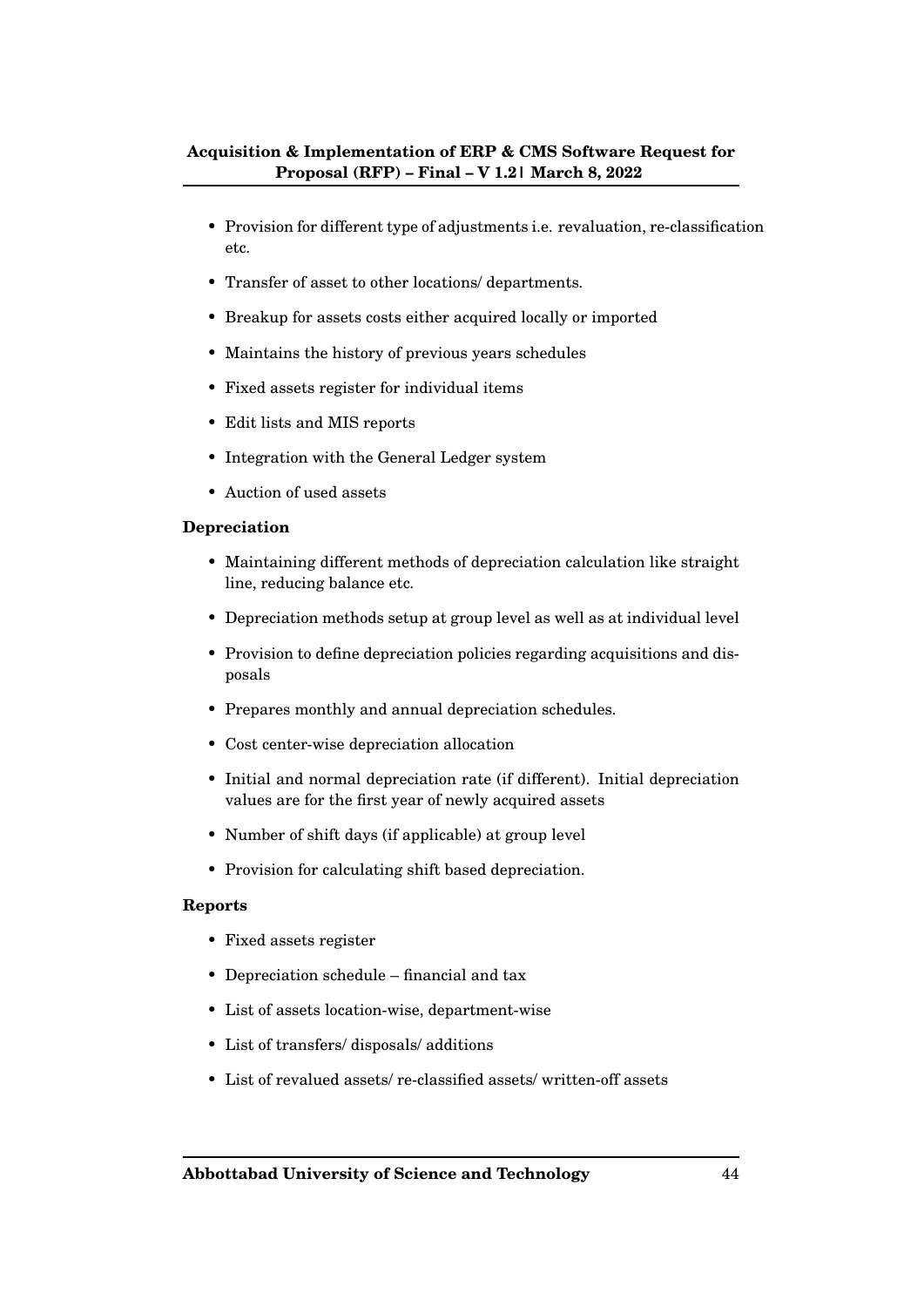# **4.11 Inventory System**

The Inventory system is designed to manage movements of stock i.e. receipts of materials from supplier, issuance of materials to the user departments, materials returns, etc. The system will maintain built-in controls related to stock management like re-order level, lead- time, re-order quantity, etc. The Inventory system will be integrated with the Purchase system, such that all the Goods Received Notes will be linked with Purchase Order to evaluate quantity ordered, quantity received and partial status of purchase orders. Efficient management of stocks by maintaining stock monitoring parameters like minimum and maximum levels, re-order quantity and lead time.

- The total cost of an item can be maintained as a break up of various cost heads, for instance purchase price, freight, custom duty, etc.
- Valuation of stock based on weighted average cost.
- Preventing shortfall by maintaining a minimum level for all items in stock.
- Multiple stock adjustments and reports on their quantitative and financial effects
- Producing financial / quantitative reports of the stocks procured, issued and in hand
- Different characteristics can be defined for different groups of items. This is in addition to the levels of codes maintained in the system.
- Facility to maintain multiple warehouses. Each warehouse can have its own Goods Receiving Notes, Material Issues, Sales Invoices and other transactions.
- Facility to enter quantitative information separately by Stores staff and financial valuation separately by the Finance department for each GRN.
- Facility to define item types such as capital goods, consumable items, etc. Upon entering the GRN the system should update the acquisition in the Fixed Assets system.
- Materials valuation linked with the prices in PO/ supplier invoice/ payment voucher.
- QC inspection and facility to maintain stock as useable, damaged/ expired
- Providing the management with consumption pattern of stock items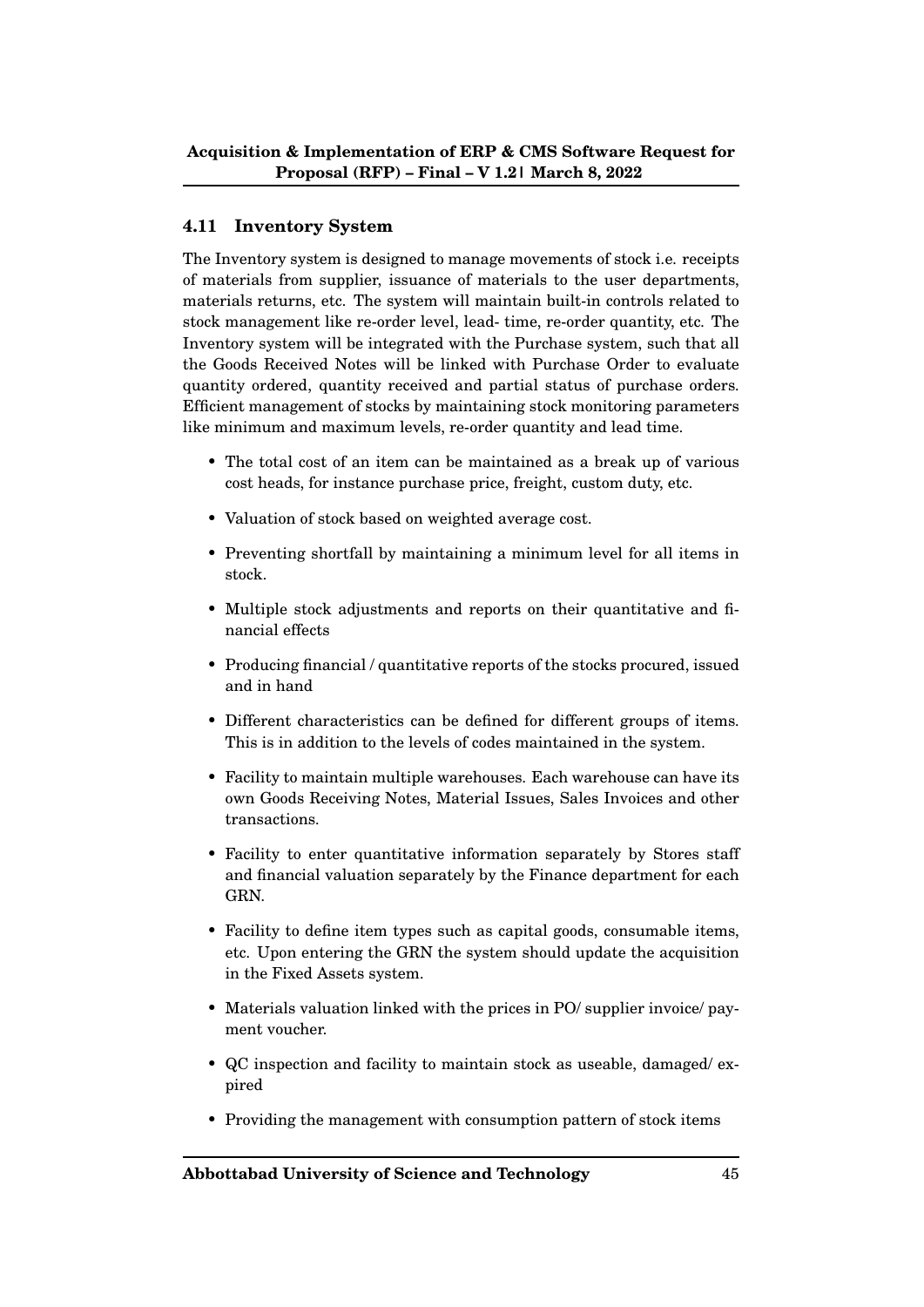- Provision to maintain separate buying units and issuing units and their conversion
- Material Issue and Material Return Note to manage stock movement between store and departments.
- Stock transfer note to move stock between various warehouses.
- Stock adjustment note for different type of errors like excess/short stock
- Facility to return damage stock to the supplier and automatic generations of debit note to supplier ledger balances.
- Cost center-wise storage and issuance of stock.
- Facility to generate MIS reports related to inventory transactions.

#### **4.12 Human Resource Management System**

The salient features of the system should include but not limited to the following:

#### **4.12.1 Employee Module**

- Facility to enter employee personal information
- Facility to enter academic record
- Facility to enter date of joining or leaving
- Facility to enter details of employee family
- Facility to record medical history
- Facility to enter multiple addresses
- Facility to enter status of annual leaves

#### **4.12.2 Job Profile**

- Facility to create areas of operations such as Academic, Administration, Accounts, Provost, HR
- Create uniform Job titles to be used in whole organization such as VC, Chairman, Director, Superintendent etc.,
- Facility to define government grade structure and pay scale to accommodate salary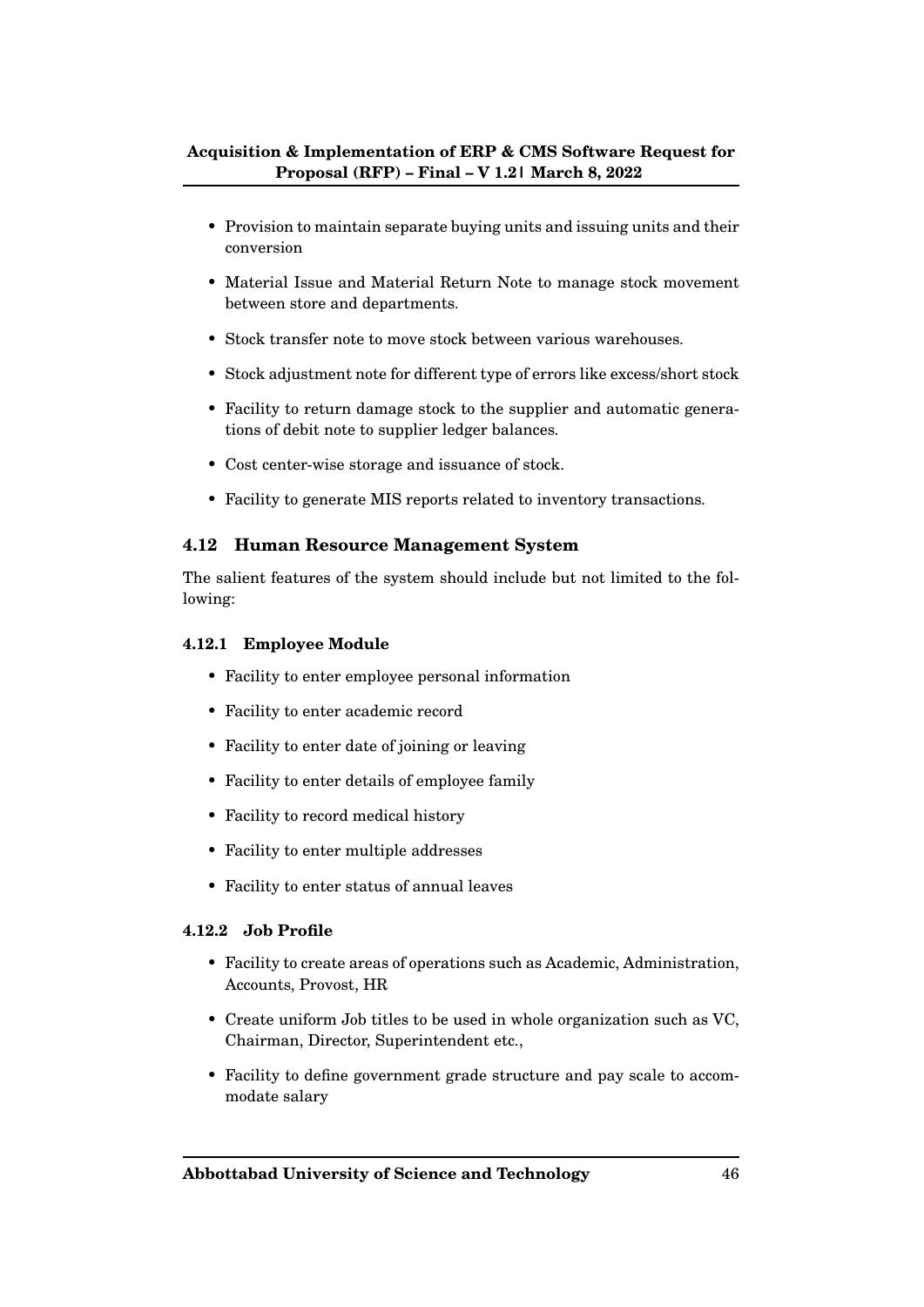- Create Job positions such as VC, Chairman, Director, Superintendent etc.,
- Facility to define job description by attach duties, responsibilities, skill, qualifications with the Job position
- Define Job Evaluation Factors (Age, Qualification, Experience)

#### **4.12.3 Recruitment and Selection**

- Resources planning to define all the sanctioned posts in each department
- Facility to view status of sanctioned positions such as vacant position, positions to be vacant, etc.
- Facility to generate request for the hiring of a position.
- Facility to publish adverts of vacancies on the website
- Facility to define hiring criteria.
- Facility to create and upload CVs using candidates own login id, password.
- Facility to search best candidate from the CV database based on the criteria defined in the system and custom filters.Search of suitable personnel from the database of resumes based on:
	- **–** Skills requirements
	- **–** Educational requirements
	- **–** Experience requirements
	- **–** CV text search for uploaded CVs
- Facility to shortlist the selected candidates and send them call letters for interviews from the system.
- Facility to define different stages for selection such as selection board, syndicate, registrar, etc.
- Facility to schedule interviews/ assessment of the candidates.
- Facility to conduct tests/ assessments/ interview sheets
- Facility to generate offer letter to the selected candidate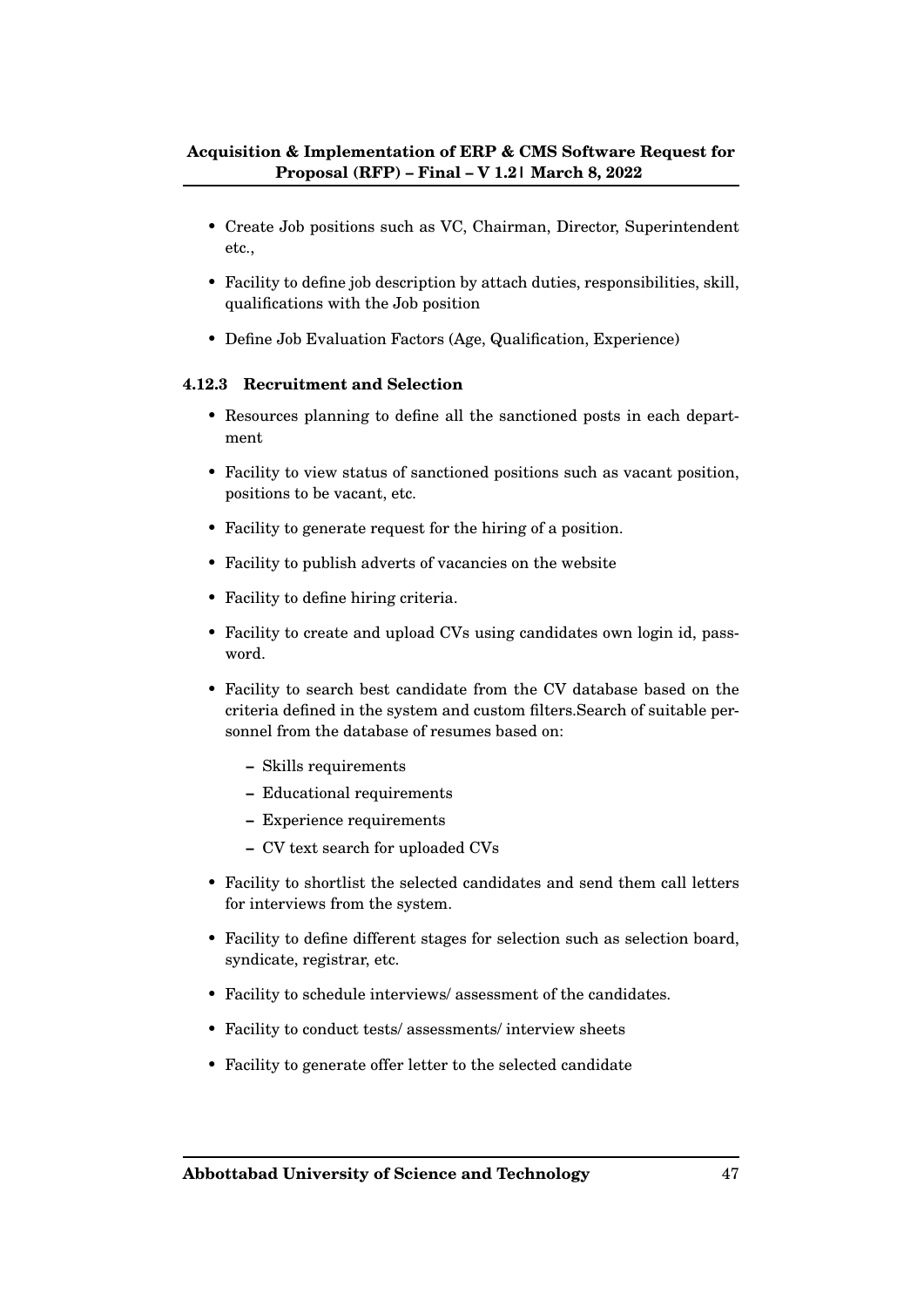#### **4.12.4 Training and Skills Development**

- Facility to raise training request based on training needs identification during the appraisals, recruitment, department's specific needs, etc.
- Facility to prepare course calendar
- Facility to enroll employees based on:
	- **–** Courses already attended by person
	- **–** Prerequisites/ skills required for course
- Facility to mark course completion by:
	- **–** Performing post training evaluations
	- **–** Entering training costs

#### **4.12.5 Appraisals/ Performance Management**

- Facility to configure performance evaluation form for different grades
- Facility to record details of performance evaluation of the concerned HOD.
- Facility to define various stages of review, recommendations and approvals
- Schedule reviews and intimate stakeholders such as assesses, assessors
- Perform assessments based on the assessment workflow configured earlier.
- Recommend (review and amend system generated) compensations
- Review and finalize compensations
- Facility to generate promotion letter and update the grades and pay scales

#### **4.12.6 Employee Self Service (ESS) Module**

This module should designed to serves as an employee interface to the HR department. This module should have the following features:

- Online access to:
	- **–** Pay slips
	- **–** Outstanding Loans
	- **–** Outstanding Leaves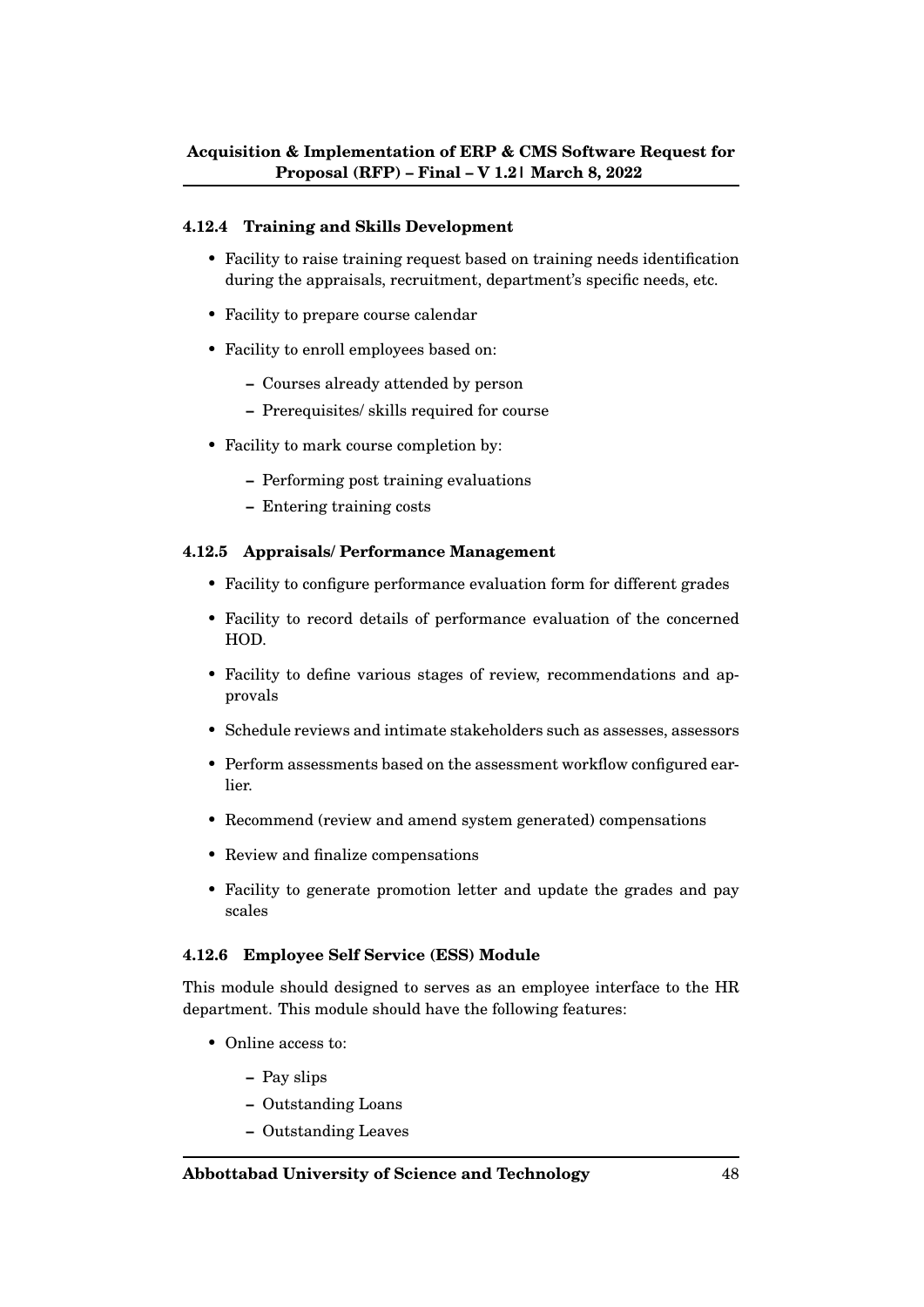**–** AUST procedures and policies

- Interfaces to file leave applications, loan applications and approvals should also be possible
- Provisions for notice board, employee feedback, newsletters and connecting other internal modules, where required.

#### **4.12.7 Correspondence Management**

- Reduce the burden of HR department by sending auto intimations from various processes such as job interview schedules, employee review schedule, compensation intimations, etc.
- Facility to define letter/ email templates such as warning letter, appreciation letter, offer letter, employment contract, etc.
- Facility to attach AUST's templates being used for the correspondence process
- Facility to add system bookmarks (such as employee name, designation, salary, etc.) in the template
- Facility to generate emails/ letters and send to recipients

#### **4.12.8 Housing and Accommodation Module**

The salient features of the module should include but not limited to the following:

- Facility to maintain record of all housing units owned by the AUST such as location, category, covered area, number of rooms, number of washrooms, other amenities, etc.
- Facility to register request for the allocation of house/ hostel rooms.
- Facility to create a waiting list of all those who applied and case has been approved for accommodations based on the rules defined in the system.
- Facility to allocate accommodation to the applicants containing applicant name, tenure, terms and conditions, etc.
- Facility to deallocate accommodation upon the retirement or the will of the occupants.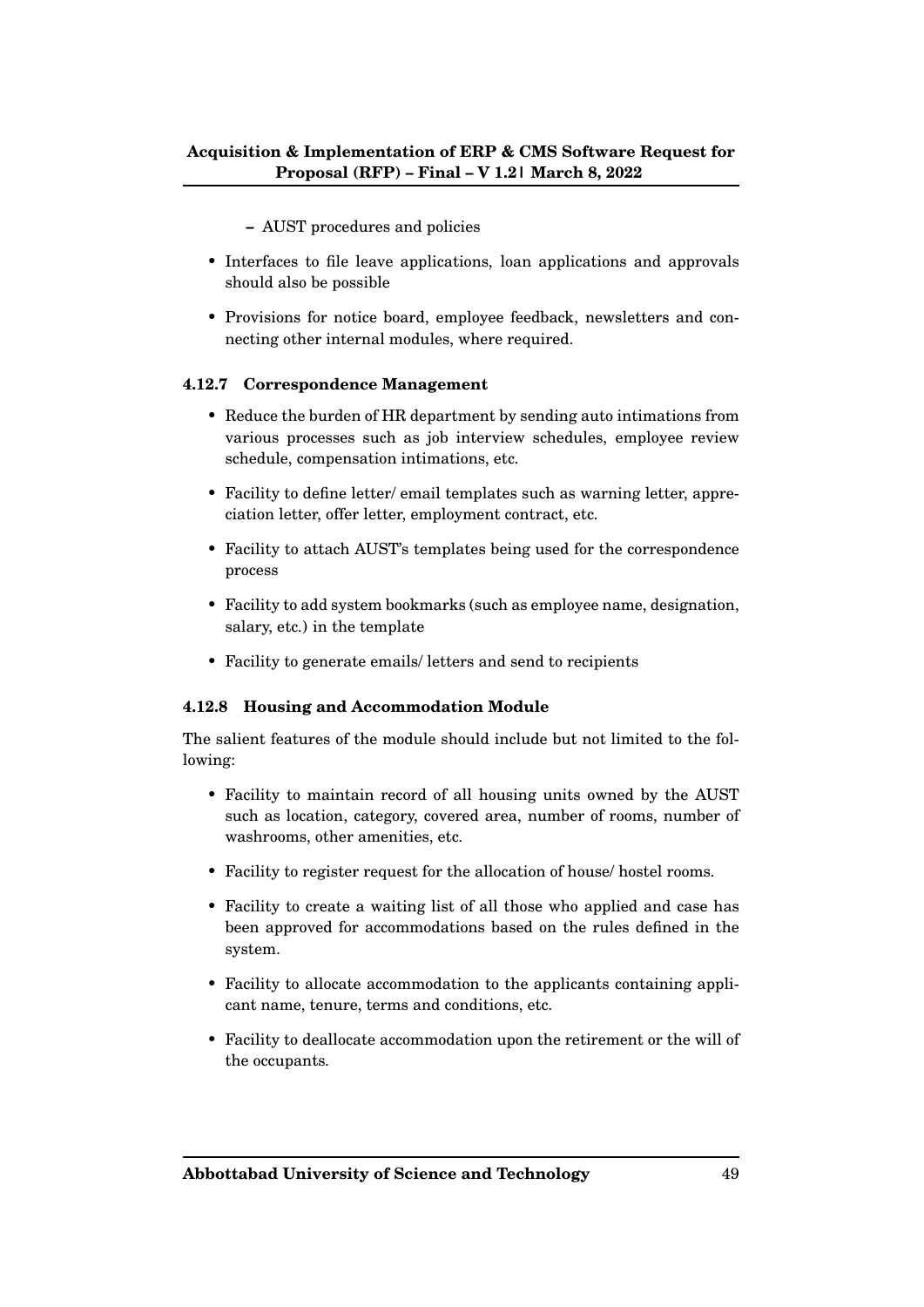# **4.13 Payroll System**

Payroll system should have a facility to set up employees' master file and the salary structure for each employee in terms of monthly allowances and deductions. The system should maintain the location wise/ department wise employee cost thereby enabling the management to analyze the payroll cost contribution with reference to each department/ business unit. The effect of these transactions should be transferred to General Ledger system electronically.

The system should also provide a loan module, which will maintain a track of various loans given to the employees by the AUST and will automatically make loan deductions according to the loan terms set in the system. All loans will be treated as interest free loans.

The payroll system should maintain track of leave record of each employee, in terms of leaves availed and leaves outstanding, and will automatically calculate the deductions for 'leave without pay'. The module wise features of the system are as described below:

#### **4.13.1 Basic Salary Module**

- Employees should be identified by unique numbers allotted to them and the system maintains the personal information of each employee, like employee's name, father's name, address, department, designation, location, date of joining and confirmation, date of leaving (for employees who have left), grade, National Tax Number and National Identity Card Number, eligibility for EOBI, Social Security, General Provident Fund, etc.
- Facility to define government basic pay scales for each grade to compute allowances, annual increase.
- Facility to revise basic pay scales as and when required.
- All allowances offered to the employees and deductions made from their salaries are user-defined in the system.
- Allowances and contributions should be computed automatically based on formulas defined by the users as per the AUST policy.
- The effect of any changes in the allowances is immediately passed on to tax module and the system computes the tax automatically.
- Non-salary benefits offered to the employees should also be maintained by the system.
- The effect of the number of days not worked during the month is passed on the net amount of salary payable to that employee once these have been entered.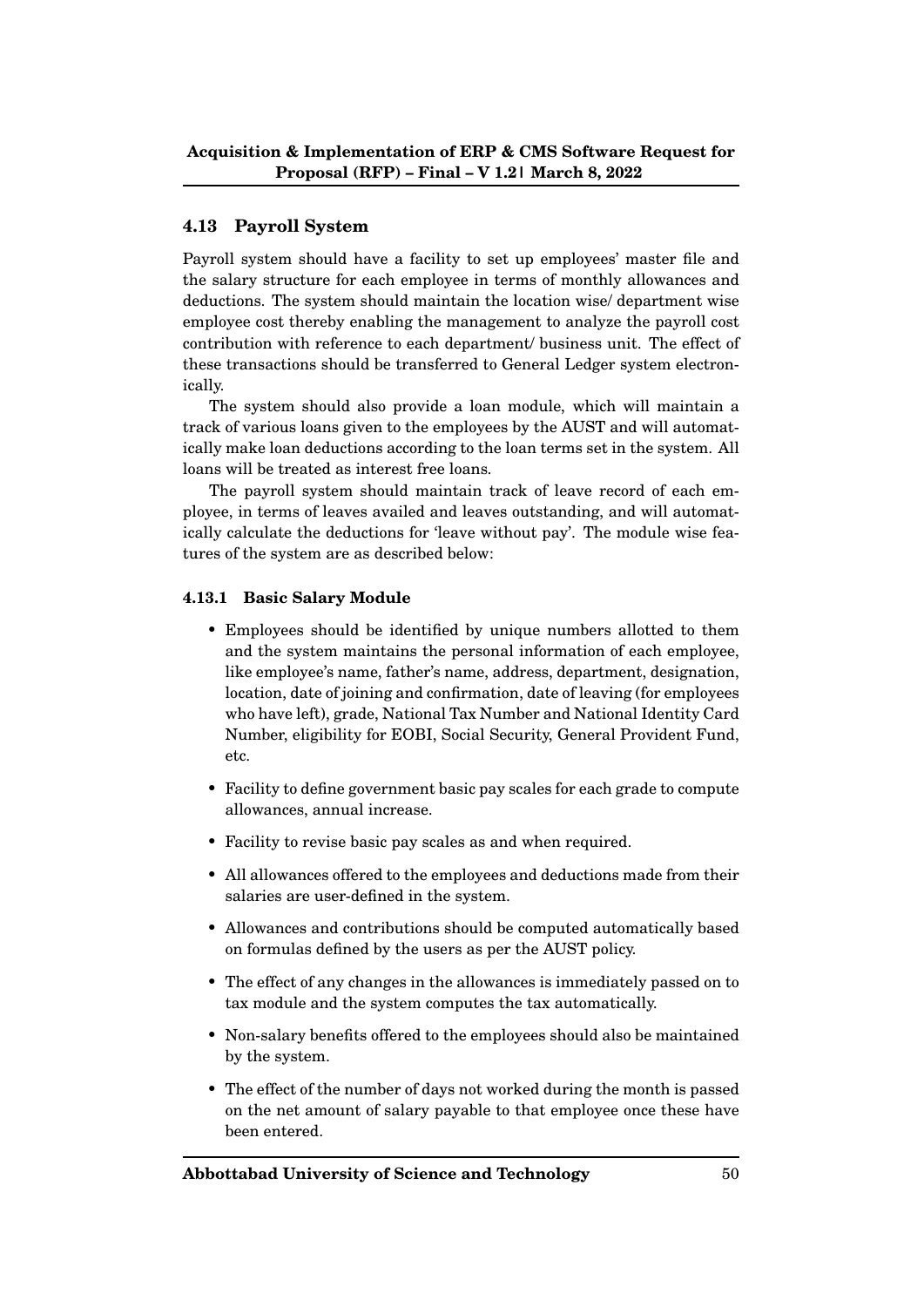- Provision to split an employees net salary for remittance to multiple banks.
- Printing of Pay-slips
- The Basic Salary module should be integrated with Workload module to compute and make payments of the extra work load (academic and administrative)
- The following reports should be produced from the system:
	- **–** Employee's personal details
	- **–** List of employees: Department / location /designation wise
	- **–** List of employees joined and left during the month.
	- **–** Department-wise and grade-wise strength
	- **–** Monthly payroll sheet by employee/department/location
	- **–** Departmental summary of the salary paid
	- **–** Annual payroll sheet: detailed and summarized
	- **–** List of employees paid by bank and cash
	- **–** EOBI, ESSI, education CESS and Group Insurance reports (monthly and annual) for the contributions made by the AUST on behalf of its eligible employees.

#### **4.13.2 Leave Management**

- Maintenance of employees' leaves in terms of leaves allowed, leaves availed and leaves outstanding.
- The actual dates when the leaves were availed can also be maintained.
- The effect of days not worked in the month (leaves without pay etc.) is reflected on the salary of that employee.
- Monthly and annual leaves register can also be produced.
- Leaves encashment is also calculated once the encashable leaves have been identified.

#### **4.13.3 Income Tax Module**

- Income Tax module to compute tax liabilities based on the latest tax rules and produce the following report:
- Income tax computation
- Monthly/ quarterly income tax return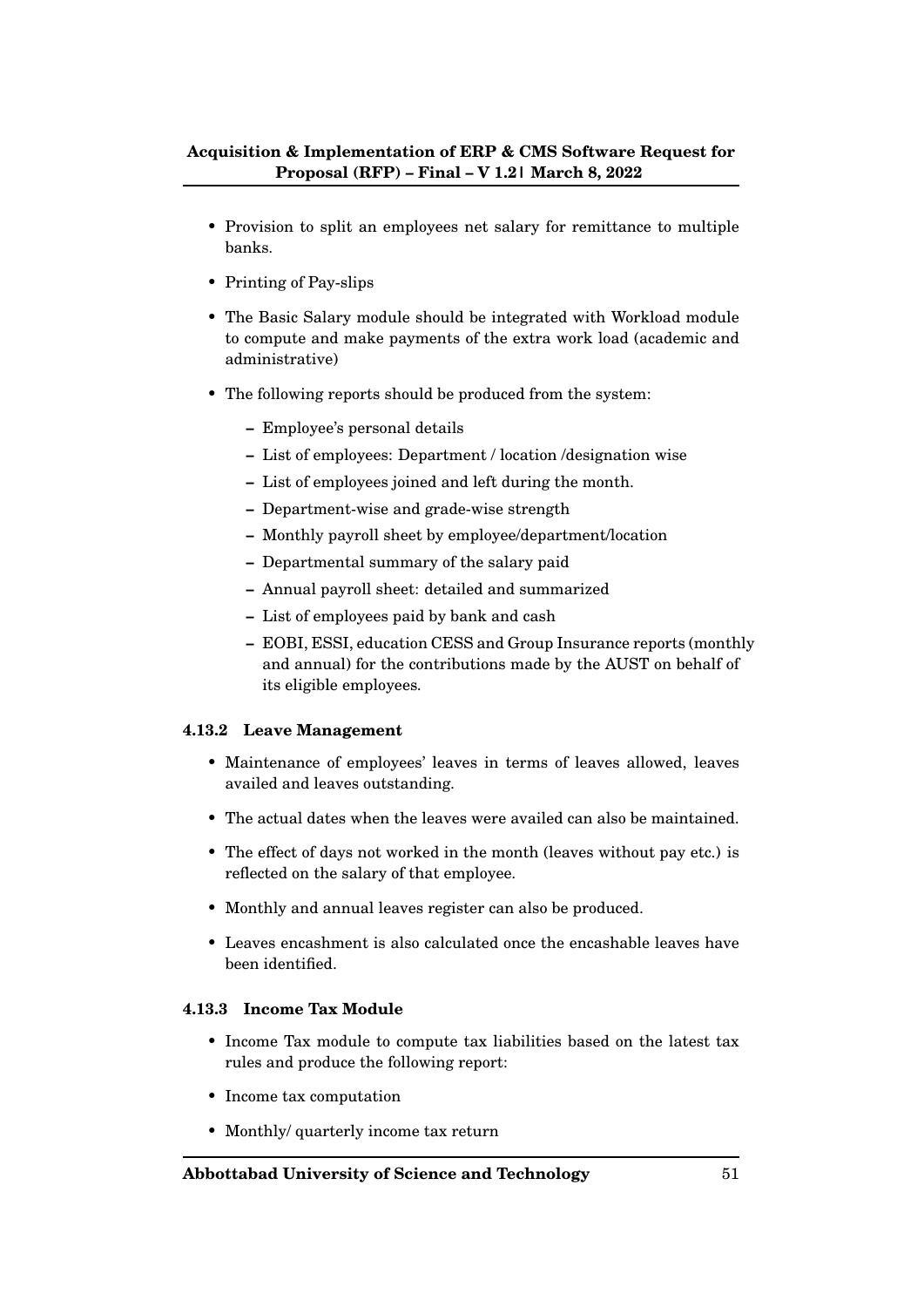- Salary certificate printing as per government requirement
- Income Tax Statement u/s 50 (1)
- Income Tax Statement 139
- Facility to produce tax report in a format prescribed for e-filing by the FBR

#### **4.13.4 Final Settlement Module**

- This module should compute the terminal benefits for the employee who leaves the organization based on the following parameters:
- Computation of leaves encashment
- Computation of notice pay (either side)
- Deduction of balance loan amount recoverable
- Deduction of tax recoverable form the employee
- Computation of salary for the days worked during the leaving month.

#### **4.14 Library Management System**

The salient features of the system should include but not limited to the following:

#### **4.14.1 Bibliographic Records & Cataloging Standards**

- Cataloging with authority control for bibliographic records
- Compliance with MARC/ RDA Standards for bibliographic
- Formats, provide flexibility to import and export records to/ from other database
- No limitation for bibliographic record length
- The LMS must support the following standards:
	- **–** Library of Congress Subject Headings
	- **–** Library of Congress Classification
	- **–** International Standard Bibliographic Description
	- **–** MARC21 format for catalog description
- System can detect duplicate records, can make separate file for duplicate or conflicted records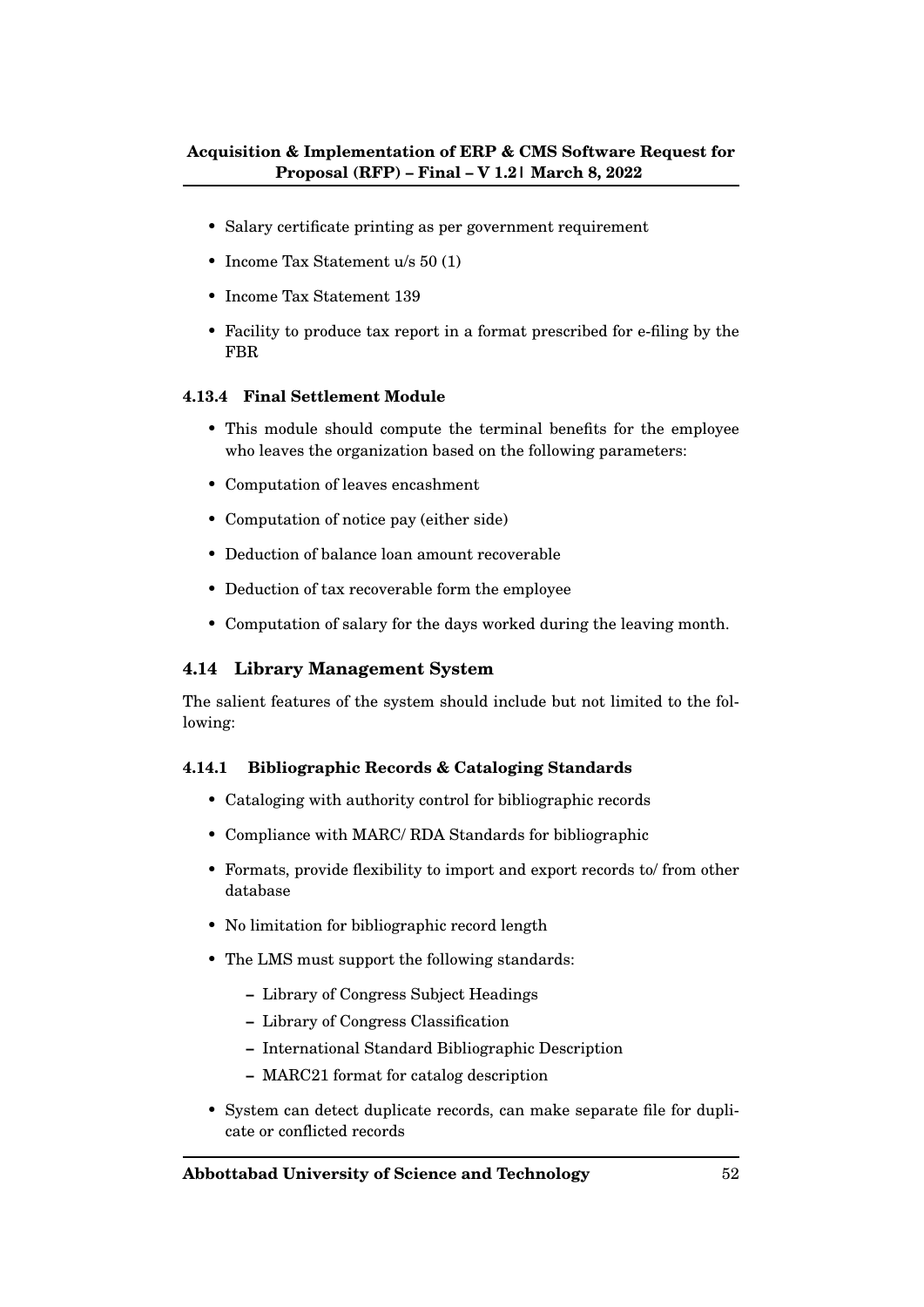- Create, modify or delete fields or subfields without re-keyingthe entire record or sub record
- Cataloging and linking multimedia, including URL's,Documents(.doc, .docx, .pdf), slide shows (.ppt), images (.jpg, .tif), video (.dat, .mpg) etc.
- System can accept, store, retrieve and display UNICODE data.

#### **4.14.2 Other Requirements**

- Multi language, the GUI interface of LMS software is supported by English, & Urdu text.
- Software must support scheduled backups, at application and database level (preferred)
- Option to export and import records in common file format like xml, xls, txt, etc.

# **4.15 Sports Management System**

- Existing sport facilities
- Events organized by the Sport Directorate.
- List of teams
- Selection of players for each team.
- Setting up fixture for tournaments.
- Budget
- Indoor and outdoor gymnasium

# **4.16 Office of Research, Innovation and Commercialization (ORIC)**

- Various forms and reports to be submitted and generated by the ORIC.
- Recording all R&D matter at the University.
- Record of research paper published in each year.
- Record of Patents by the university staff and students
- Record of products development
- Record of funded projects
- Impact of projects and major outcome
- Various reports as per the requirement of the Department.

#### **Abbottabad University of Science and Technology** 53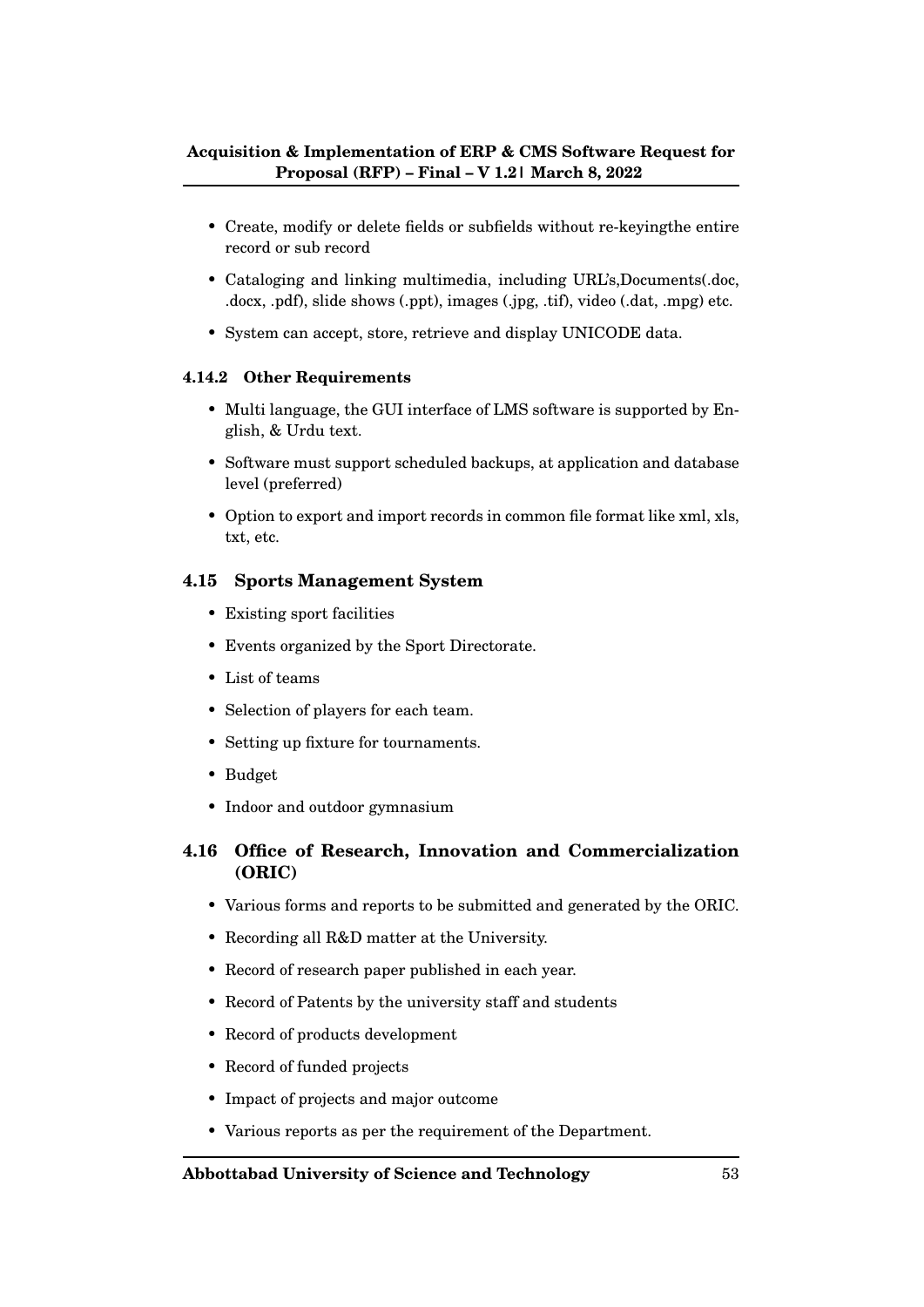# **4.17 Quality Enhancement Cell (QEC)**

- Various forms and reports to be submitted and generated by the QEC.
- Course evaluation through electronic questionnaire, which requires a written or selected response answer to a series of questions in order to evaluate the instruction of a given course.
- Teacher evaluation for improvement focuses on the provision of feedback useful for the improvement of teaching practices, namely through professional development. It involves helping teachers learn about, reflect on, and improve their practice.
- Course and teacher evaluation is a mandatory process for students in the end of a semester.
- Various reports as per the requirement of the Department.

#### **4.18 Historical Events and their record**

- Record of convocation with details such as Chief guest, Vice Chancellor, students graduated, date and other useful information.
- Conferences and other events
- Sport events
- Various ceremonies

#### **4.19 General Requirements**

#### **4.19.1 Common Function Requirements**

Following requirements are common to all system/ modules and should include but not limited to the following:

- Software should provide a detail audit trail of all the activities and should be equipped with the query analyzer to view any exceptions.
- All reports can be exported in different formats such as PDF, MS Excel Format, CSV, etc.
- Software should provide import data facility through MS Excel, CSV and other machine readable formats.
- System should maintain electronic signatures of all the users and record with each transactions.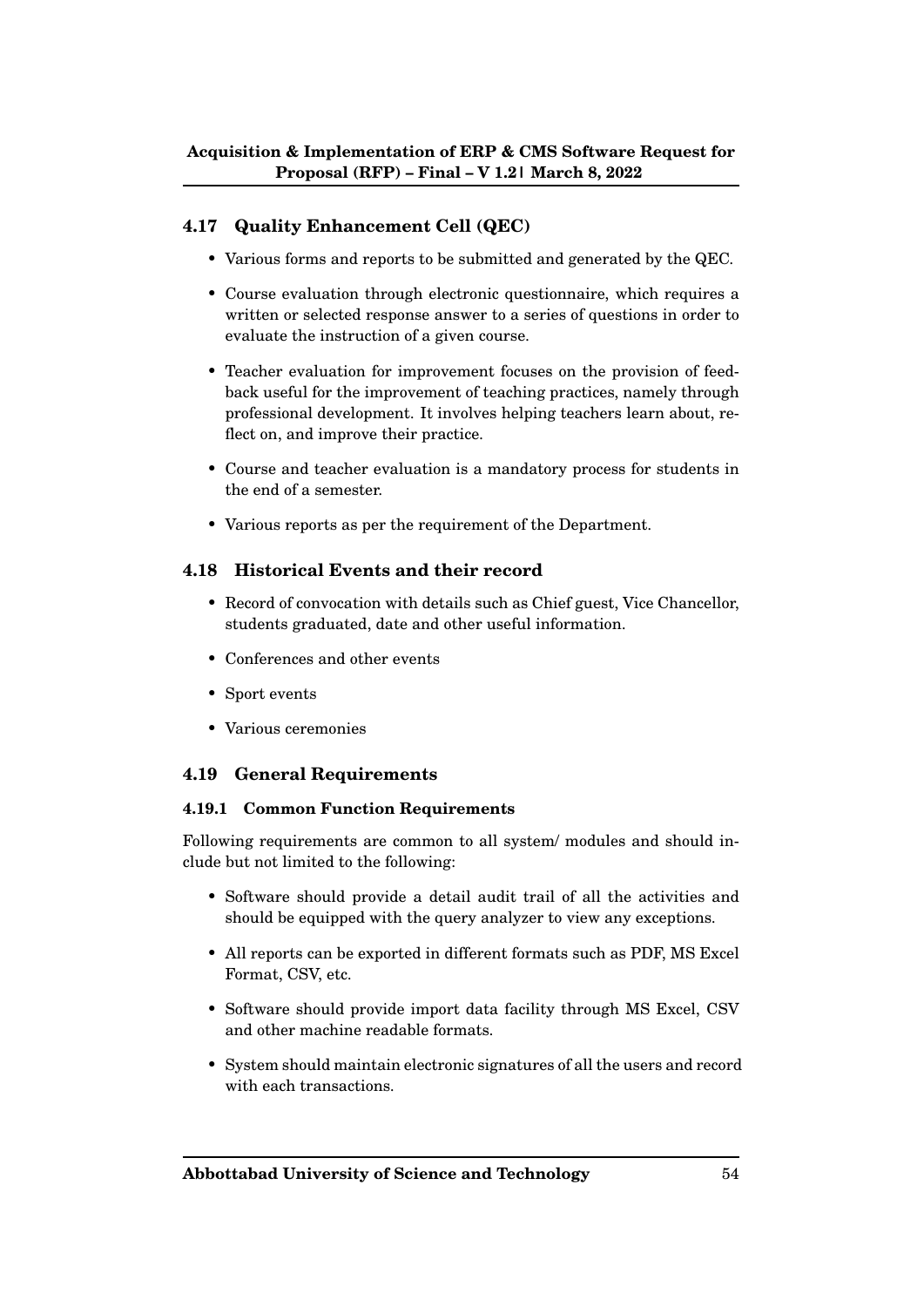#### **4.19.2 Non-Function Requirements**

#### **System Architecture**

- Software should be developed in open source technologies (**Backend:** Asp.net core 5 or above Or Node 12 or above, **Front End:** Razor or Angular > 10 or **React Database:** MSSQL, MYSQL).
- The systems should be platform independent and compatible with all the leading Operating Systems such as Microsoft, Linux, etc.
- Systems should be web based and can be accessible from anywhere.
- All the mobile apps/ dashboards should be compatible with Android and IOS platforms.
- System should have single sign-on to access any system/ module.
- System should have unified architecture such that any setup students, employee, department, vendor, cost center, etc. created in one module should be accessible to other modules.
- All systems/ modules should be well integrated with each other to share financial effects and transaction references.
- The software should have a capacity to handle server requests/ web traffic of around 20,000 student and around 5,000 employees/ faculty members.

#### **System Security**

- Systems should have secure communication with SSL (https) or any other equivalent security mechanism.
- All the sensitive information such as student grades, exam data, should be stored in encrypted form in the database.

#### **Source Code & Updates**

- The vendor should hand-over the source code of all the systems/ module developed exclusively for the AUST.
- The vendor should also provide the development tools, technologies, APIs, etc. for future enhancements by the AUST.
- The vendor should provide updates of any new release from time to time during the agreed maintenance period.
- The vendor should impart training and transfer skills for onward customization and maintenance.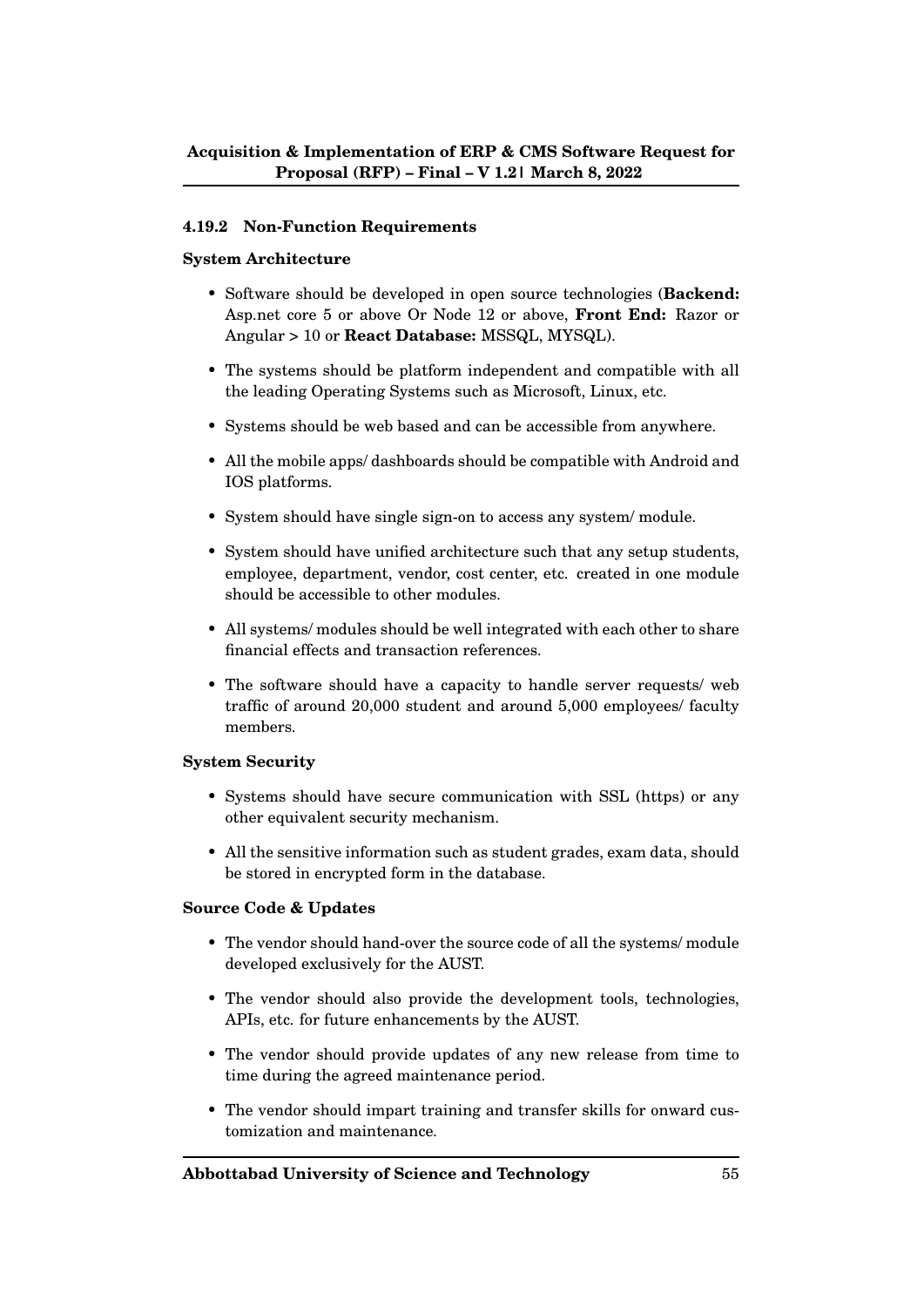• The original source code and customization made by the vendor shall be the property of the AUST. TheAUST shall have complete rights to modify any Modules at any time.

#### **Service Levels**

- The vendor should specify the service levels for:
	- **–** Fixation of critical and non-critical bugs and errors
	- **–** Response to any queries
	- **–** Time required for maintenance and upgrades
- The vendor should provide 1 year free technical support services after the successful deployment of the software
- The vendor should also quote the technical support services charges after the expiration of free services.

#### **Availability**

• Software solution should be available for internal users 24 x 7 x 365 with minimal downtime.

#### **Training Manuals**

- Vendor should provide online help and user manuals covering each and every option for all the systems and modules discussed above.
- Vendor should provide installation manual.
- Vendor should provide technical documents such as data dictionary, schema, system architecture, DFDs, class diagrams and other necessary documentation for the customization of software.
- All the manuals discussed above should be updated time to time by the vendor.

#### **Trainings**

- The vendor should impart training to the AUST's project team and the end-users by taking the following initiatives:
	- **–** Creation of test environment of the deployed software i.e. Conference Room Pilot (CRP) for software acceptance testing and ongoing training.
	- **–** Provision of hands-on training to the end-users to allow them to test key processes.
	- **–** Train the trainer of the AUST for their capacity building.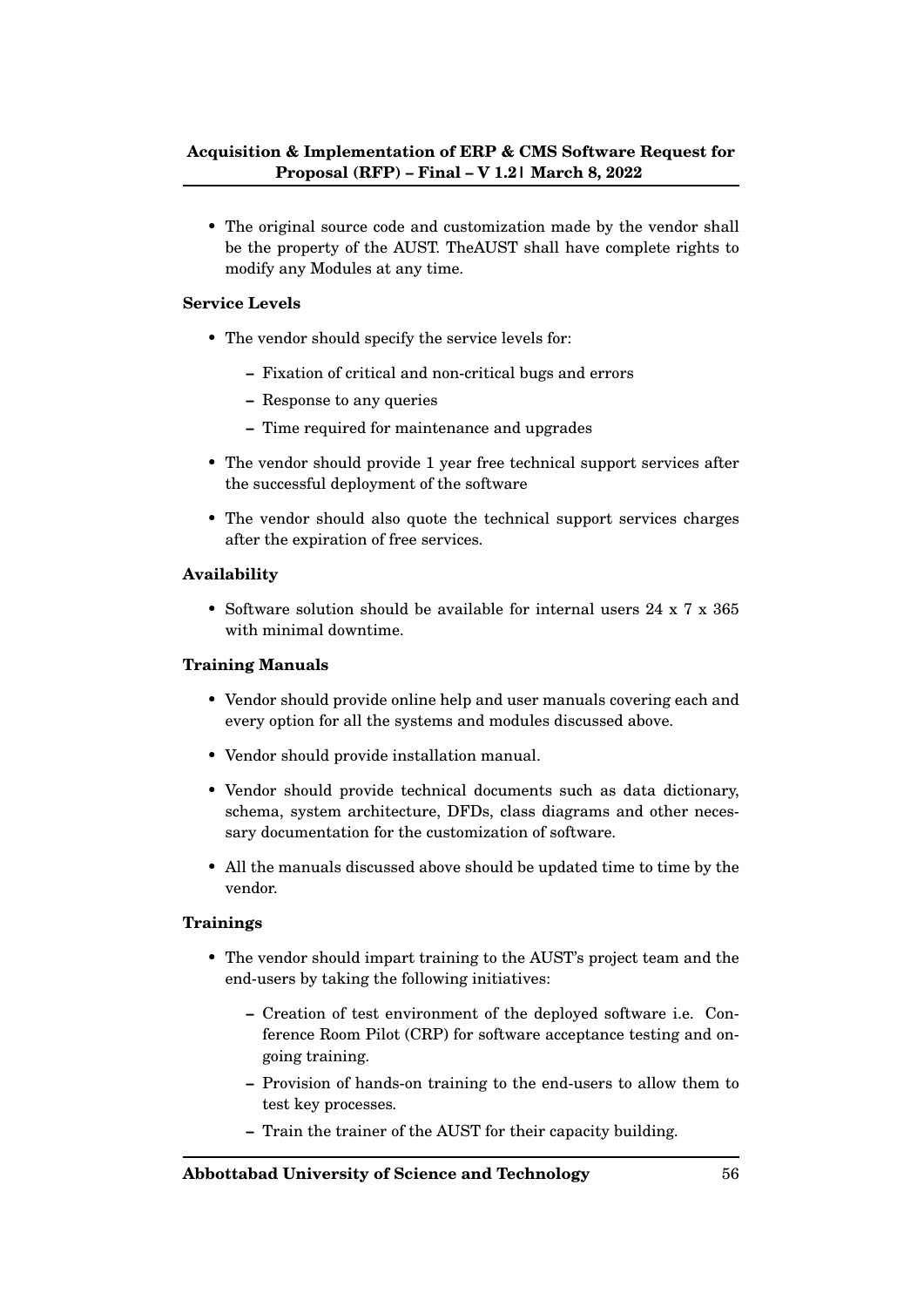**–** Train and empower the technical team so that they can add new modules, enhance and customize the existing software according to their needs.

#### **General Requirements and Information for Proposal Submission**

For a PROPOSER to be considered, AUST must receive four (4) copies (one original and three photocopies) of the technical proposal & one copy of financial proposal by 11:30 am March 08, 2022 at the following address:

#### **Treasurer, Abbottabad University of Science & Technology, Havelian – Abbottabad.**

Please also send one printable and searchable PDF copy of technical proposal in a flash drive.

All proposals must be clearly marked separately for both technical and financial proposals:

#### Technical / Financial Proposal "Acquisition & Implementation of Enterprise Resource Planning (ERP) & CMS Solution"

Sealed Technical and Financial proposals should be submitted in two separate envelops placed and sealed in one big envelope (as per single stage – two envelops bidding procedure).

There is no expressed or implied obligation for the AUST to reimburse responding PROPOSER for any expenses incurred in preparing proposals in response to this request.

AUST reserves the right to retain all proposals submitted, and to use any ideas in a proposal regardless of whether that proposal is selected. Submission of a proposal indicates acceptance by the PROPOSER of the conditions contained in this request for proposal, unless clearly and specifically noted in the proposal submitted and confirmed in the contract between AUST and the PROPOSER selected.

The AUST shall not bear any cost related to the preparation of proposal as well as any subsequent cost such as pre bid meeting visit cost, etc. incurred by the PROPOSER.

#### **4.20 Project Contact**

The AUST invites you to submit a proposal in accordance with the terms, conditions, and specifications contained in this document. Please submit the proposals by **March 08, 2022** not later than 11:30 am. Questions about the project may be directed to: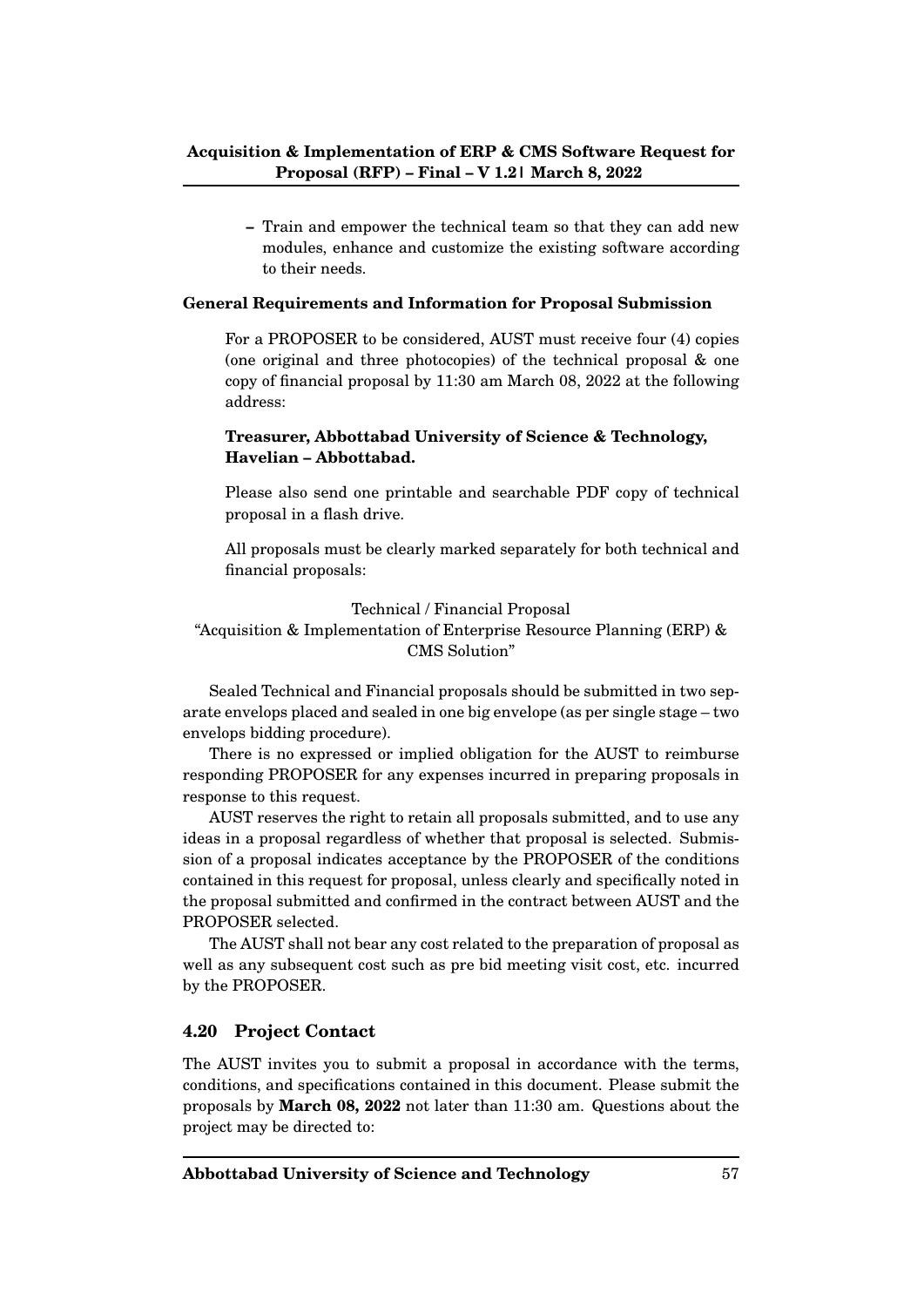Abbottabad University of Science & Technology , AUST, aleemawan@aust.edu.pk, aleemawan@gmail.com

CC to:

treasurer@aust.edu.pk

The PROPOSER is responsible for ensuring that the email was successfully received. Questions and requests for clarification and/or additional information should be directed via email to the contact above. Any change in response to questions/clarifications will be re- advertised as an addendum to this RFP and communicated to the bidder through email.

#### **4.21 Project Schedule & Deliverables**

Date Activity February 13, 2021 RFP release March 08, 2021 Proposals Due (by11:30 am) Within 10 days after due date (tentative) Presentations by shortlisted firms April 10, 2021, tentative (provided that the final evaluation has been approved by the competent authority by this date) Contract awarded, work begins April 20,2021 (tentative) Submits Inception Report, Project Charter, Project Schedule (WBS) Fortnightly (before close of business of each fortnight) Fortnightly Progress Reports giving target achieved against planned, targets slipped, causes, recommendations and next targets. May 5, 2022 (tentative),GAP analysis as per module. Submits Gap Analysis Report, Data Migration Plan Aer per Modules (June 22,2022- Tentative) Installation of ERP and CMS software (Package A, B & C) at AUST and handing over of training material. Immediate required after completion of work. Handing over of source code & related technical documentations as discussed above Job closeout Closeout and handing over and taking over of project

The following is a tentative time schedule and deliverables related to the requested ERP Needs Assessment project: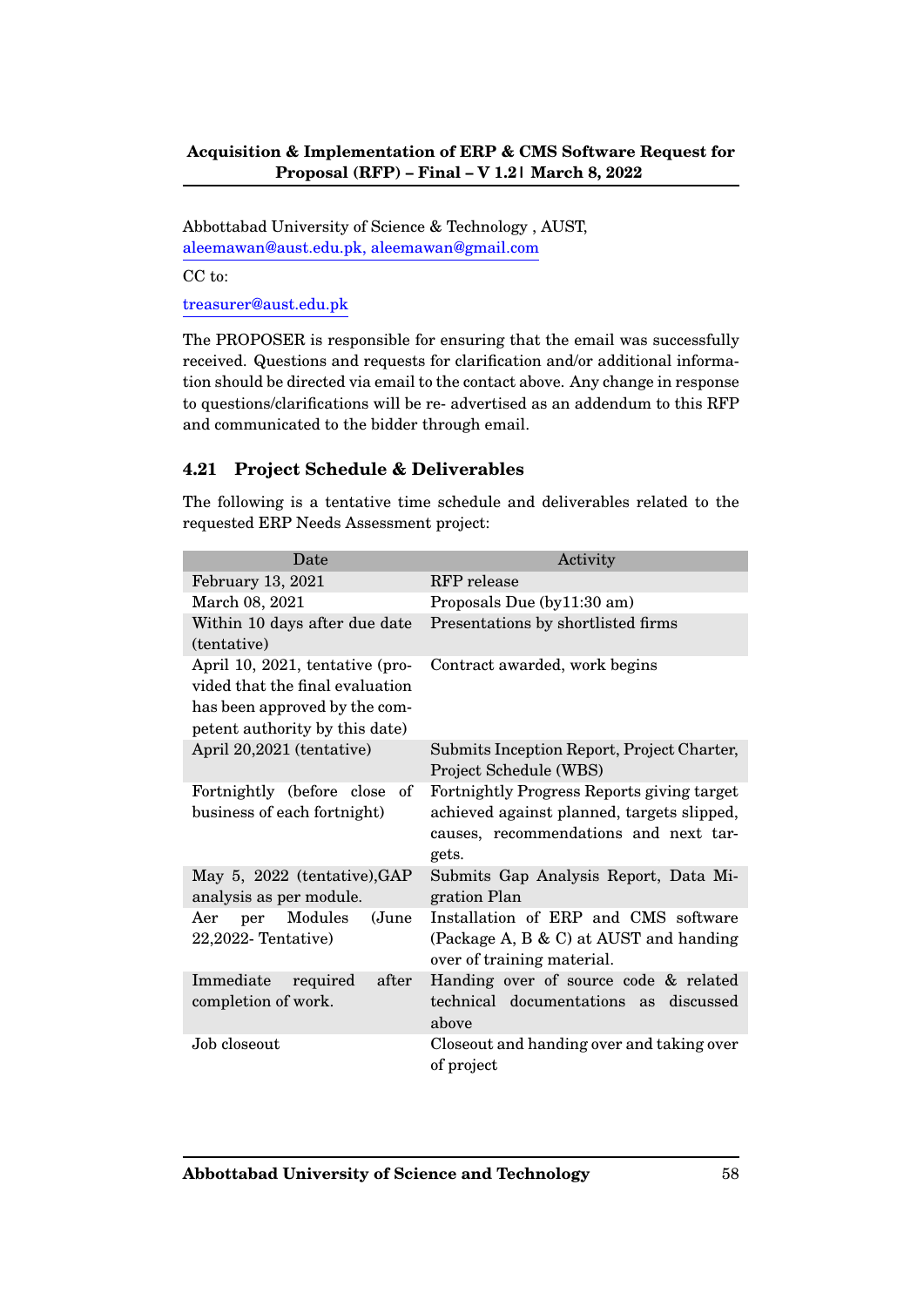# **4.22 Eligibility Criteria for the Firm Applying**

# **5 Eligibility Criteria**

Following particulars/documents make merit for assessment of eligible biddersc(responsive);

| S.No.          | <b>DESCRIPTION</b>                                     | <b>REMARKS</b> |
|----------------|--------------------------------------------------------|----------------|
| 1              | Certificate of Company / Firm Registration/ Incor-     | Mandatory      |
|                | poration under the laws of Pakistan                    |                |
| $\overline{2}$ | Government-owned enterprises in the Purchaser's        | Mandatory      |
|                | country may participate only if they are legally and   |                |
|                | financially autonomous, if they operate under com-     |                |
|                | mercial law, and if they are not a dependent agency    |                |
|                | of the Purchaser.                                      |                |
| 3              | Valid Income Tax Registration (NTN). Must be on        | Mandatory      |
|                | Active Tax Payer List of FBR.                          |                |
| 4              | Valid General Sales Tax Registration.                  | Mandatory      |
| 5              | Valid Khyber Pakhtunkhwa Revenue Authority             | Mandatory      |
|                | (KPRA) Registration Certificate.                       |                |
| 6              | Submission of undertaking on legal valid and at-       | Mandatory      |
|                | tested stamp paper mentioning that the firm is not     |                |
|                | blacklisted by any of Provincial or Federal Gov-       |                |
|                | ernment Department, Agency, Organization or au-        |                |
|                | tonomous body anywhere in Pakistan.                    |                |
| $\overline{7}$ | Time Line for completion of work on all modules is     | Mandatory      |
|                | forty-five (45) days from the date of issuance of work |                |
|                | order. Minimum will be given preference.               |                |
| 8              | Affidavit on stamp paper to the effect that 2% bid se- | Mandatory      |
|                | curity (Without indicating the amount) in shape of     |                |
|                | DD/Pay Oder in the name of Treasurer Abbottabad        |                |
|                | University in original available in Financial Bid.     |                |
| 9              | The bidder should have strong understanding of         | Mandatory      |
|                | UMS and extensive experience with academic insti-      |                |
|                | tutions of at least medium size university, prefer-    |                |
|                | ably in public sectors.                                |                |
| 10             | The bidder should have completed at least 1 suc-       | Mandatory      |
|                | cessful implementations of ERP software preferably     |                |
|                | in universities of at least similar nature and size.   |                |
| 11             | Proof that the PORPOSER is original owner of the       | Mandatory      |
|                | software or authorized dealer (Annex-A) (installa-     |                |
|                | tion/commissioning/training undertaking by origi-      |                |
|                | nal equipment/software manufacturer)                   |                |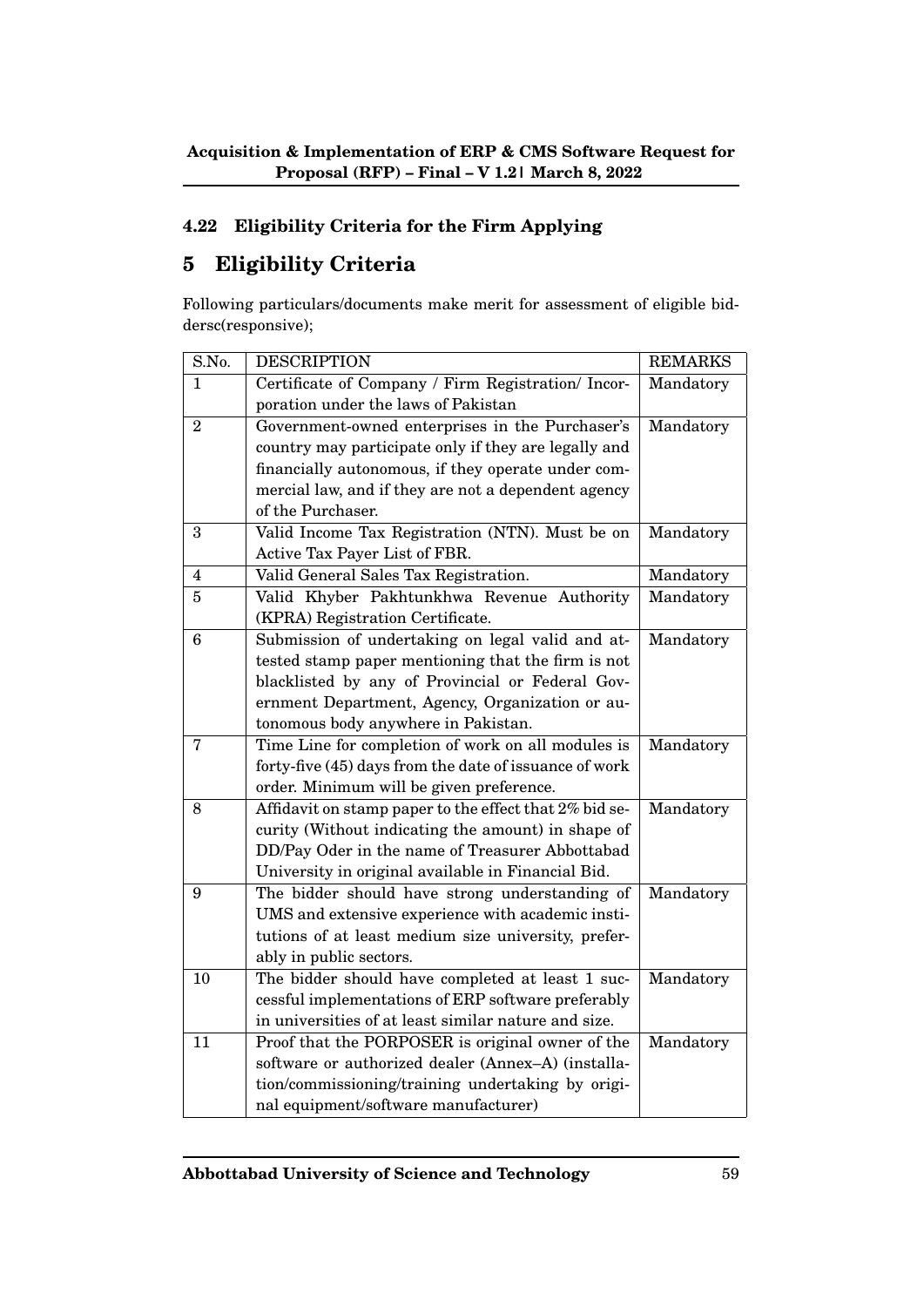| 12 | Client's Reference(s) of similar work experience as  | Mandatory |
|----|------------------------------------------------------|-----------|
|    | mentioned in (Annex-V (reference list of similar na- |           |
|    | ture completed projects).                            |           |
| 13 | CVs of key personnel (along with the certificates)   | Mandatory |

**Note:** All other necessary and relevant details as required under the technical evaluation criteria mention in this tender document shall be attached with the bid otherwise it will not be accepted. Refurbished or grey smuggled/cracked softwares will not be accepted. The University may verify any attached document from its source.

Documents regarding "Eligibility Criteria" should be enclosed with Technical Bids. Abbottabad University may ask clarification other than mentioned above till the opening of Financial Proposal. The preliminary examination will be conducted on a Responsive or non-responsive basis. Only bids which have been rated "responsive" in the preliminary examination of bids shall be considered for further evaluation i.e Technical and Financial.

#### **5.0.1 Section One – Transmittal Letter**

A cover letter (Annex - 1, to be furnished with technical proposal and Annex - 2, to be furnished with financial proposal) signed by an official authorized to solicit business and enter contracts for the PROPOSER. The cover letter should introduce your firm and summarize general qualifications, including the firm's legal entity name, address, email address, phone number of contact person, and short synopsis of the proposal and credentials to deliver the services sought under the RFP.

#### **Important Note:**

- a) The PROPOSER should describe the company's profile giving details of legal status, services and products offer, number of offices, overall staff strength and other details highlighting the company's profile along with Annex – IV.
- b) A description summarizing the PROPOSER's experience in performing similar services as listed in this RFP. Please include the year, key scope objective(s), and ERP solution (along with the list of modules) that your firm or key personnel implemented, include the names of the project manager, team members and their roles.
- c) A statement identifying the names of key personnel that will be assigned to this project, including their titles, length of relevant experience (name of projects executed in govt/ private institutions and task performed), qualifications and proof of certifications for the products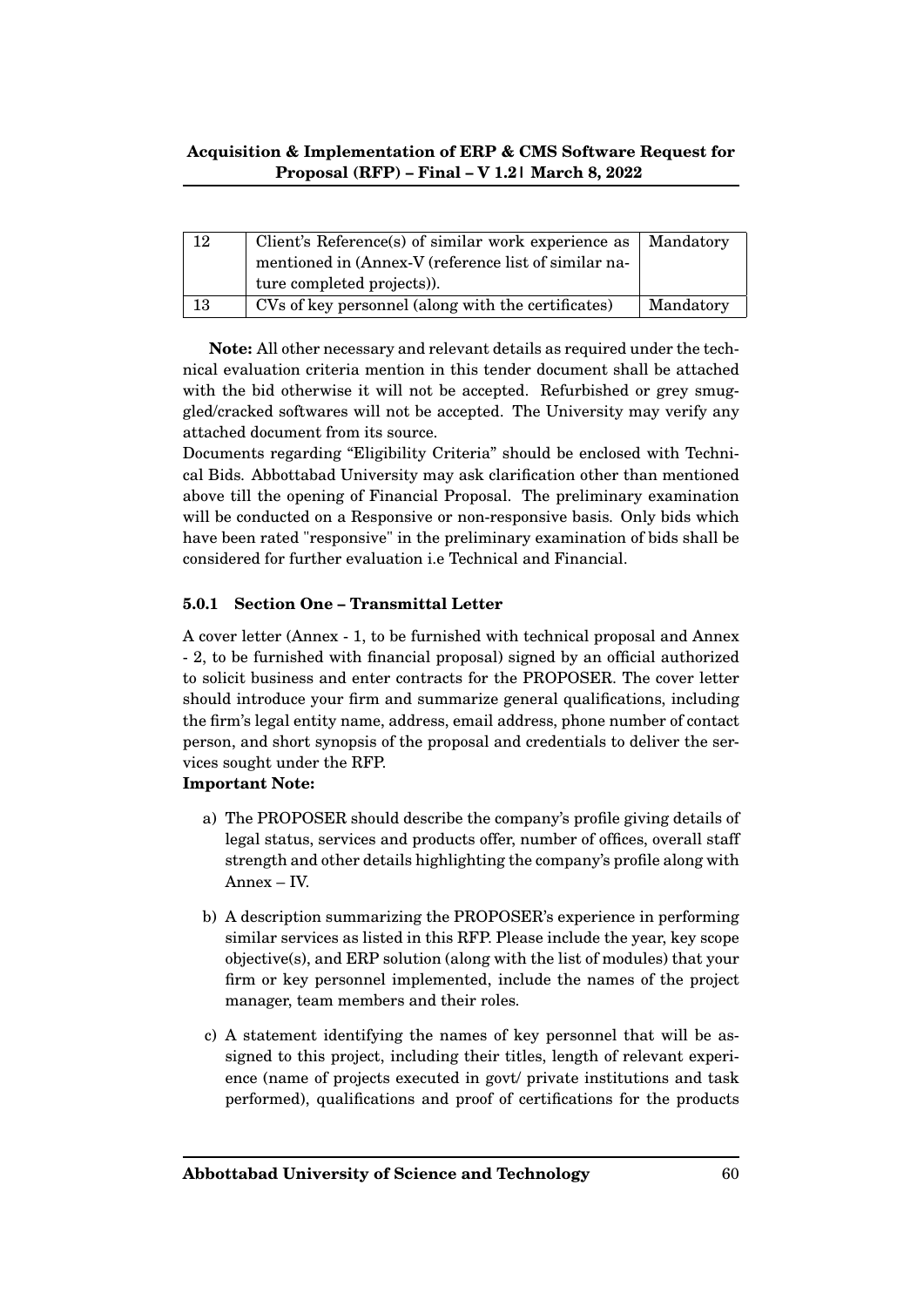and services being offered (attach resumes). Please include the PRO-POSER's ability to adequately and consistently staff the project with the same team.

- d) The PROPOSER will depute at least 07 qualified staff in this project, mainly comprising of Project Manager, Functional Consultants, Developers, Business Analyst, QA Analyst, Database Administrators, Technical Writer, etc.
- e) The firm's ability to complete the work specified in this RFP and produces the required products in a timely fashion and the ability to present any necessary reports and recommendations to University staff. This section should contain the description of three successfully completed projects including the name of institution for which work was been performed, general description of the scope of work, name and contact information of agency representative responsible for the project.
- f) Evaluation of the bids will be conducted in the following Two stages:

#### **Technical Stage-1 (A): Preliminary Examination**

| S.No           | <b>Description of requirement</b>     | Responsive | Non - Re- |
|----------------|---------------------------------------|------------|-----------|
|                |                                       |            | sponsive  |
| $\mathbf{1}$   | Proof of Registration (Certificate of |            |           |
|                | Incorporation)                        |            |           |
| $\overline{2}$ | Annual Audited reports of last 3      |            |           |
|                | years                                 |            |           |
| 3              | Proof of being active taxpayer        |            |           |
| 4              | Authorization letter/certificate from |            |           |
|                | the principal to market their prod-   |            |           |
|                | ucts along with partnership status    |            |           |
|                | (Annex-X).                            |            |           |
| 5              | At least 3 Client's References as     |            |           |
|                | mentioned in Section 5.4.4 (Annex-    |            |           |
|                | V).                                   |            |           |
| 6              | At least 1 Completion Certificates of |            |           |
|                | successful implementations            |            |           |
| 7              | CVs of key personnel (along with      |            |           |
|                | the certificates)                     |            |           |
| 8              | Letter of bid (Bid Form) as per       |            |           |
|                | Annex-I.                              |            |           |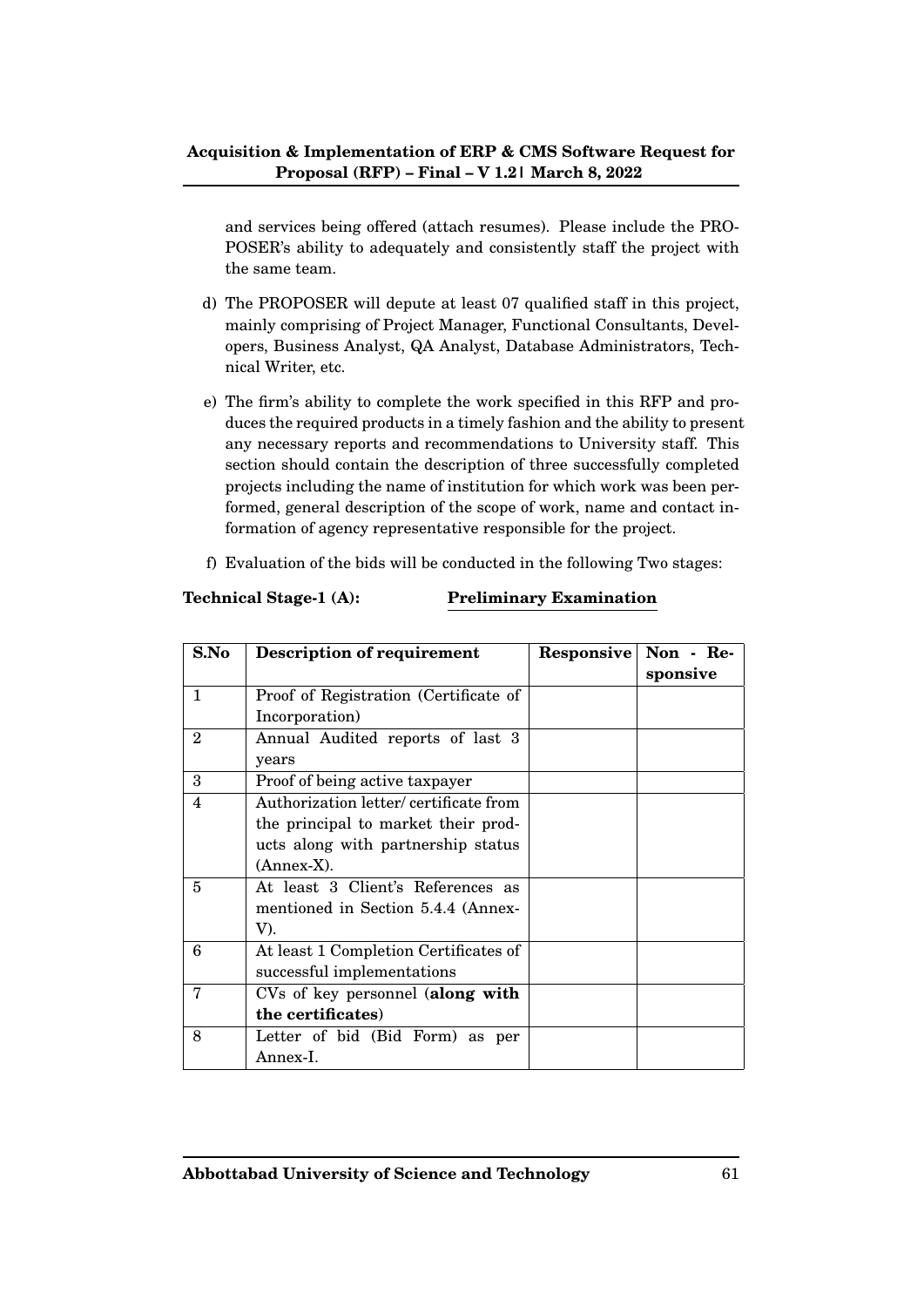| 9  | Whether affidavit on stamp paper to    |  |
|----|----------------------------------------|--|
|    | the effect that "the requisite Bid Se- |  |
|    | curity has been placed separately in   |  |
|    | the sealed envelope of financial bid"  |  |
|    | has been provided.                     |  |
| 10 | Bidder Qualification statement as      |  |
|    | per Annex-IV-                          |  |
| 11 | Affidavit to the effect that firm has  |  |
|    | not been blacklisted in the past by    |  |
|    | any Govt., Semi Govt. institution.     |  |
| 12 | Bidder must provide certificate prov-  |  |
|    | ing that CDR has been included in      |  |
|    | Financial Bid.                         |  |

The preliminary examination will be conducted on a Responsive or non - responsive basis. Only bids which have been rated "responsive" in the preliminary examination of bids shall be considered for further evaluation.

#### **Technical Stage-1 (B): Technical Marking**

In second stage of technical marking will be done as per section of the RFPi-e **"selection criteria"**

The Technical marking will be conducted on a pass or fail basis. The Bidder(s) who got 70 or above marks in technical evaluation will be declared as responsive Bidder(s) for opening of financial Bids

# **Financial Stage-2: Financial/Final Evaluation**

• The lowest responsive bidder will be declared as successful bidder.

#### **5.0.2 Section Three – Outline Strategies and Options**

Outline methodology, planning, design and execute strategies that will result in the analysis, design, implementation, and training of ERP solution that are practical to the University. Include a detailed plan for the services to be provided, along with deliverables to be provided at each step, with a corresponding timeline, including meetings with University staff. The work plan should be consistent with the scope of work presented above, however, the PROPOSER may suggest changes where appropriate.

#### **5.0.3 Section Four – References**

Provide a minimum of Three (3) references. Include the entity name and website URL, and title, email address and telephone number for a contact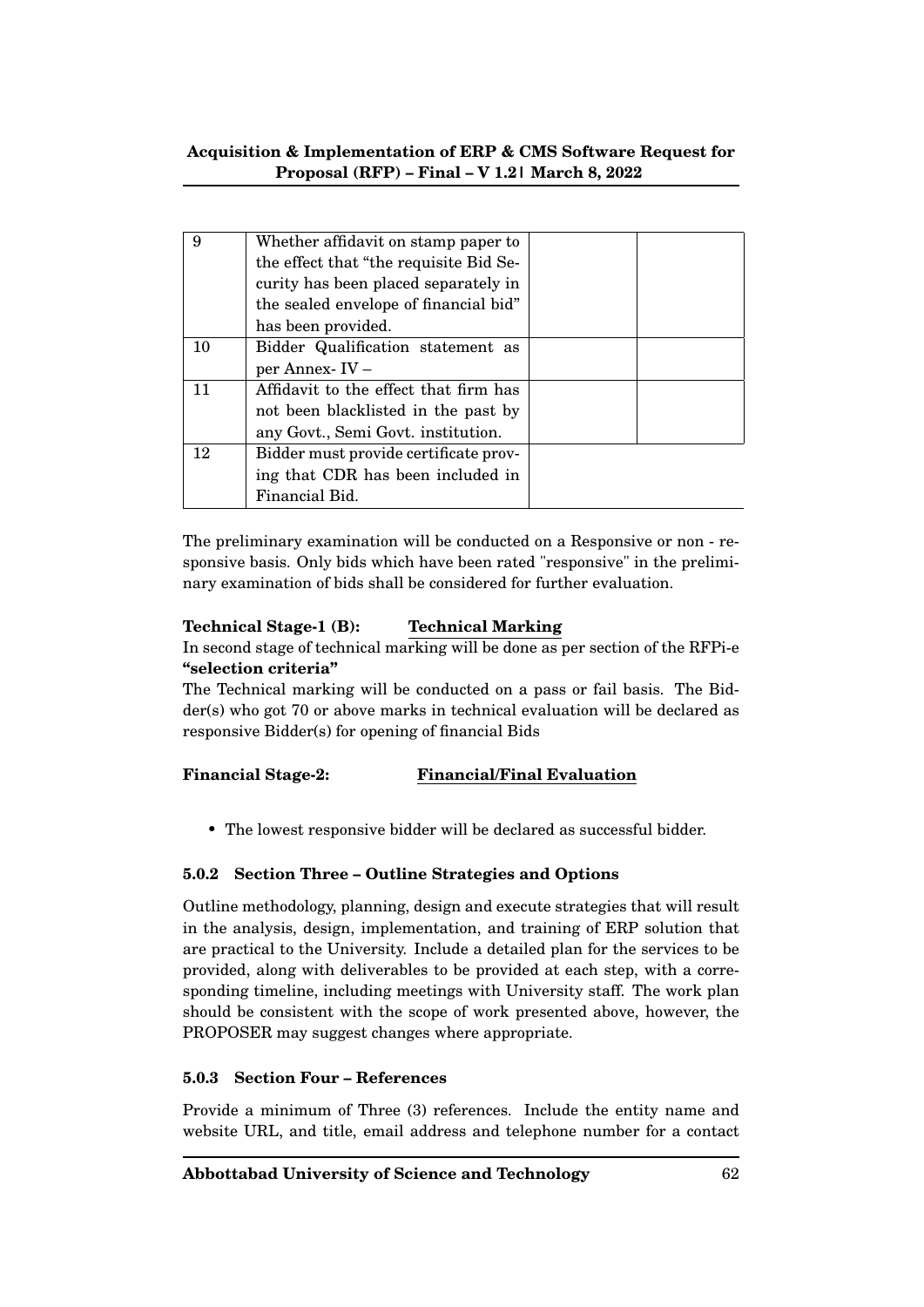person from each reference, as well as scope of work and project start/end dates (Annex – V).

#### **5.0.4 Section Five – Estimated Project Timeline and Pricing**

The PROPOSER should provide module wise break-up of timelines and prices as mentioned in "Priority Matrix for Deployment".

- a) Provide an estimated module wise project timeline required to implement the ERP and CMS solution as discussed in the scope of work. Project budgets should include:
	- A project schedule for each activity, milestone, and deliverable, and
	- Project budget defined, at minimum, as follows:
	- Task with a collective total by milestone and deliverable;
	- Project responsibilities and estimated amount of time expected for each task, expressed in person-hours;
	- Hourly rates for all project team members;
	- Costs for any other expenses such as printing, travel and attendance at meetings, etc.
- b) Provide pricing estimates that include:
	- Total Software Cost, with module wise cost break-up as per Annex - III
	- Study, implementation and training cost
	- Annual maintenance cost
	- Charge-out rates of project proposed staff
- c) The PROPOSER shall present a specific "not to exceed" fixed fee, including associated administrative fees (i.e., printing costs, attendance at meetings, travel, boarding and lodging). Each phase of work should have an itemized budget including labor costs and expenses for each piece of work.

The payment schedule commensurate with the deliverables and the work schedule are as follows:

| S. No. | Components                                                    | % of Fee & |
|--------|---------------------------------------------------------------|------------|
|        |                                                               | OOP Cost   |
|        | Upon submission Gap Analysis Report, Data Mi-<br>gration Plan | 10%        |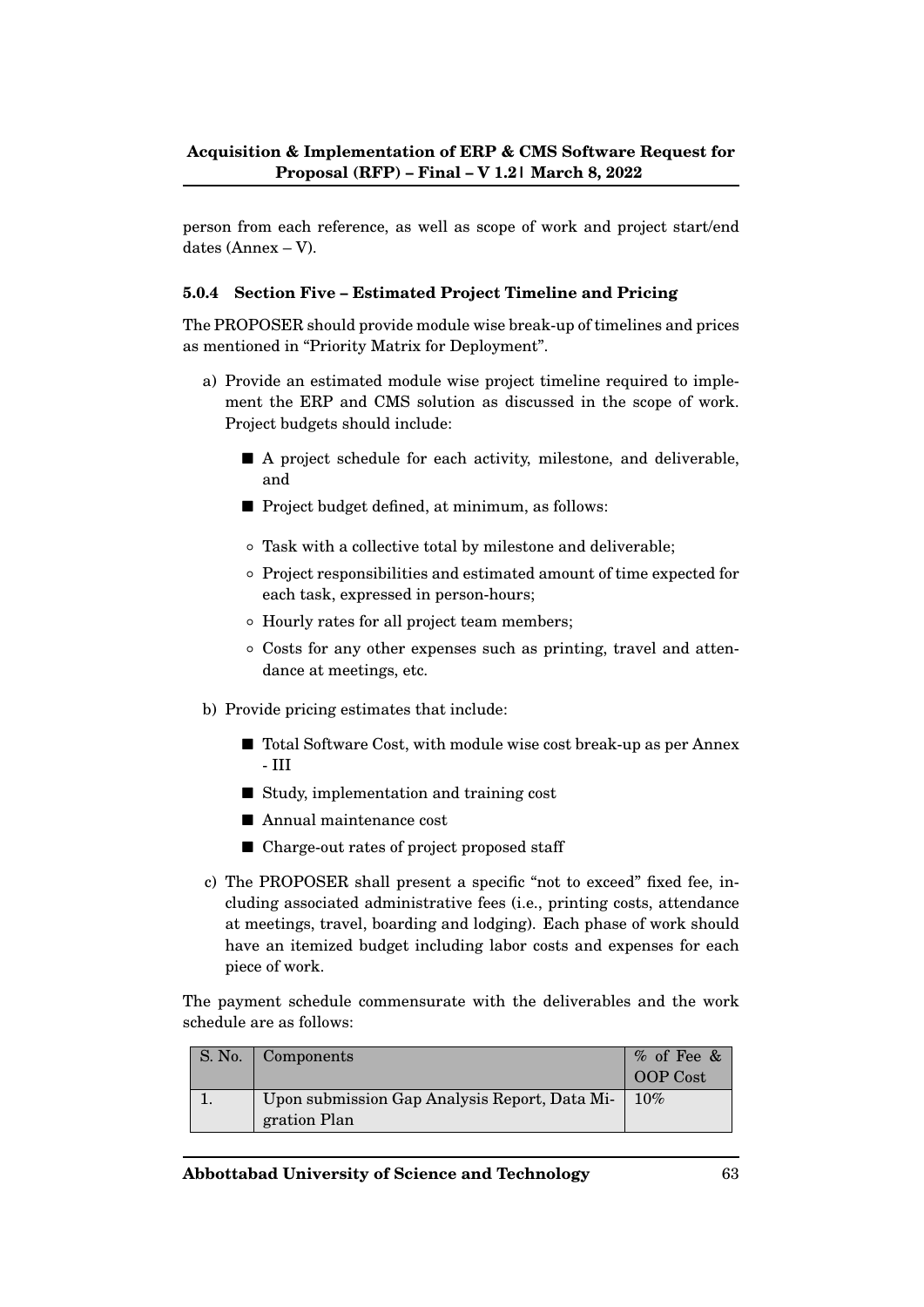| 2. | Upon installation of ERP and CMS software<br>(Package A, B & C) at AUST and handing over<br>of training material and configuration of master<br>file setups | $20\%$ |
|----|-------------------------------------------------------------------------------------------------------------------------------------------------------------|--------|
| 3. | Upon completion of training                                                                                                                                 | 15%    |
| 4. | Upon complete development of software                                                                                                                       | $20\%$ |
| 5. | Upon handing over of source code & related tech-                                                                                                            | 25%    |
|    | nical documentation as discussed above                                                                                                                      |        |
| 6. | Upon closeout and handing over and taking over                                                                                                              | 10%    |
|    | of project                                                                                                                                                  |        |

# **5.1 Available Budget/ Contract**

The AUST wishes to negotiate a fixed price contract with a "not to exceed" total based on aclearly defined scope of work.

Selected prospective consultant shall be required to participate in negotiations with University staff and execute a contract for professional services.

The AUST reserves the rights to accept the proposal either in full or part.

All proposal responses must be received by 11:30 am on **March 08, 2022,** for a PROPOSER to be considered. The AUST reserves the right to reject all proposals without assigning any reason.

# **5.2 Bid Security**

- a) The Bidder shall furnish, as part of its bid, a bid security of 2% of the total bid price as per Annex – VIII or in form of bank draft.
- b) The bid security is required to protect the Purchaser against the risk of Bidder's conduct which would warrant the security's forfeiture.
- c) Any bid not secured, will be rejected by the Purchaser as nonresponsive.
- d) Unsuccessful bidders' bid securities will be discharged or returned as promptly as possible.
- e) The successful Bidder's bid security will be discharged upon the Bidder signing the contract and furnishing the performance security or completion of the contract.
- f) The bid security may be forfeited, if a Bidder:
	- i. withdraws its bid during the period of bid validity specified by the Bidder, or
	- ii. does not accept the correction of errors; or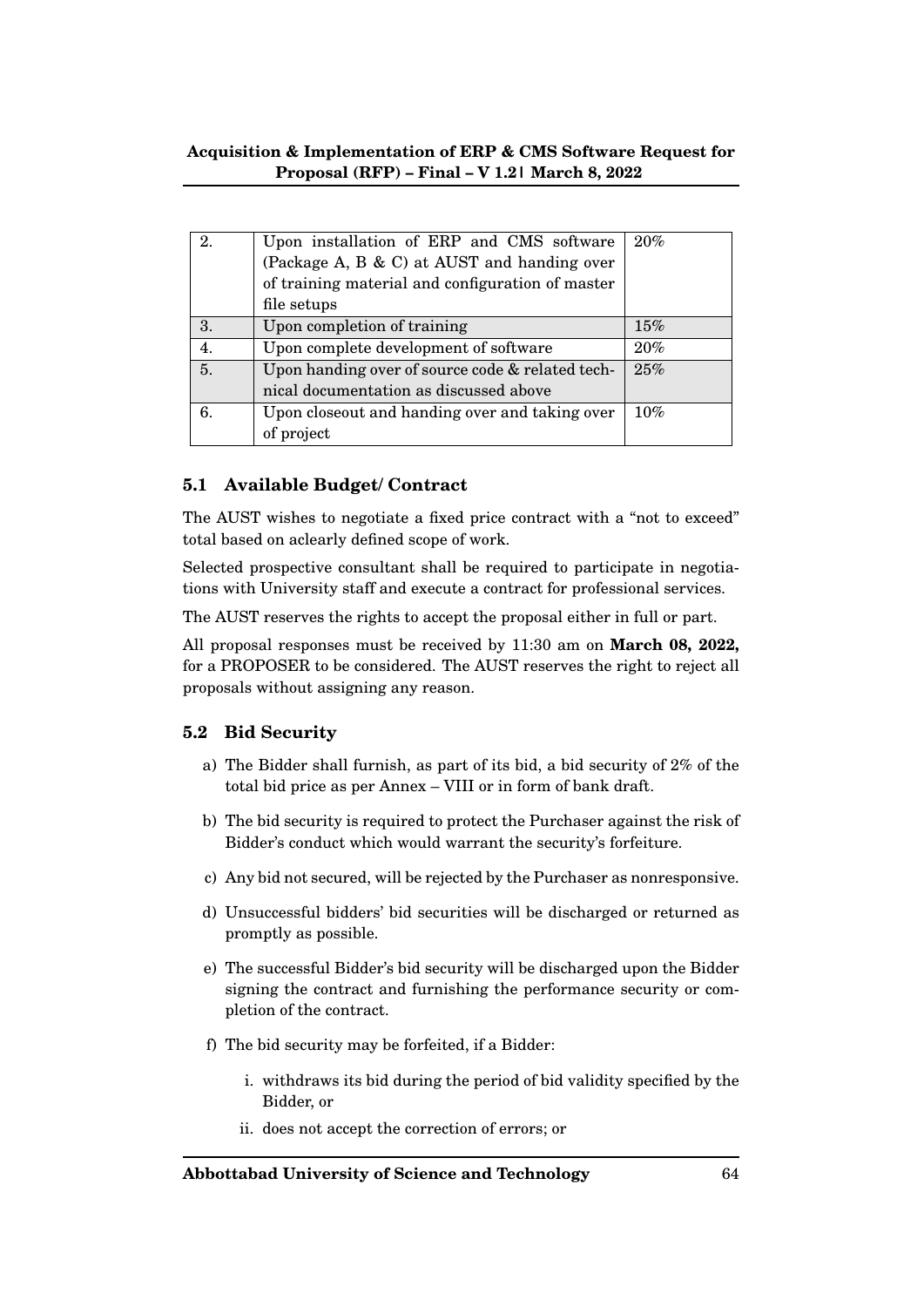- iii. in the case of a successful Bidder, if the Bidder fails:
	- to sign the contract; or
	- to furnish performance security or complete the job.

#### **5.3 Performance Guarantee**

The supplier whose quotation is accepted will be required to submit a performance bond in the form of bank guarantee/CDR (Annex – VII) as a professional liability issued by any scheduled bank of Pakistan, the amount of which will be not less than ten percent (10%) of the total contract amount to guarantee faithful performance and completion of the Agreement. If the Contractor fails for any reason to execute the Agreement, the said bond will be forfeited to the University. The performance bond shall remain in effect till the warranty period.

The Bid Security submitted by the bidder at the time of submitting its bid shall be returned to the Bidder upon submission of Performance Guarantee.

Failure to provide a Performance Guarantee by the Bidder is a sufficient ground for annulment of the award and forfeiture of Bid Security. In such event the Procuring Agency may award the contract to the next lowest evaluated bidder or call for new bid.

#### **5.4 Selection Criteria**

A two stage procedure is utilized in evaluating the proposals, with evaluation of the technical proposal being completed prior to any price proposal being opened and compared. Only those financial proposals of the proposers will be considered for opening that score 80% marks in Technical Documents Evaluation. Before opening of financial proposals the qualified vendors will be called for Presentations Session.

The technical proposal which comprises of Technical Documents and Presentation shall be evaluated on the basis of its responsiveness to the Term of Reference (TORs)/ Scope of Work.

In the Final Stage, the price proposal of all the qualified contractors, will be compared. The lowest responsive bidder will be declared as successful bidder.

The selection process shall be based on the received bids. The process may include discussion and clarification thorough any mean as notified. Criteria for evaluation shall include:

Factors Max. Marks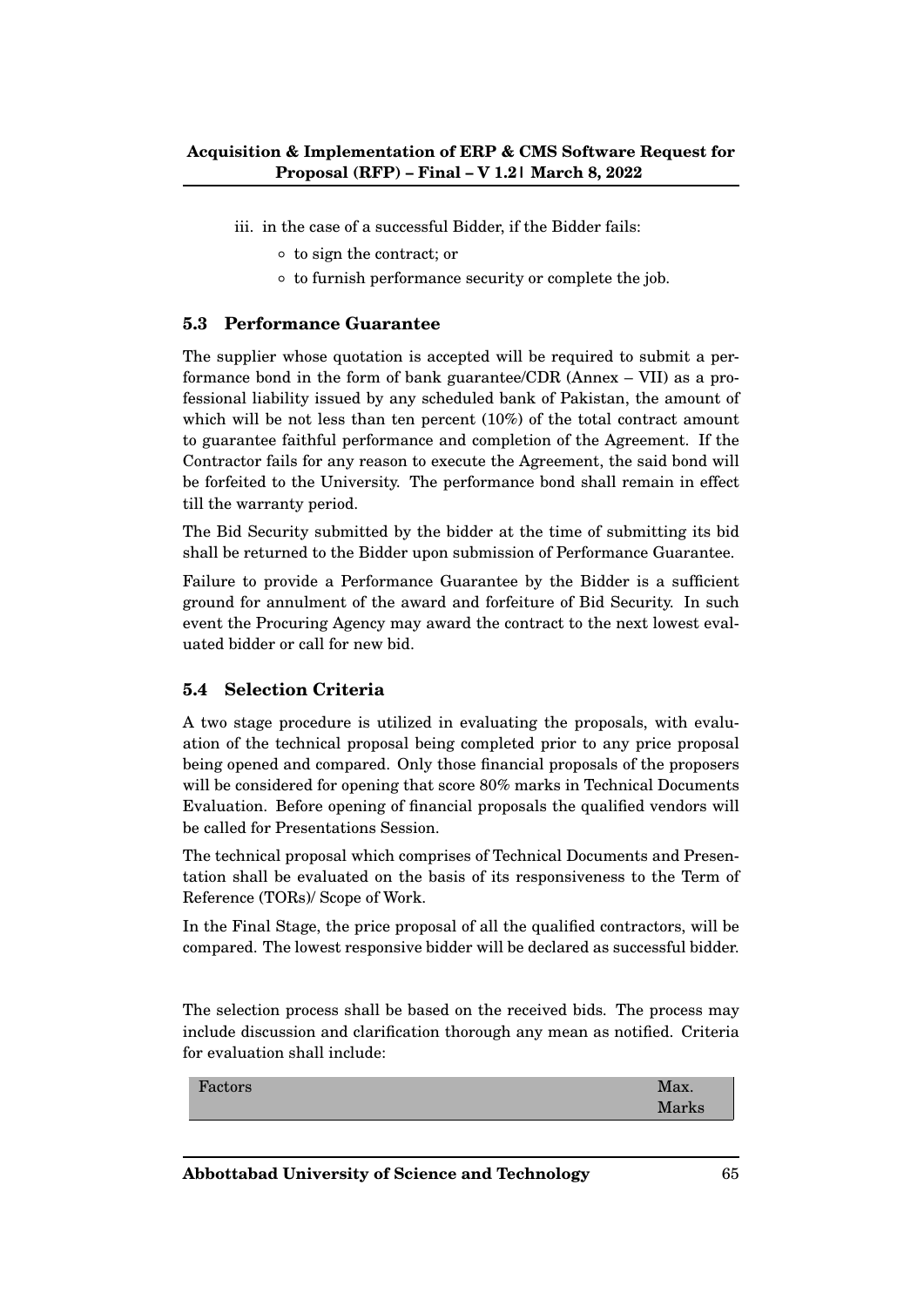| Relevant ERP (Asp.net core 5 or above Or Node 12 or above)     |    |
|----------------------------------------------------------------|----|
| implementations experience.                                    |    |
| • 5 Marks for each completed project of similar nature and     | 20 |
| worth (proof of completion certificate) maximum 4 projects.    |    |
| List of Personnel, their Qualification and Experience          |    |
| Criteria:                                                      |    |
| <b>Relevant Qualification (Max 10 Marks)</b>                   |    |
|                                                                | 10 |
| Bachelors (0.5 Marks), Masters (0.75 Marks), Doctorate (2      |    |
| Mark), ACCA (1), CA (3 Mark)                                   |    |
| Relevant Experience (Max 10 Marks)                             | 10 |
| Special Feature (s) and additional Modules NOT mentioned       | 15 |
| by the End User's, provided by the firm which enhances the     |    |
| feature and function (s) of the service(s)                     |    |
| 1 Mark per year for each personnel and the marks awarded       |    |
| will be the average of all personnel.                          |    |
| 1 Mark for each year of experience for each personnel en-      | 10 |
| gaged, with maximum limit of 10 marks for each employee.       |    |
| The marks will be computed on the basis of weighted average    |    |
| of total number of persons engaged.                            |    |
| The PROPOSER will depute at least 07 qualified staff in        |    |
| this project, mainly comprising of Project Manager, Func-      |    |
| tional Consultants, Developers, Business Analyst, QA Ana-      |    |
| lyst, Database Administrators, Technical Writer, etc.          |    |
| Presentation: Outline methodology, planning, design and        | 30 |
| execution strategies that will result in the analysis, design, |    |
| implementation, and training of UMS that are practical to      |    |
| the University. Include a detailed plan for the services to    |    |
| be provided, along with deliverables to be provided at each    |    |
| step, with a corresponding timeline, including meetings with   |    |
| University officials. The work plan should be consistent with  |    |
| the scope of work presented above, however; the PROPOSER       |    |
| may suggest changes where appropriate.                         |    |
| Availability of local office in Peshawar/ Abbottabad /Islam-   | 5  |
| abad                                                           |    |
|                                                                |    |

# **5.5 Final Evaluation**

The objective of this section is to define the steps and procedures that shall be adopted for the award of the tender to the Selected Bidder. Following procedures will be followed for the Selection of the successful bidder;

i. In the first stage, only Technical Proposals will be opened in the pres-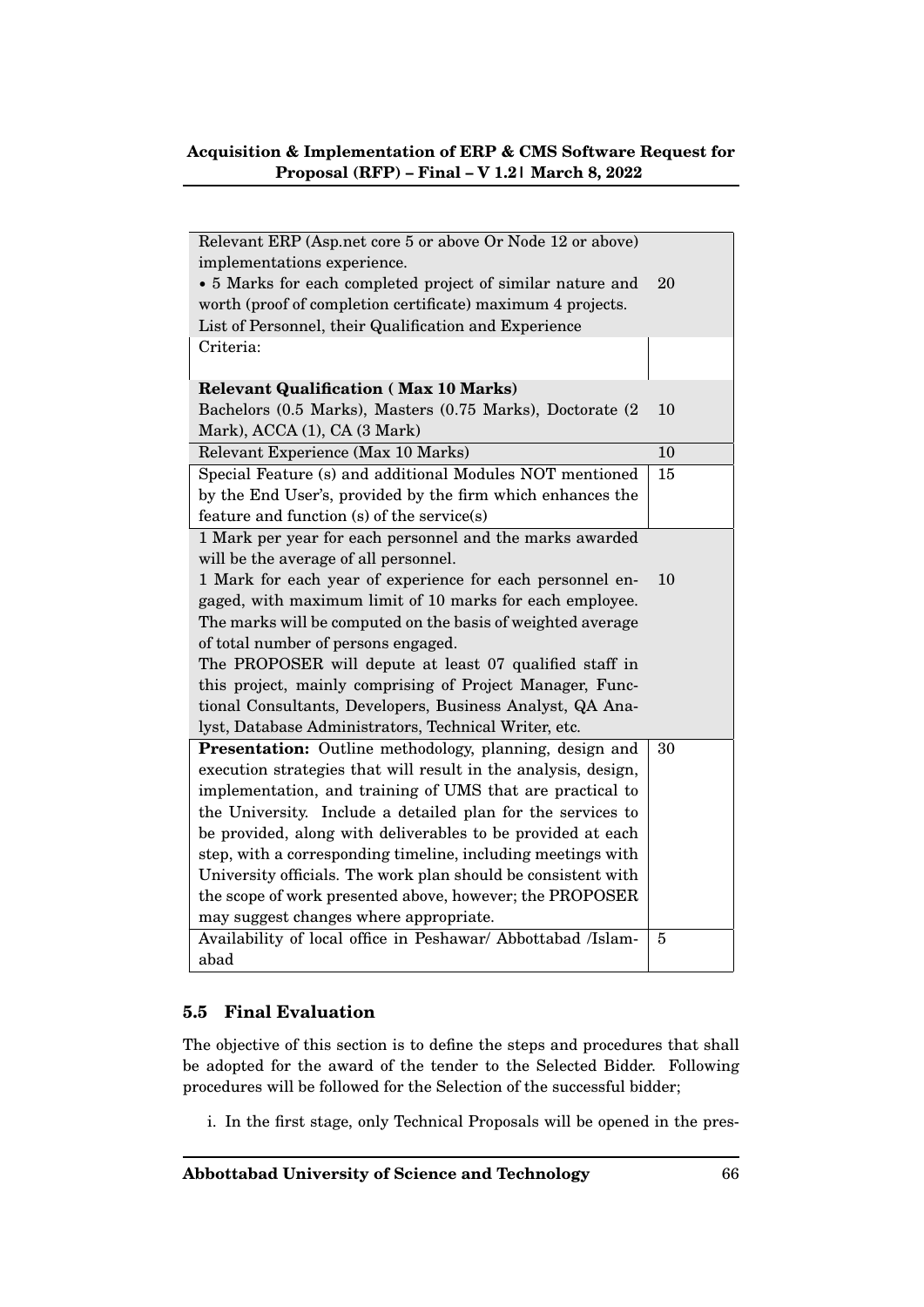ence of the bidders' representatives who choose to attend.

- ii. Technical evaluation of the bids shall be based on the information provided in the respective Technical Proposals.
- iii. As a part of technical evaluation, bidders will be asked to conduct, on a prescheduled time, a Presentation/Demonstration/Proof of Concept.
- iv. On the basis of technical evaluation, the Financial Proposal of only technically responsive bidders (qualified bidders) will be opened in the presence of their representatives if they choose to attend.
- v. For the overall evaluation the weightage of Technical and Financial proposals shall be 70
- vi. In order to qualify on Technical responsiveness, bidders must fulfill all the requirements as laid down in the Technical Evaluation Criteria and secure at least 65% of the overall weightage assigned to the Technical Proposal.
- vii. The lowest responsive bidder will be declared as successful bidder.

#### **Note:**

- Bidders should read these conditions carefully and comply strictly while sending their tenders.
- If the Tenderer find any discrepancy, error, or omission in the tender Documents he may notify it to Abbottabad University in writing before / pre-bid meeting.
- The University reserves the right to accept or reject any or all tenders fully or partially as per provision available under Rule-47 of the Khyber Pakhtunkhwa Public Procurement of Goods, Works and Services Rules, 2014 and invoke Rule-48 of the said Rules for re-bidding. The University reserve the right to cancel all the bids where quoted price exceed estimated cost / or market value as per provision available under Rule-47.

# **6 Contract Terms & Conditions**

#### **6.1 Inspections and Tests**

The Purchaser or its representative shall have the right to inspect and/or to test the ERP Software to confirm their conformity to the Contract specifications at no extra cost to the Purchaser.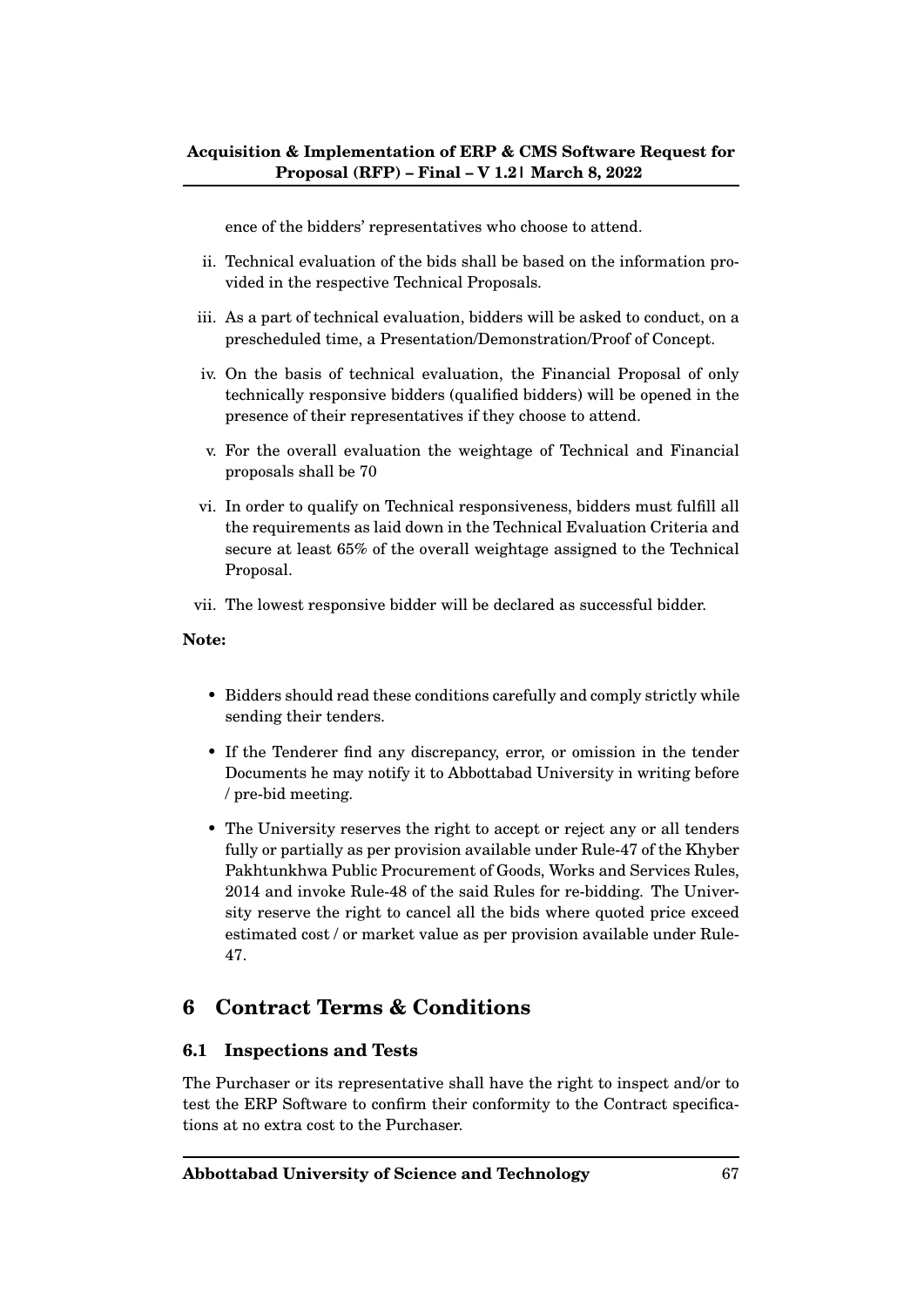The inspections and tests may be conducted on the premises of the Supplier and/or at the final destination. If conducted on the premises of the Supplier, all reasonable facilities and assistance, including access to drawings and production data, shall be furnished to the inspectors at no charge to the Purchaser.

# **6.2 Delivery**

Delivery of the Goods/Services shall be made by the Supplier according to project deliverable and set deadline made by AUST after award of the contract.

# **6.3 Warranty**

The Supplier warrants that the Goods/services supplied under the Contract are new, unused, of the most recent or current models. The Supplier further warrants that all Goods supplied under this Contract shall have no defect, arising from design, materials, or workmanship or from any act or omission of the Supplier that may develop under normal use of the supplied Goods/services in the conditions prevailing in the place of final destination of the Purchaser.

This warranty shall remain valid for two (2) years from complete installation of software, as desired against it, in its specification, after the Goods/services, or any portion thereof as the case may be, have been delivered, installed and commissioned at the final destination.

The Purchaser shall promptly notify the Supplier in writing of any claims arising under this warranty.

Upon receipt of such notice, the Supplier shall, within one month and with all reasonable speed, repair or replace the defective Goods or parts thereof, without costs to the Purchaser.

If the Supplier, having been notified, fails to remedy the defect(s) within the specified period, the Purchaser may proceed to take such remedial action as may be necessary, at the Supplier's risk and expense and without prejudice to any other rights which the Purchaser may have against the Supplier under the Contract.

# **6.4 Payment**

The Supplier's request(s) for payment shall be made to the Purchaser in writing, accompanied by an invoice describing, as appropriate, the Goods delivered and Services performed, and by documents submitted.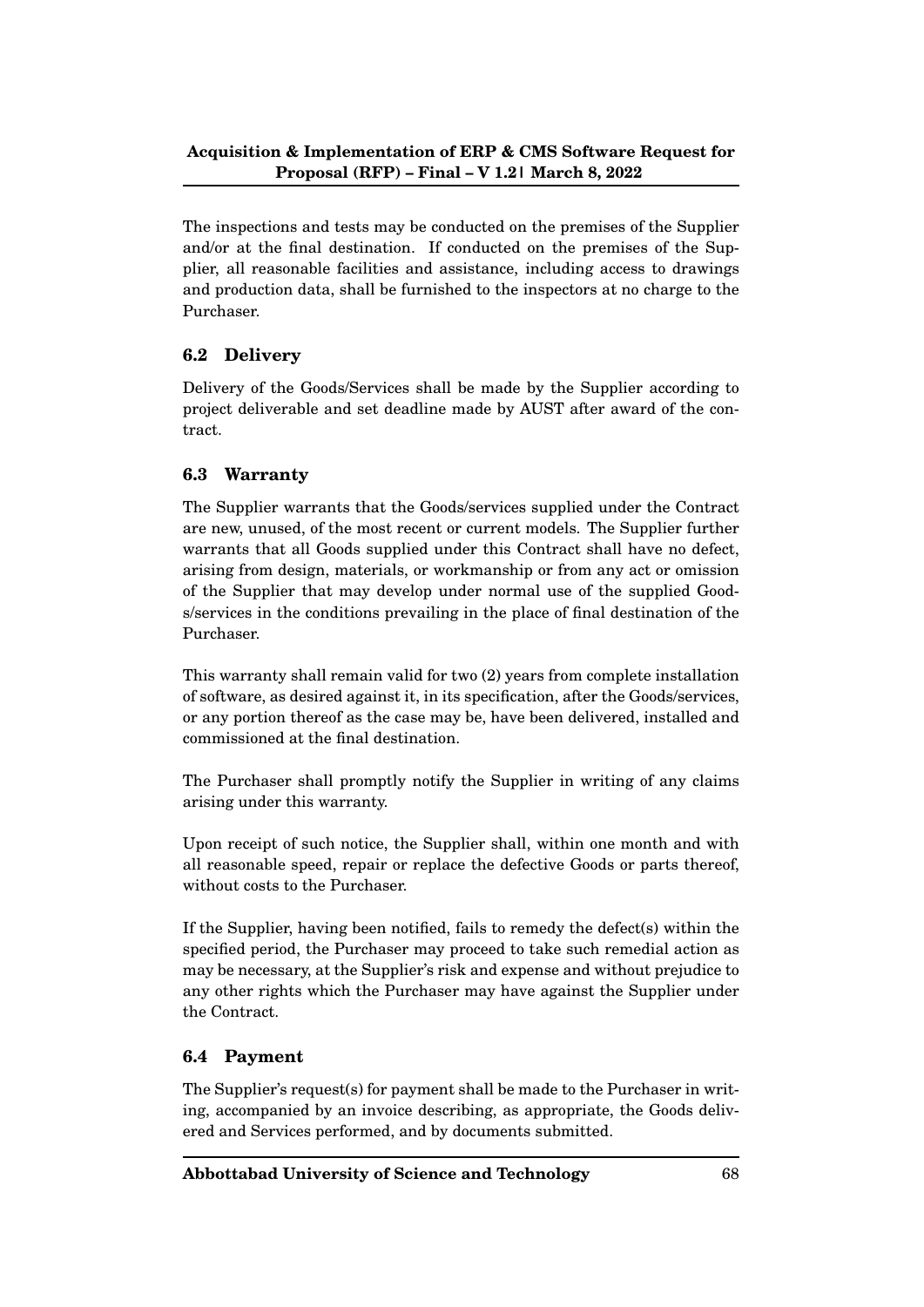# **6.5 Delays in the Supplier's Performance**

Delivery of the Goods and performance of Services shall be made by the Supplier in accordance with the time schedule prescribed by the Purchaser.

If at any time during performance of the Contract, the Supplier encounters conditions impeding timely delivery of the Goods and performance of Services, the Supplier shall promptly notify the Purchaser in writing of the fact of the delay, its likely duration and its cause(s). As soon as practicable after receipt of the Supplier's notice, the Purchaser shall evaluate the situation and may at its discretion extend the Supplier's time for performance, with or without liquidated damages, in which case the extension shall be ratified by the parties by amendment of Contract.

A delay by the Supplier in the performance of its delivery obligations shall render the Supplier liable to the imposition of liquidated damages, unless an extension of time is agreed upon without the application of liquidated damages.

#### **6.6 Liquidated Damages**

If the Supplier fails to deliver any or all of the Goods or to perform the Services within the period(s) specified in the Contract, the Purchaser shall, without prejudice to its other remedies under the Contract, deduct from the Contract Price, as liquidated damages, 0.5% of the total amount of the Contract per week, up to a maximum of 10% of the total amount of contract. Once the maximum is reached, the Purchaser may consider termination of the Contract.

#### **6.7 Termination for Default**

The Purchaser, without prejudice to any other remedy for breach of Contract, by written notice of default sent to the Supplier, may terminate this Contract in whole or in part:

- (a) If the Supplier fails to deliver any or all of the Goods or Services within the period(s) specified in the Contract, or within any extension thereof granted by the Purchaser; or
- (b) If the Supplier fails to perform any other obligation(s) under the Contract.
- (c) If the Supplier, in the judgment of the Purchaser, has engaged in corrupt or fraudulent practices in competing for or in executing the Contract.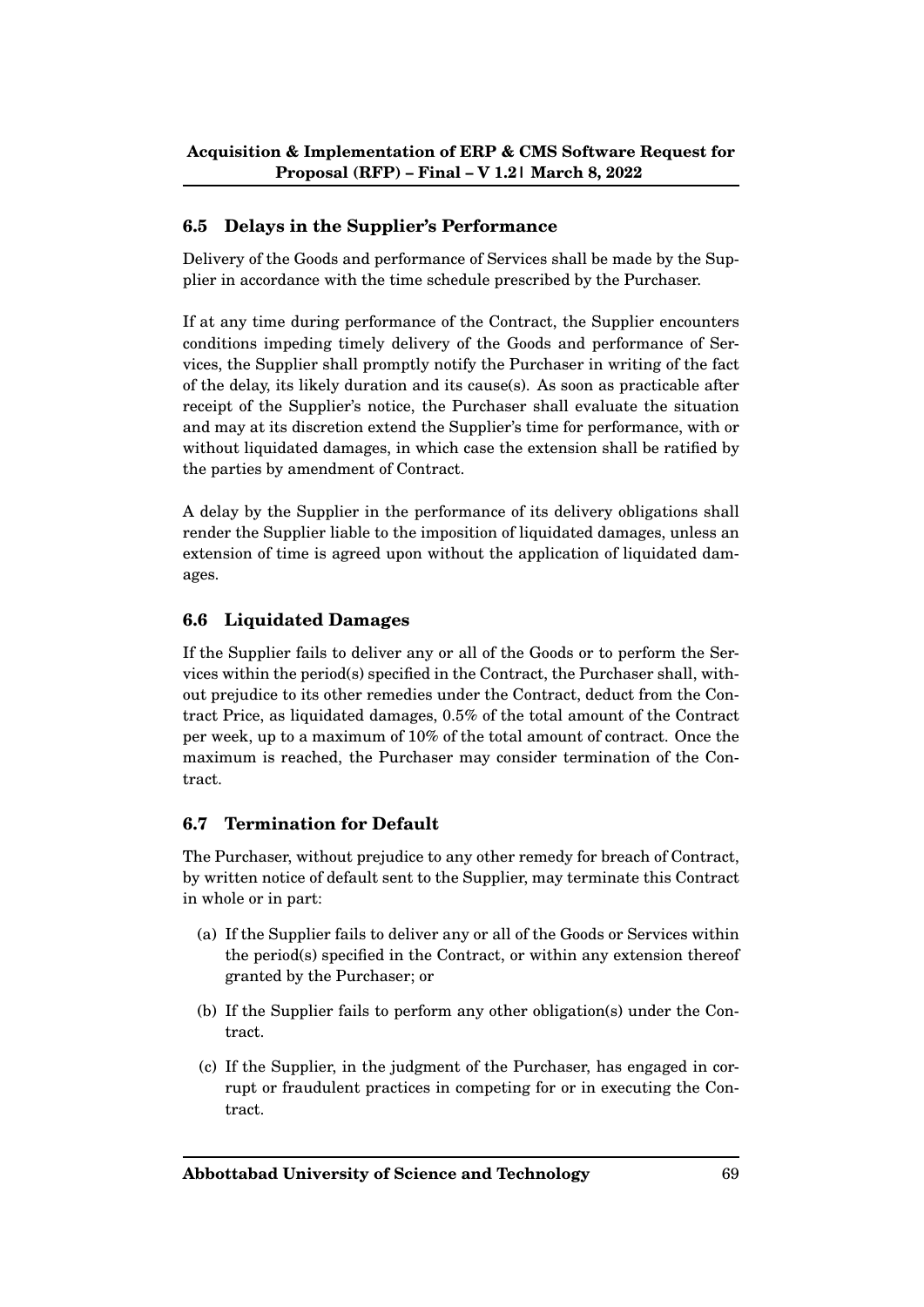For the purpose of this clause:

"corrupt practice" means the offering, giving, receiving, or soliciting of anything of value to influence the action of a public official in the procurement process or in contract execution.

"fraudulent practice" means a misrepresentation of facts in order to influence a procurement process or the execution of a contract to the detriment of the Purchaser, and includes collusive practice among Bidders (prior to or after bid submission) designed to establish bid prices at artificial non-competitive levels and to deprive the Purchaser of the benefits of free and open competition.

In the event the Purchaser terminates the Contract in whole or in part, the Purchaser may procure, upon such terms and in such manner as it deems appropriate, Goods or Services similar to those undelivered, and the Supplier shall be liable to the Purchaser for any excess costs for such similar Goods or Services. However, the Supplier shall continue performance of the Contract to the extent not terminated.

# **6.8 Force Majeure**

The Supplier shall not be liable for forfeiture of its performance security, liquidated damages, or termination for default if and to the extent that it's delay in performance or other failure to perform its obligations under the Contract is the result of an event of Force Majeure.

For purposes of this clause, "Force Majeure" means an event beyond the control of the Supplier and not involving the Supplier's fault or negligence and not foreseeable. Such events may include, but are not restricted to, wars or revolutions, fires, floods, epidemics, quarantine restrictions, and freight embargoes.

If a Force Majeure situation arises, the Supplier shall promptly notify the Purchaser in writing of such condition and the cause thereof. Unless otherwise directed by the Purchaser in writing, the Supplier shall continue to perform its obligations under the Contract as far as is reasonably practical, and shall seek all reasonable alternative means for performance not prevented by the Force Majeure event.

# **6.9 Termination for Insolvency**

The Purchaser may at any time terminate the Contract by giving written notice to the Supplier if the Supplier becomes bankrupt or otherwise insolvent. In this event, termination will be without compensation to the Supplier, pro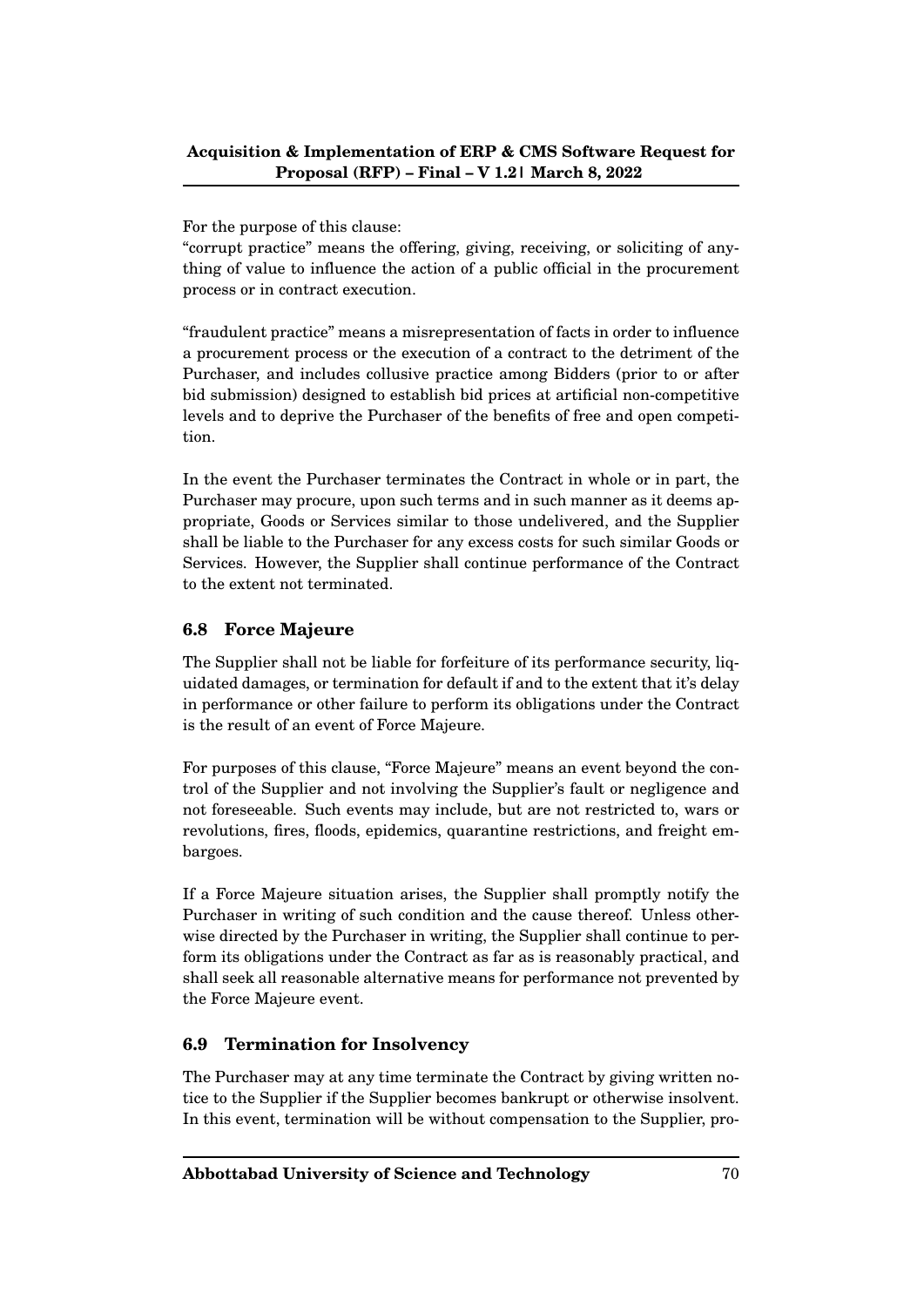vided that such termination will not prejudice or affect any right of action or remedy which has accrued or will accrue thereafter to the Purchaser.

# **6.10 Termination for Convenience**

The Purchaser, by written notice sent to the Supplier, may terminate the Contract, in whole or in part, at any time for its convenience. The notice of termination shall specify that termination is for the Purchaser's convenience, the extent to which performance of the Supplier under the Contract is terminated, and the date upon which such termination becomes effective.

The Goods or Services that are complete and ready for shipment within fifteen (15) days after the Supplier's receipt of notice of termination shall be accepted by the Purchaser at the Contract terms and prices. For the remaining Goods, the Purchaser may elect:

- a. To have any portion completed and delivered at the Contract terms and prices; and/or
- b. To cancel the remainder and pay to the Supplier an agreed amount for partially completed Goods and Services and for materials and parts previously procured by the Supplier.

#### **6.11 Settlement of Disputes**

If any dispute or difference of any kind whatsoever shall arise between the Purchaser and the Supplier in connection with or arising out of the Contract, the parties shall make every effort to resolve amicably such dispute or difference by mutual consultation.

If, after thirty (30) days, the parties have failed to resolve their dispute or difference by such mutual consultation, then either the Purchaser or the Supplier may give notice to the other party of its intention to commence arbitration, as hereinafter provided, as to the matter in dispute, and no arbitration in respect of this matter may be commenced unless such notice is given.

Any dispute or difference in respect of which a notice of intention to commence arbitration has been given in accordance with this Clause shall be finally settled by arbitration. Arbitration may be commenced prior to or after delivery of the Goods or Services under the Contract.

Arbitration proceedings shall be conducted in accordance with the rules. Notwithstanding any reference to arbitration herein,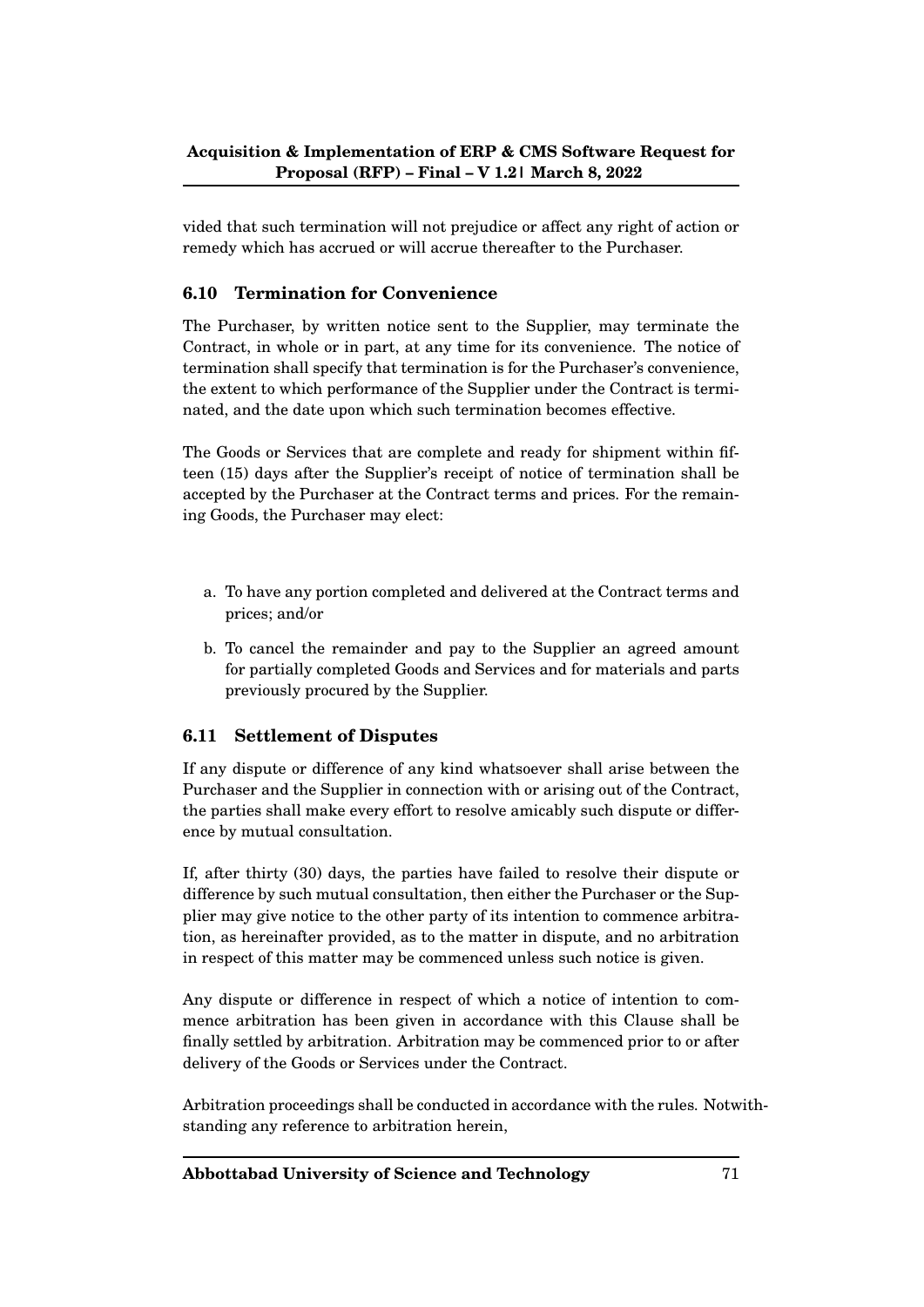- a. The parties shall continue to perform their respective obligations under the Contract unless they otherwise agree; and
- b. The Purchaser shall pay the Supplier any monies due the Supplier.

# **6.12 Limitation of Liability**

Except in cases of criminal negligence or willful misconduct, and in the case of infringement,

- a. the Supplier shall not be liable to the Purchaser, whether in contract, tort, or otherwise, for any indirect or consequential loss or damage, loss of use, loss of production, or loss of profits or interest costs, provided that this exclusion shall not apply to any obligation of the Supplier to pay liquidated damages to the Purchaser and
- b. the aggregate liability of the Supplier to the Purchaser, whether under the Contract, in tort or otherwise, shall not exceed the total Contract Price, provided that this limitation shall not apply to the cost of repairing or replacing defective goods.

# **6.13 Joint Venture / Consortium**

Following are minimum qualification requirements of JV:

- a. The Tenderers may form a joint venture. An Agreement Deed to that effect, legally executed and signed by all the partners shall be submitted with the bid.
- b. Must be at least one locally registered company (Partner)Partner/Reseller of good repute, with relevant experience and proven track record, in the joint venture within a JV.
- c. One partner of the participating Joint Venture shall be designated the Lead Partner. If awarded the contract, the Lead Partner would enter into legal agreement with the Client on behalf of the Joint Venture and would receive instructions and incur liabilities.
- d. All partners shall be jointly and severally liable for the execution of the Contract in accordance with the agreed terms and conditions. In case of award of Contract, the Contract Agreement shall be signed by the Lead Partner. All the partners shall be jointly and severally liable for the execution of the project in accordance government rules and regulations.
- e. Credentials of lead partner or its JV partner are valid for evaluation.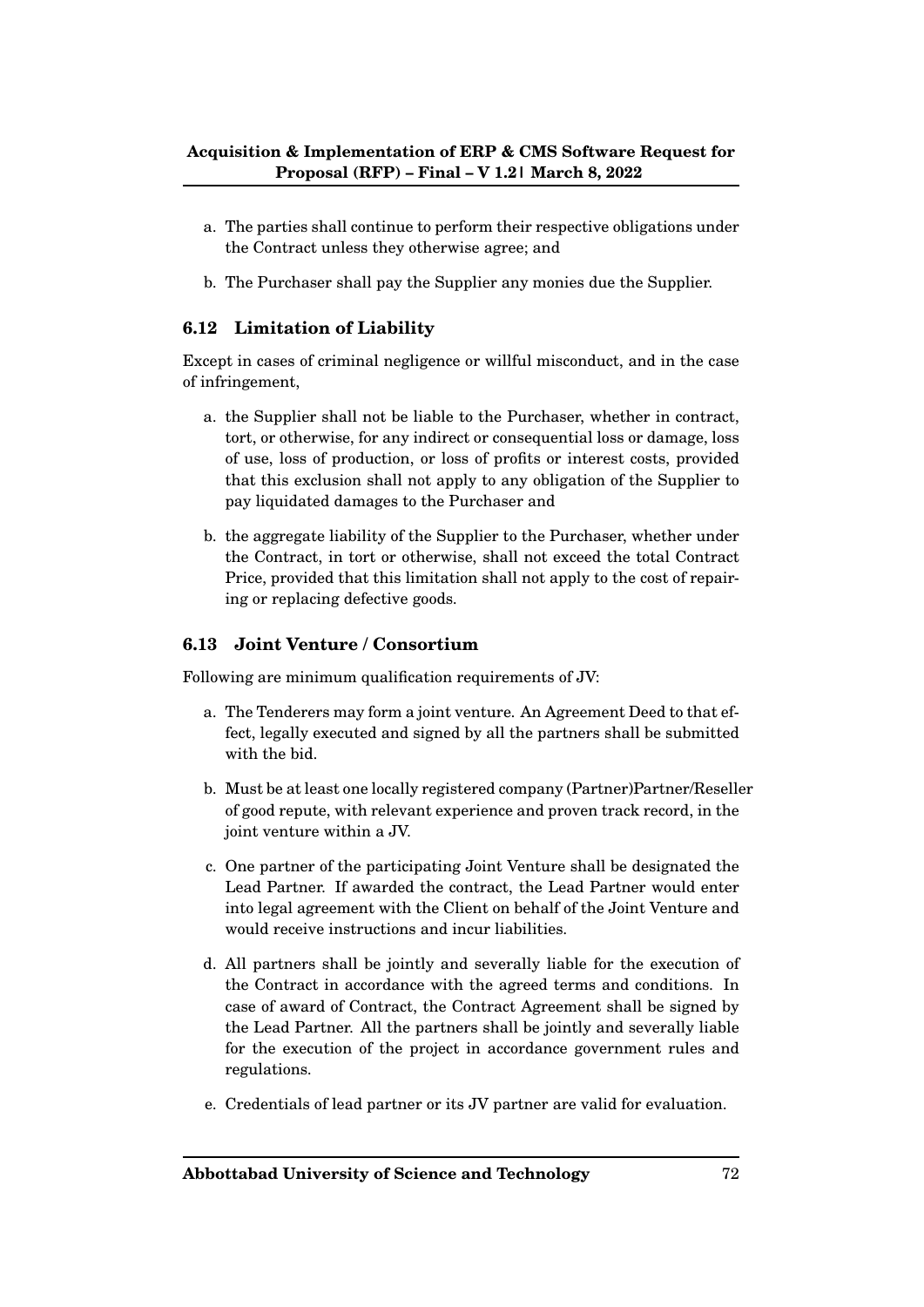# **Annexure – Bidding Forms** Annexure - I

## **LETTER OF BID (LETTER OF INTENTION)**

(To be furnished with technical proposal)

Date: Procurement Ref. No: AUST/2021/ERP-001-A

To:

## **The Treasurer,**

Abbottabad University of Science & Technology, Abbottabad

Dear Sir,

Having examined the bidding documents, the receipt of which is hereby duly acknowledged, we, the undersigned, offer to supply, install, train and commission the ERP Software in conformity with the said bidding documents.

We undertake, if our Bid is accepted, to deliver the goods/services within days from date of award of contract.

We agree to abide by this Bid for the Bid Validity Period specified in the bidding documents and it shall remain binding upon us and may be accepted at any time before the expiration of that period.

Until a formal Contract is prepared and executed, this Bid, together with your written acceptance thereof and your notification of award, shall constitute a binding Contract between us.

We understand that you are not bound to accept the lowest or any bid you may receive. We certify/ confirm that we comply with the eligibility requirements as per bidding documents.

On day of 2022

 $[Signature]$  [in the capacity of]

Duly authorized to sign Bid for and on behalf of

**Abbottabad University of Science and Technology** 73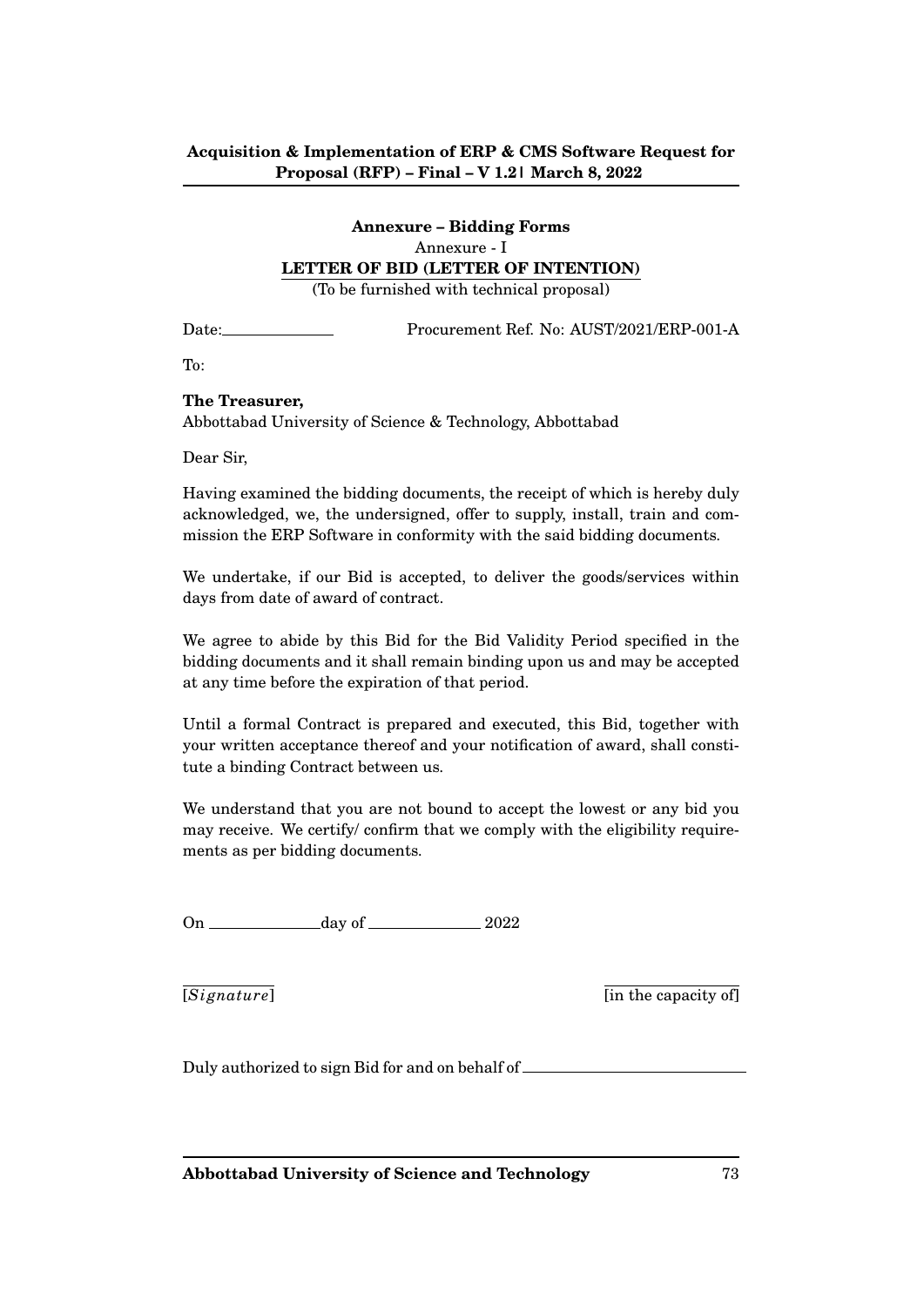## **Annexure – II**

### **LETTER OF BID (LETTER OF INTENTION)**

(To be furnished with financial proposal)

Date: Procurement Ref. No: AUST/2021/ERP-001-A

To, **The Treasurer,**

Abbottabad University of Science & Technology, Abbottabad

Dear Sir,

Having examined the bidding documents, the receipt of which is hereby duly acknowledged, we, the undersigned, offer to supply, install, train and commission the ERP Software in conformity with the said bidding documents for the sum of [total bid amount in words and figures] or such other sums as may be ascertained in accordance with the Price Break-down schedule attached herewith and made part of this Bid.

We undertake, if our Bid is accepted, to deliver the goods within days from date of award of contract.

We agree to abide by this Bid for the Bid Validity Period specified in the bidding documents and it shall remain binding upon us and may be accepted at any time before the expiration of that period.

Until a formal Contract is prepared and executed, this Bid, together with your written acceptance thereof and your notification of award, shall constitute a binding Contract between us. We understand that you are not bound to accept the lowest or any bid you may receive.

We certify/confirm that we comply with the eligibility requirements as per bidding documents.

Dated: <u>day of 2022</u>

 $[Signature]$  [in the capacity of]

Duly authorized to sign Bid for and on behalf of

**Abbottabad University of Science and Technology** 74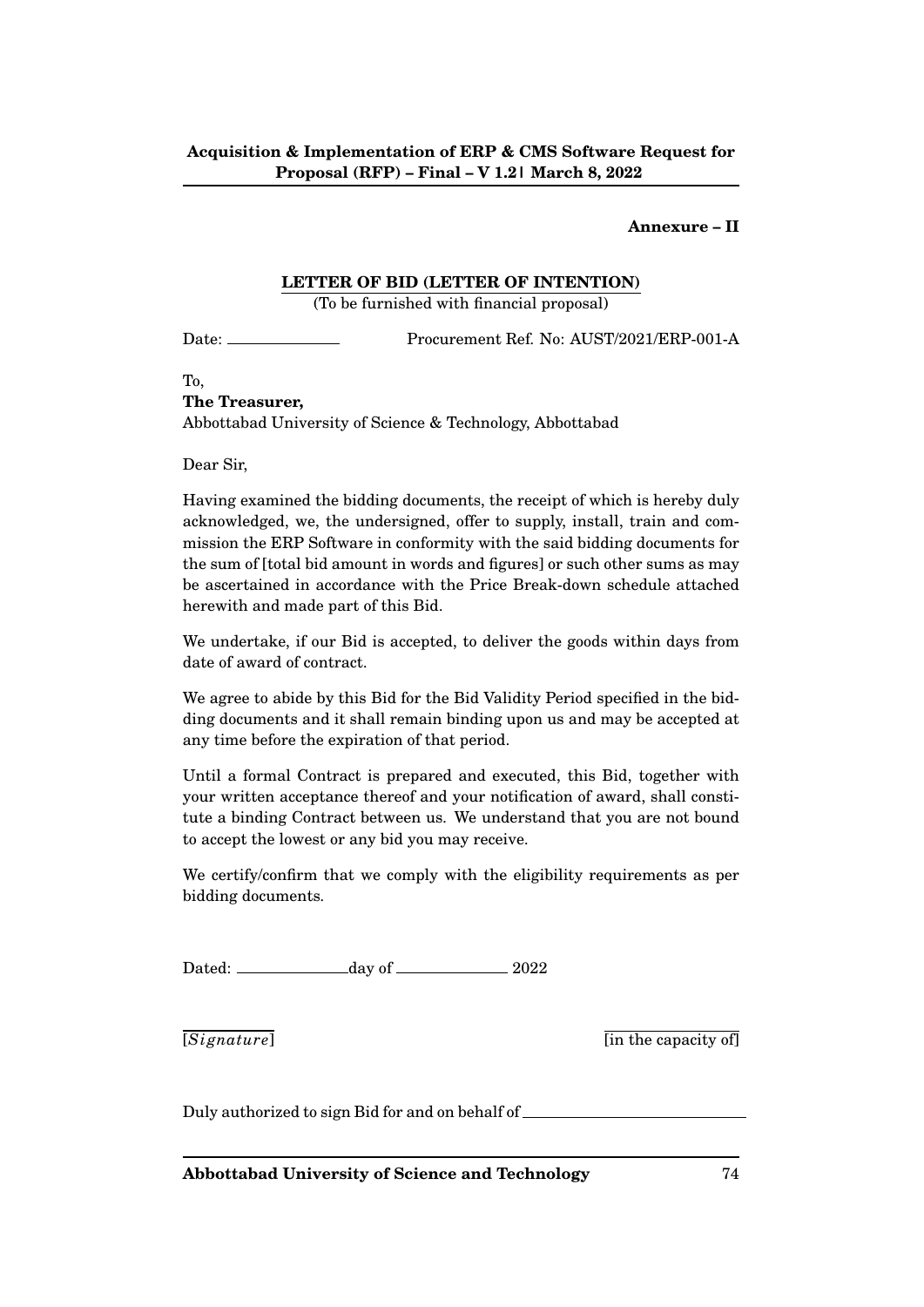## **Annexure – III**

| Package   |                                            | <b>Module Description</b>               | Country    | No.of  | Unit  | Total |
|-----------|--------------------------------------------|-----------------------------------------|------------|--------|-------|-------|
| No.       |                                            |                                         | of<br>Ori- | Li-    | price | price |
|           |                                            |                                         | gin        | censes |       |       |
|           | $\mathbf{1}$                               | Workflow & Data Archiving               |            |        |       |       |
|           |                                            | System                                  |            |        |       |       |
|           | $\overline{2}$                             | Financial Management sys-               |            |        |       |       |
|           |                                            | tem including data migra-               |            |        |       |       |
|           |                                            | tion from trivial systems of            |            |        |       |       |
|           |                                            | Microsoft Office (MS Word               |            |        |       |       |
|           |                                            | and Excel etc.).                        |            |        |       |       |
|           | 3                                          | Procurement Module includ-              |            |        |       |       |
|           |                                            | ing data migration from triv-           |            |        |       |       |
|           |                                            | ial systems of Microsoft Of-            |            |        |       |       |
|           |                                            | fice (MS Word and Excel                 |            |        |       |       |
| Package A |                                            | etc.).                                  |            |        |       |       |
|           | 4                                          | Campus Management Sys-                  |            |        |       |       |
|           |                                            | tem (CMS)                               |            |        |       |       |
|           | 5                                          | Human Resource Manage-                  |            |        |       |       |
|           | ment System                                |                                         |            |        |       |       |
|           | 6                                          | Payroll System                          |            |        |       |       |
|           | 7                                          | <b>User Management System</b>           |            |        |       |       |
|           | 8                                          | <b>Inventory System</b>                 |            |        |       |       |
|           | 9                                          | <b>Hostel Management System</b>         |            |        |       |       |
|           | 10                                         | <b>Transport Management Sys-</b>        |            |        |       |       |
|           |                                            | tem                                     |            |        |       |       |
|           | 1                                          | Intelligence<br><b>Business</b><br>(Bi) |            |        |       |       |
|           |                                            | System                                  |            |        |       |       |
|           | $\overline{2}$                             | Library Management Sys-                 |            |        |       |       |
|           |                                            | tem                                     |            |        |       |       |
| Package B | 3                                          | Document Management Sys-                |            |        |       |       |
|           |                                            | tem                                     |            |        |       |       |
|           | 4                                          | Sales Management System                 |            |        |       |       |
|           | 5                                          | E-Tender                                |            |        |       |       |
|           | 6                                          | Office of Research,<br>Inno-            |            |        |       |       |
|           |                                            | vation & Commercialization              |            |        |       |       |
|           |                                            | (ORIC)                                  |            |        |       |       |
|           | 7                                          | Quality Enhancement Cell                |            |        |       |       |
|           |                                            | (QEC)                                   |            |        |       |       |
| Package C | Project<br>Management Sys-<br>$\mathbf{1}$ |                                         |            |        |       |       |
|           |                                            | tem                                     |            |        |       |       |
|           | $\overline{2}$                             | Complaint<br>Management                 |            |        |       |       |
|           |                                            | System                                  |            |        |       |       |
|           | $\overline{3}$                             | Fixed assets<br>management              |            |        |       |       |
|           | system                                     |                                         |            |        |       |       |
|           | $\overline{4}$                             | Sports management system                |            |        |       |       |

# **PRICE BREAKDOWN SCHEDULE**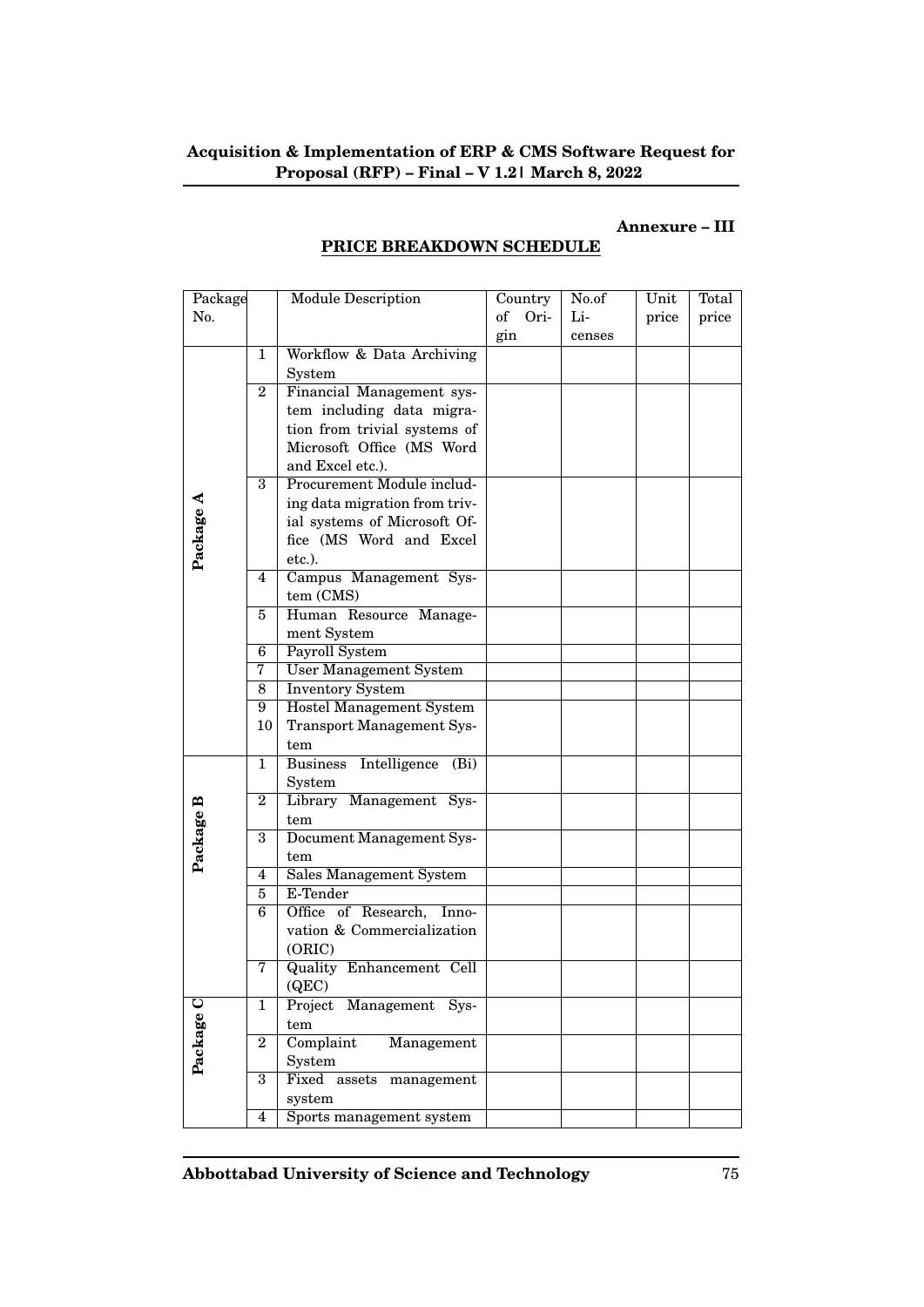| Package |   | Module Description          | Country |               | No. |     | Unit  | Total |
|---------|---|-----------------------------|---------|---------------|-----|-----|-------|-------|
| No.     |   |                             |         | of Ori-       | of  | Li- | price | Price |
|         |   |                             |         | gin<br>censes |     |     |       |       |
|         | 5 | Historical Events & Their   |         |               |     |     |       |       |
|         |   | Records (Convocations, Sem- |         |               |     |     |       |       |
|         |   | inars, Conferences, Work-   |         |               |     |     |       |       |
|         |   | shops and making of Annual  |         |               |     |     |       |       |
|         |   | Reports etc.                |         |               |     |     |       |       |

We offer to supply, install and commission the abovementioned goods(s), in accordance with the terms and conditions stated in your Request for Quotations referenced above. The validity period of our quotation is: 90 days from the time and date of the submission deadline.

We confirm that the prices quoted above are fixed and firm for the duration of the validity period and will not be subject to revision or variation.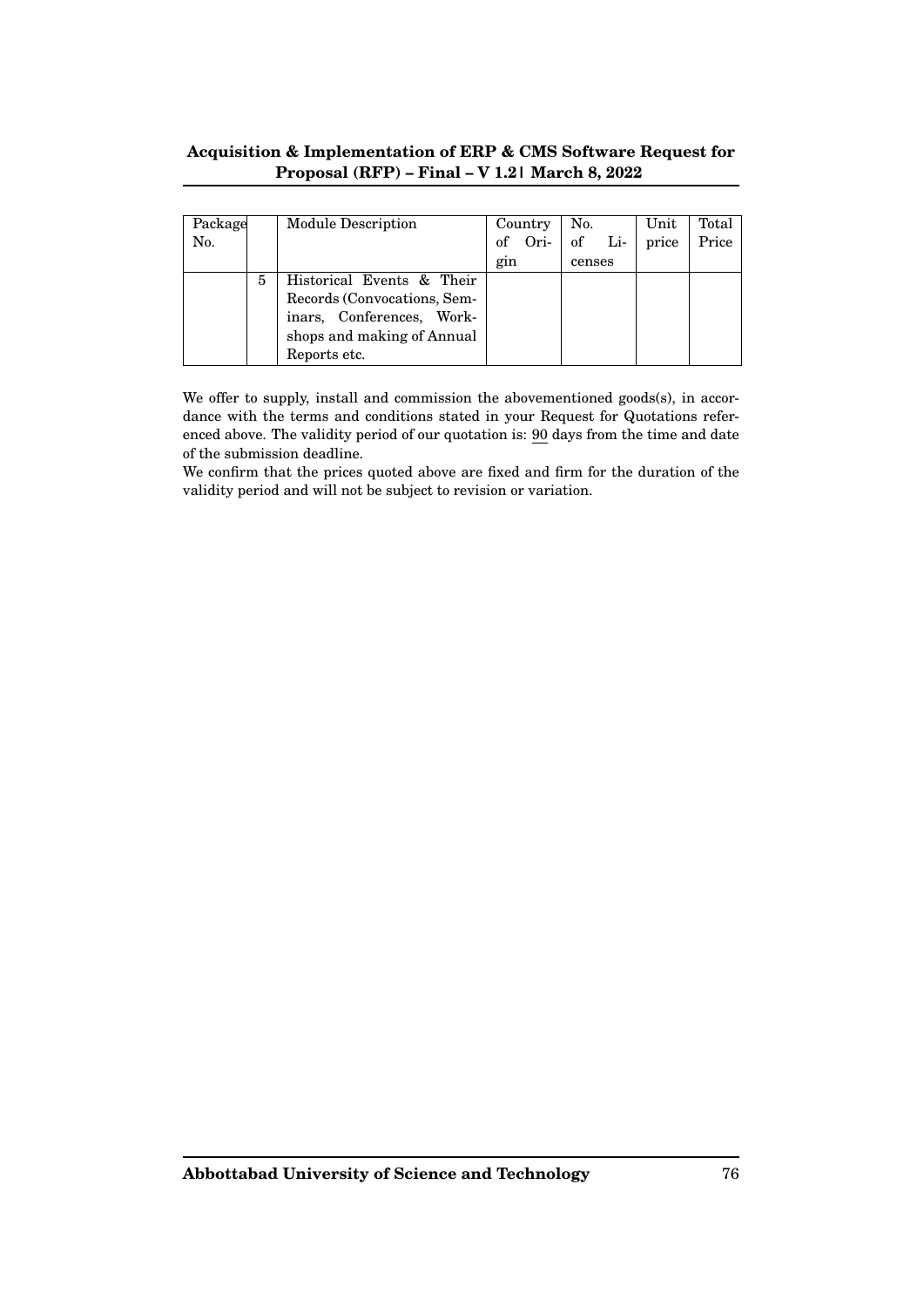### **Annexure - IV**

## **(LETTERHEAD OF SUPPLIER/TENDERER/MANUFACTURER)** BIDDER QUALIFICATION STATEMENT

### **Name and Address of Tenderer/Bidder**

| А. | Name of Supplier/Tenderer      |                                                                            |
|----|--------------------------------|----------------------------------------------------------------------------|
| В. | Address of Head Office         |                                                                            |
| C. | No. of Employees/Engineers     |                                                                            |
| D. | Date Established and/or Regis- | the control of the control of the control of the control of the control of |
|    | tered                          |                                                                            |
| Е. | Project In-charge              |                                                                            |
| F. | Section/Department/Division    |                                                                            |
| G. | Email Address                  |                                                                            |
| Η. | Telephone Number               |                                                                            |
| I. | Mobile Number                  |                                                                            |
| J. | National Income Tax No.        |                                                                            |

We hereby certify to the best of our knowledge that the foregoing statement are true and correct and all available information and data have been supplied and that we agree to show documentary proof thereon upon your request.

Date:

Name & Address of the Tenderer:

Signature

In the Capacity of

**Abbottabad University of Science and Technology** 77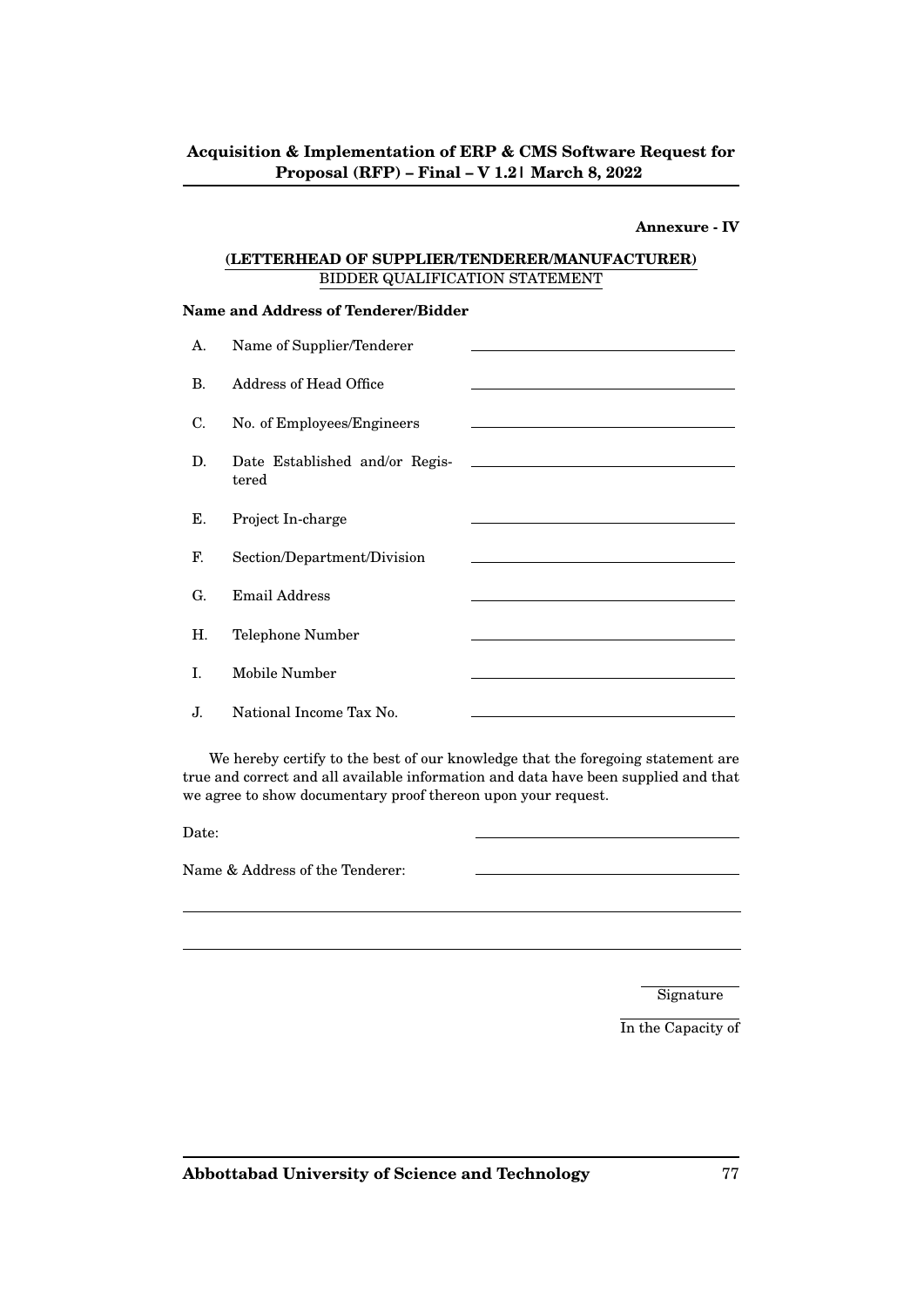# **Annexure - V REFERENCE LIST OF SIMILAR NATURE COMPLETED PROJECTS**

| Name of Pur-<br>chaser/Insti-<br>tution | Purchase or-<br>der No. and<br>date | Contact Per-<br>son/ Contact<br>No./ Email/<br>Website | Modules Im-<br>plemented | Value of or-<br>der | Date<br>of<br>comple-<br>tion |
|-----------------------------------------|-------------------------------------|--------------------------------------------------------|--------------------------|---------------------|-------------------------------|
|                                         |                                     |                                                        |                          |                     |                               |
|                                         |                                     |                                                        |                          |                     |                               |
|                                         |                                     |                                                        |                          |                     |                               |
|                                         |                                     |                                                        |                          |                     |                               |
|                                         |                                     |                                                        |                          |                     |                               |
|                                         |                                     |                                                        |                          |                     |                               |
|                                         |                                     |                                                        |                          |                     |                               |

**Note:** Please attached the supporting documents such as PO/Agreements,Completion Certificates, etc with public sector organization.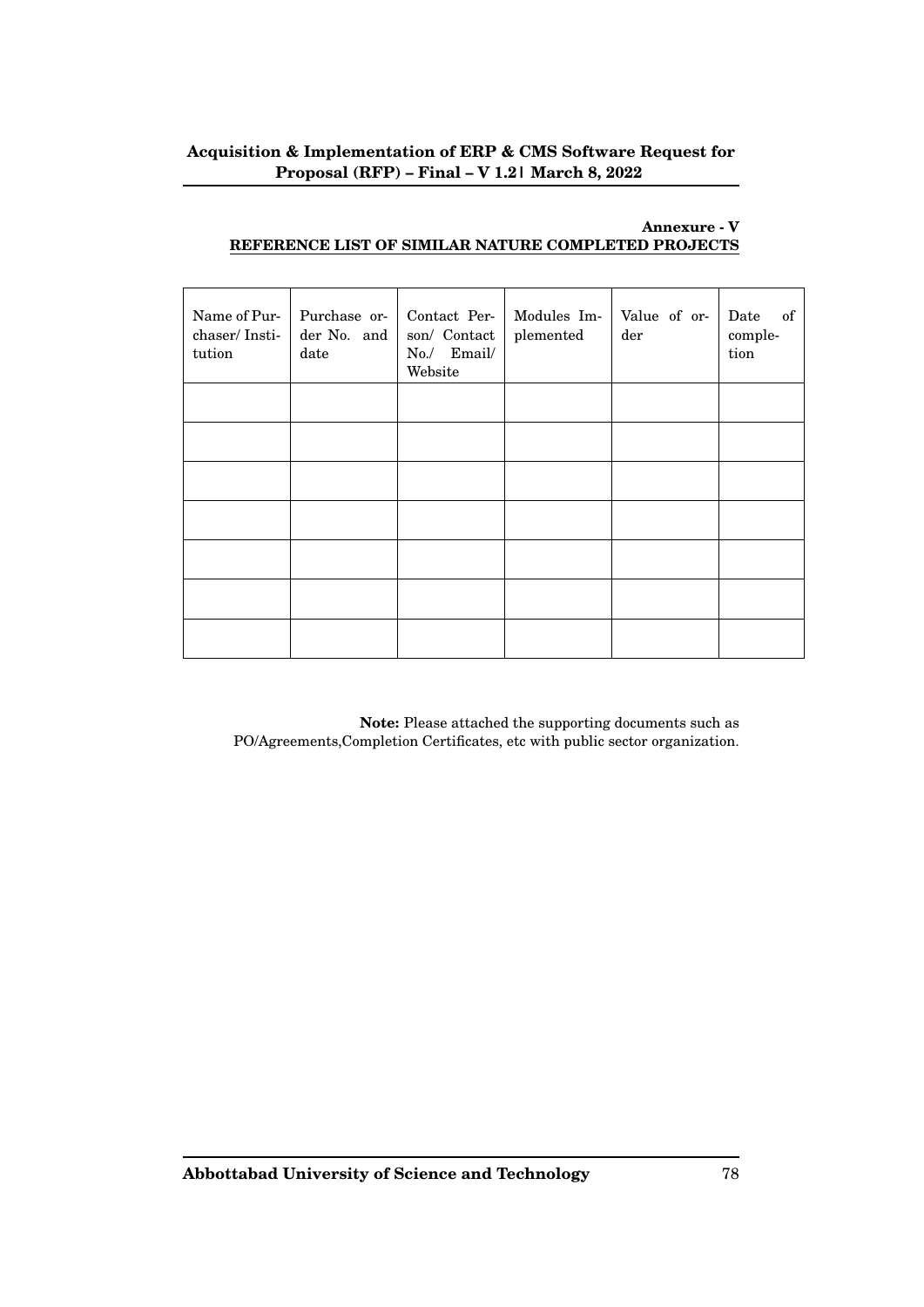### **Annexure - VI**

### **CONTRACT FORM**

THIS AGREEMENT is made on the day of 2022 between Abbottabad University of Science & Technology , Abbottabad (hereinafter called "the Purchaser") of the one part and [name of Supplier] (hereinafter called "the Supplier") of the other part:

WHEREAS the Purchaser invited bids for certain goods and ancillary services, viz., procurement of ERP Softwares and has accepted a bid by the Supplier for the supply, installation, commissioning and training of those goods and services in the sum of [contract price in words and figures] (hereinafter called "the Contract Price"). NOW THIS AGREEMENT WITNESSETH AS FOLLOWS:

- 1. In this Agreement words and expressions shall have the same meanings as are respectively assigned to them in the Conditions of Contract referred to.
- 2. The following documents shall be deemed to form and be read and construed as part of this Agreement, viz.:
	- (a) the Price Schedule submitted by the Bidder; (b) the Technical Specifications;
	- (c) the General Conditions of Contract;
	- (d) the Purchaser's Notification of Award.
	- (e) Bidding Documents.
- 3. In consideration of the payments to be made by the Purchaser to the Supplier as hereinafter mentioned, the Supplier hereby covenants with the Purchaser to provide the goods and services and to remedy defects therein in conformity in all respects with the provisions of the Contract
- 4. The Purchaser hereby covenants to pay the Supplier in consideration of the provision of the goods and services and the remedying of defects therein, the Contract Price or such other sum as may become payable under the provisions of the contract at the times and in the manner prescribed by the contract.

IN WITNESS whereof the parties hereto have caused this Agreement to be executed in accordance with their respective laws the day and year first above written. Signed, sealed, delivered by \_\_\_\_\_\_\_\_\_\_ the \_\_\_\_\_\_\_\_ (for the Purchaser) Signed, sealed, delivered by \_\_\_\_\_\_\_\_\_\_ the \_\_\_\_\_\_\_\_\_\_\_\_\_\_\_\_\_\_\_\_\_ (for the Supplier)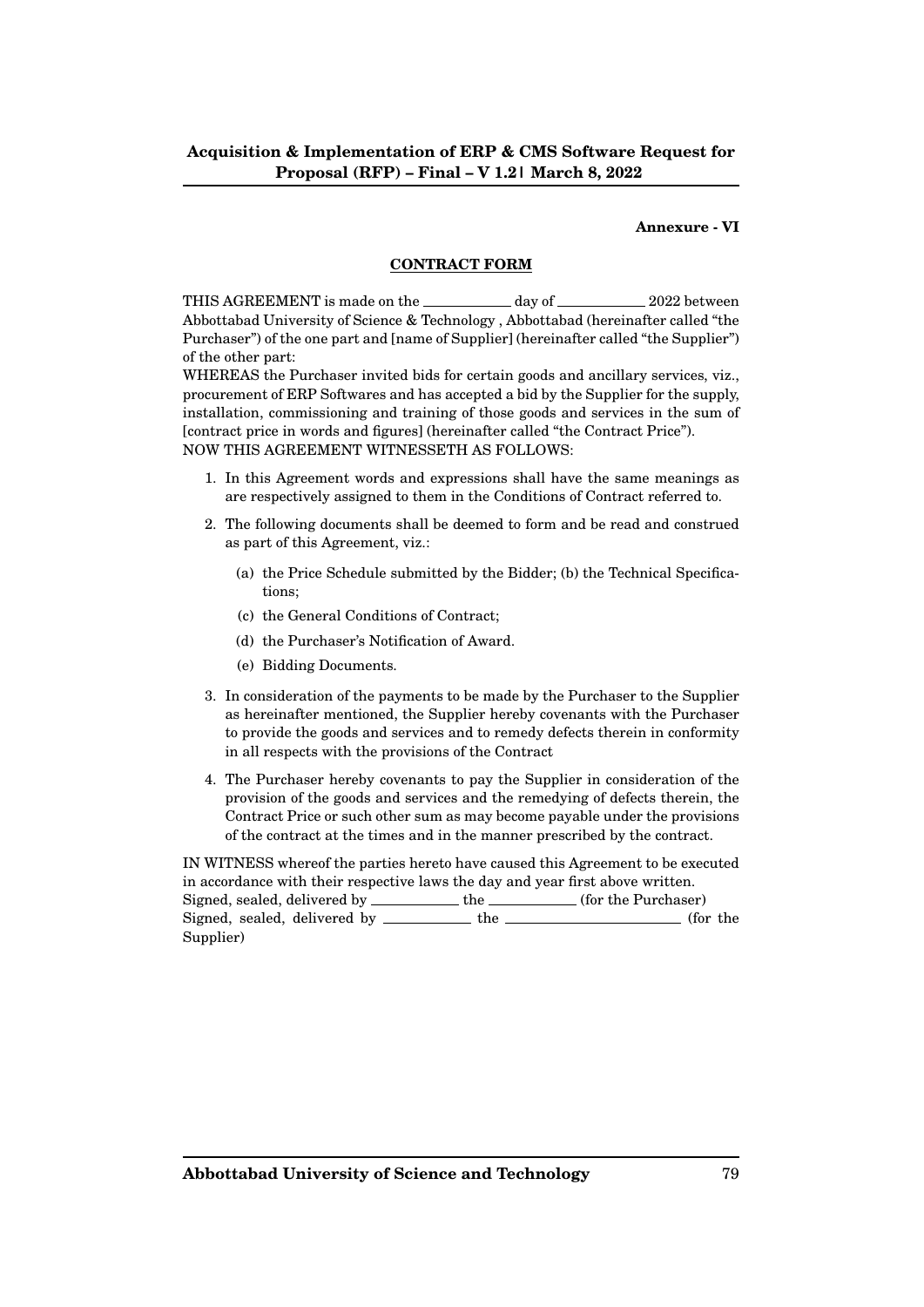### **Annexure - VII**

### **PERFORMANCE BOND (FORM)**

To

The Project Director, Abbottabad University of Science & Technology , Abbottabad.

WHEREAS **(Name of Supplier)** (hereinafter called "The Supplier") has undertaken, in pursuance of Agreement dated to supply, install, train and Commission ERP Software.

AND WHEREAS,**(Name of Supplier)** it has been stipulated by you in the said Agreement that the Supplier shall furnish you with a Bank Guarantee by a recognized bank for the sum specified therein as security for compliance with the Supplier's performance obligations in accordance with the Agreement.

AND WHEREAS we have agreed to give the Supplier a Guarantee:

THEREFORE WE hereby affirm that we are Guarantors and responsible to you, on behalf of the Supplier, up to a total of **(Amount of the Guarantee in Words and Figures)** and we undertake to pay you, upon your first written demand declaring the Supplier to be in default under agreement without cavil or argument, any sum or sums within the limits of (Amount of Guarantee) as aforesaid, without your needing to prove or to show grounds or reasons for your demand or the sum specified therein.

This guarantee is valid until the \_\_\_\_\_ day of \_\_\_\_\_\_\_\_\_.

**Signature and Seal of the Guarantor**

**Address:**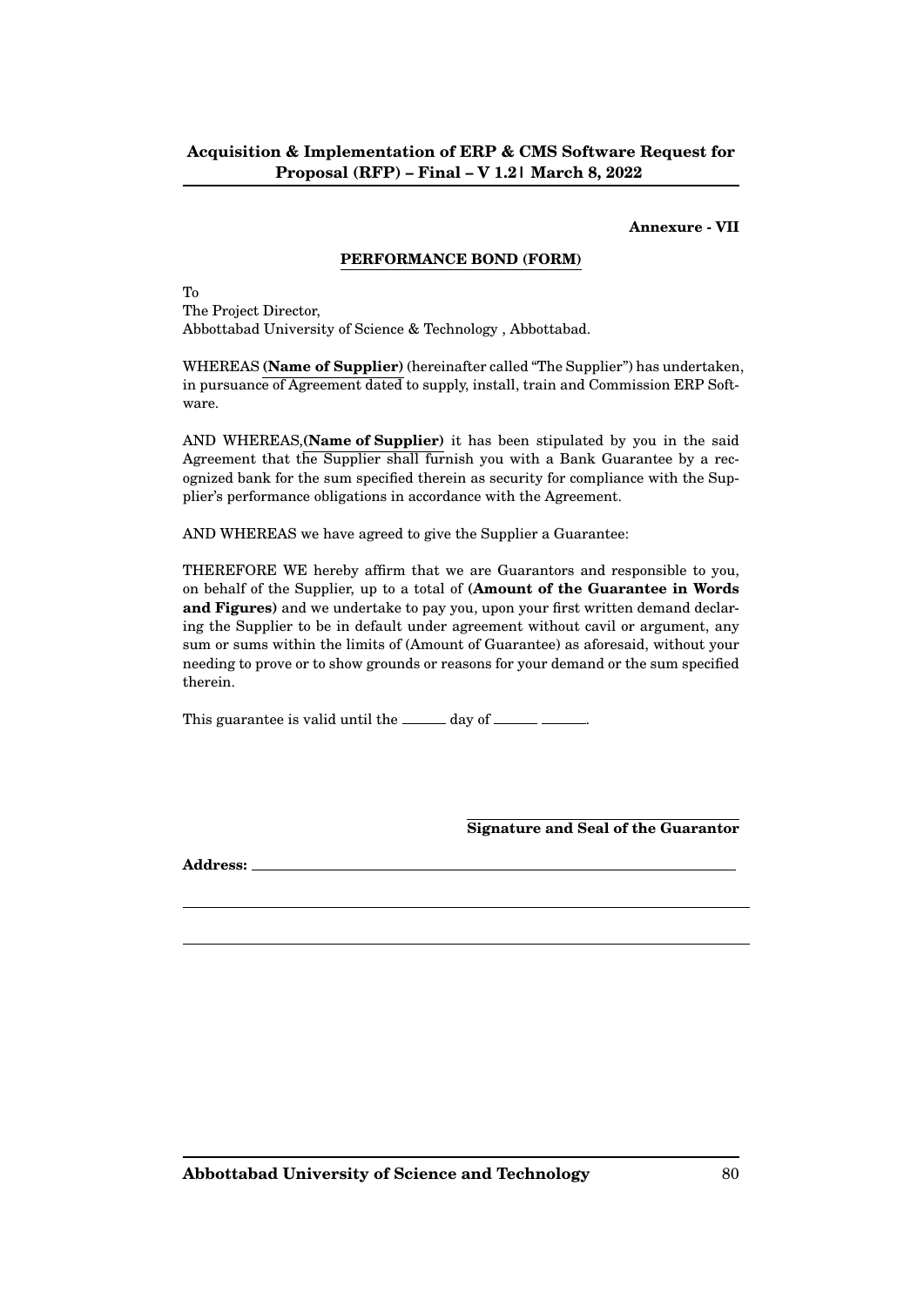### **Annexure - VIII**

### **FORM OF BID SECURITY**

#### **Name and address of guarantor Date:** Date:

.

**Beneficiary:** Treasurer

Abbottabad University of Science & Technology, Abbottabad **BID GUARANTEE No.:**

We have been informed that [name of the Bidder] (hereinafter called "the Bidder") has submitted to you its bid dated (hereinafter called "the Bid") for supply, installation, training and commissioning of ERP Software at Abbottabad University of Science & Technology, Abbottabad - Pakistan under Procurement Reference Number

Furthermore, we understand that, according to your conditions, bids must be supported by a bid guarantee.

At the request of Bidder, we [\_\_\_\_\_\_\_\_\_\_\_\_\_\_\_\_\_, Name of Generator] hereby irrevocably undertake to pay you any sum or sums not exceeding in total an amount of [ amount in figures]([ amount in words]) upon receipt by us of your first demand in writing accompanied by a written statement stating that the Bidder is in breach of its obligation(s) under the bid conditions, because the Bidder:

- (a) Has withdrawn its Bid during the period of bid validity specified by the Bidder in the Form of Bid; or
- (b) Does not accept the correction of errors in accordance with the Instructions to Bidders (ITB) or
- (c) having been notified of the acceptance of its Bid by the Purchaser during the period of bid validity, (i) fails or refuses to execute the Contract Form, if required, or (ii) fails or refuses to furnish the performance security, in accordance with the ITB.

This guarantee will expire: (a) if the Bidder is the successful bidder, upon our receipt of copies of the contract signed by the Bidder and the performance security issued to you upon the instruction of the Bidder; or (b) if the Bidder is not the successful bidder, upon the earlier of (i) our receipt of a copy of your notification to the Bidder of the name of the successful bidder; or (ii) twenty-eight days after the expiration of the Bidder's Bid. Consequently, any demand for payment under this guarantee must be received by us at the office on or before that date.

**Signature and Stamp**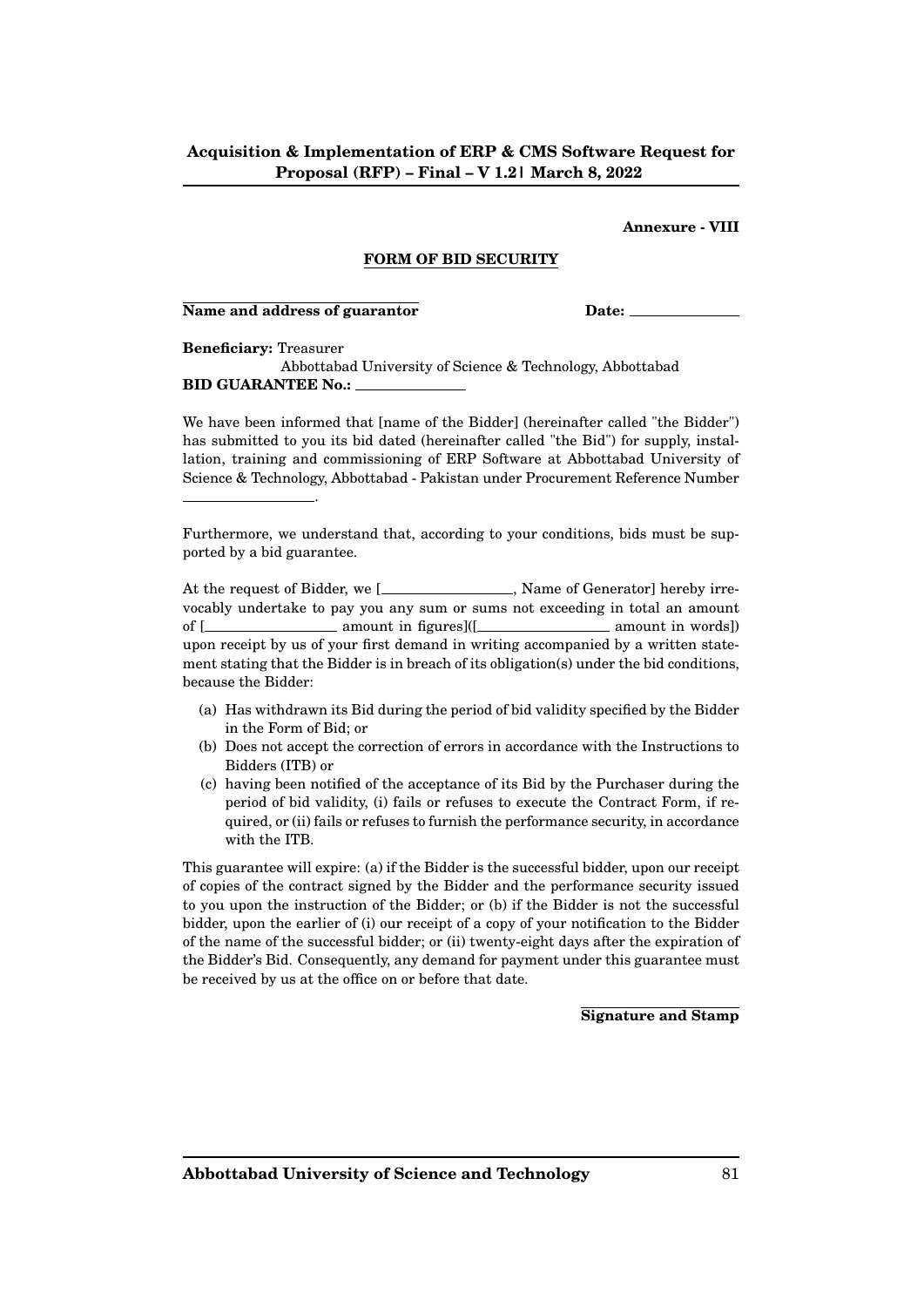## **Annexure - IX**

### **INSTALLATION/COMMISSIONING/TRAINING UNDERTAKING BY ORIGINAL EQUIPMENT/ SOFTWARE MANUFACTURER**

We **(Name of Original Software Manufacturer or Authorized Dealer)**, a manufacturer/ authorized dealer duly organized under the law of **(Name of Country)** and having its principal place of business at (Address of Original Software Manufacturer or Authorized Dealer) hereby undertake that we are exclusively responsible for the successful Installation, Commissioning, and Training for the equipment/software offered by us/ our local agent for your Invitation for Bids Reference Number \_\_\_\_\_\_\_\_\_\_\_\_\_\_ dated \_\_\_\_\_\_\_\_\_\_\_\_

If for any reason, such as travel restrictions imposed by our government etc., we are unable to send our engineers/supervisors to perform the installation, commissioning, and training for our equipment/software at the Purchaser's designated premises, then we are exclusively responsible for all the costs inclusive of all associated expenses for seven (7) days detailed training of at least two (2) technical personnel of the Purchaser at our premises at (**Original Software Manufacturer or Authorized Dealer premises Address**) for each lot secured as per the Purchaser bidding documents.

Any and all costs associated with successful installation, commissioning, and training has been included in our aforementioned quotation.

Date:

Name & Address of the Original Software Manufacturer or Authorized Dealer

### **Signature**

**Note:** This letter should be on the letterhead of the Original Software Manufacturer or Authorized Dealer and should be signed by a duly person.